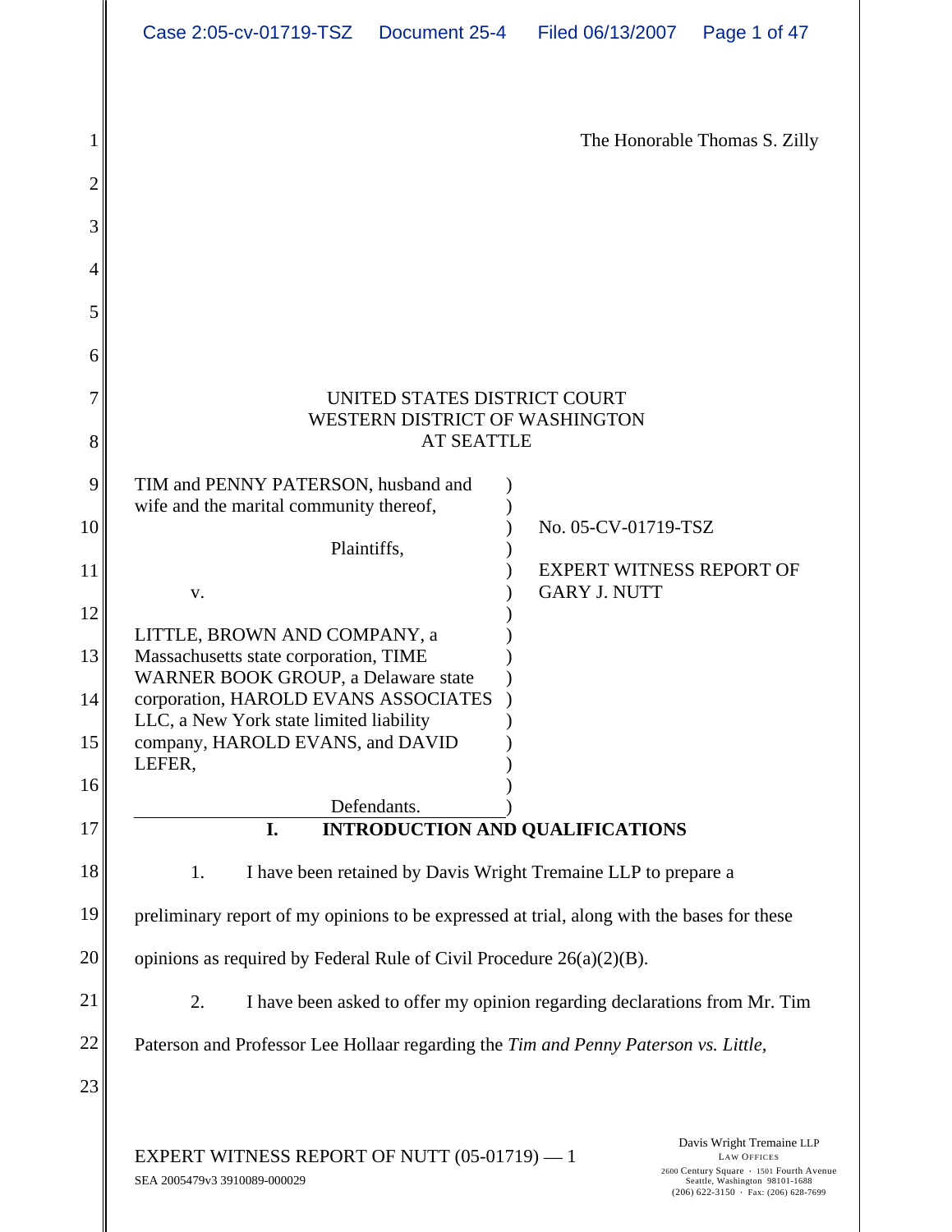1<sup>|</sup> *Brown and Company, et al.* case. To accomplish this, I examined the materials listed in  $2 \parallel$  Exhibit A to this expert witness report.

 3. I have been a Professor in the Department of Computer Science at the University of Colorado at Boulder since 1986. Between 1981 and 1986 I worked in industry as a computer engineering product developer, manager, and executive. I was a 6 cases researcher at the Xerox Palo Alto Research Center and Bell Laboratories from 1978-1981. I was an Assistant Professor of Computer Science at the University of Colorado from 1972 to 1978. Since 1970 I have studied many different aspects of computers including computer hardware, operating systems, networks, distributed systems, application 10 software, and distributed software. I have been a legal consultant since 1995, providing 11 consultation on cases related to computer forensics, trade secrets, and intellectual property. 12 As a legal consultant I have acted in the capacity of consulting expert, testifying expert, court-appointed expert, and special master. Exhibit B is a copy of my *Curriculum Vitae*.

#### 14 **II. OPINIONS AND BASES THEREFORE**

15 A. Expert Report Summary **A. Expert Report Summary**

16 4. Dr. Gary Kildall created the first successful Operating System ("OS") – 17 Control Program/Monitor ("CPM") – for a microprocessor.

18<sup> $\parallel$ </sup> 5. CP/M defined a market that stimulated independent software development, 19 inexpensive development platforms, and the proliferation of inexpensive application 20 programs for inexpensive computers.

 $21$  6. Dr. Kildall developed the Basic Input/Output System ("BIOS") approach to 22 designing small computer operating systems. This design was used in 86-DOS and its  $23$  descendants. descendants.

EXPERT WITNESS REPORT OF NUTT  $(05-01719) - 2$ <br>Davis Wright Tremaine LLP<br>2600 Century Square + 1501 Fourth Avenue SEA 2005479v3 3910089-000029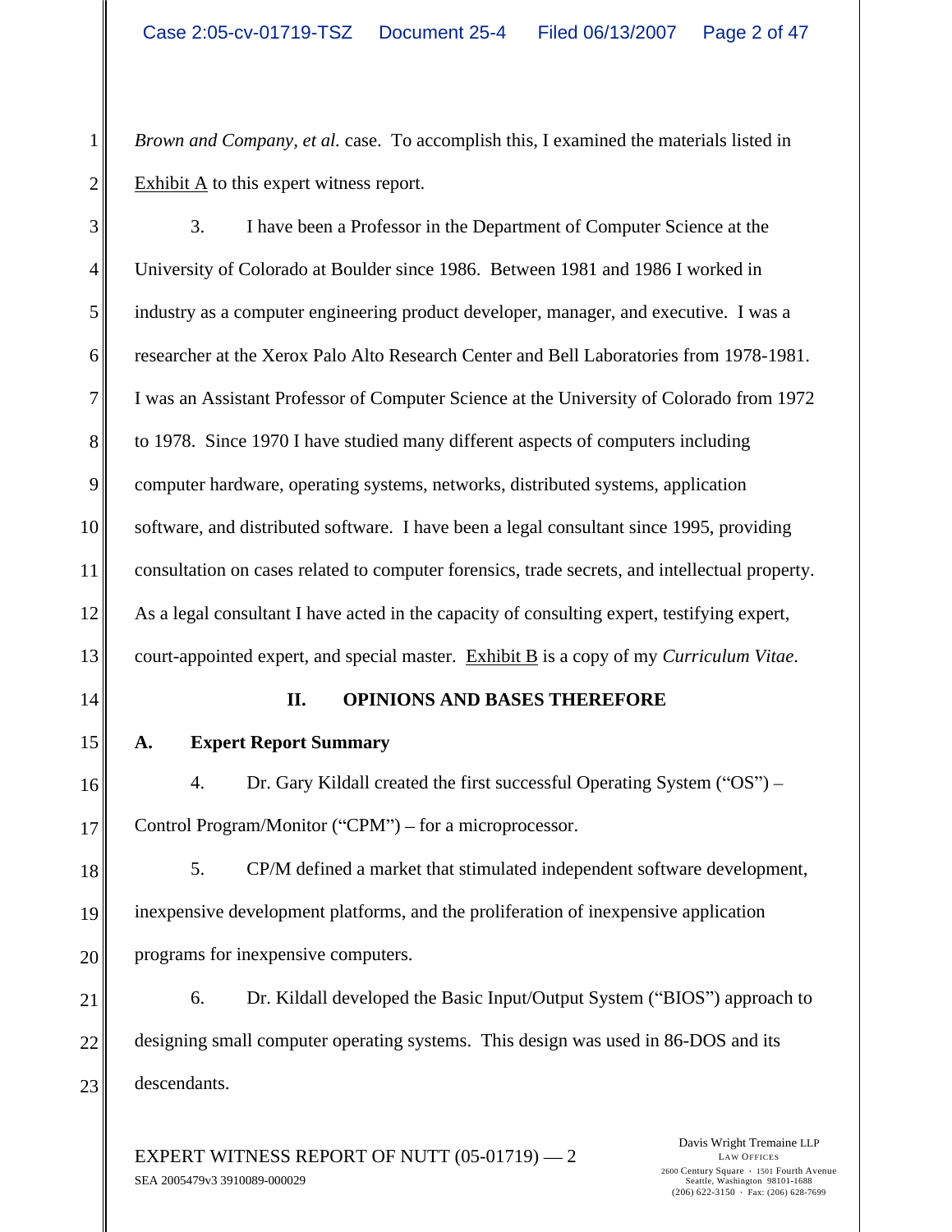1 7. At the time that Mr. Paterson developed the initial version of 86-DOS, he 2 had no credentials for designing an OS, and used Dr. Kildall's CP/M design to direct the 3 implementation of 86-DOS.

4 8. Computer scientists agree that the system call interface implicitly reflects 5 aspects of the internal design of the OS. Thus, adopting a proprietary OS interface 6 implicitly means adopting aspects of the OS internal design.

7 9. 86-DOS used, and depended on, the CP/M OS programming interface.

8<sup> $\parallel$ </sup> 10. By replicating the implementation of the visible CP/M interface, one 9 necessarily must replicate the semantic actions associated with functions on the interface. 10 Thus, 86-DOS necessarily replicated significant aspects of the CP/M design.

11 11. Sir Harold Evans' use of the term "clone" was qualified and accurately 12 describes how 86-DOS compared to CP/M.

13<sup>|</sup> 12. Mr. Paterson is unable to prove that 86-DOS did not copy algorithms, data 14 structures, and other trade secrets and confidential information incorporated in the CP/M 15 || program. program.

 $16$  **B.** Background **B. Background**

17 13. In 1980, most of the value of Digital Research, Inc., ("DRI") was reflected 18 in its products, the most commercially successful of which was CP/M. Dr. Kildall and his 19 company, DRI, had made a major investment in (1) designing and developing the CP/M 20 operating system for the 8080 (and Z80), and in (2) establishing a significant market for 21 the product. People who wanted to write application programs using the 8080 or Z80 22 required an OS to manage the execution of the program, and to provide certain services 23 such as file management. Like other operating systems, CP/M exported a "programming

EXPERT WITNESS REPORT OF NUTT  $(05-01719)$   $-3$   $^{2600 \text{ Century Square } \cdot 1501 \text{ Fourth Avenue}}$ SEA 2005479v3 3910089-000029

Davis Wright Tremaine LLP LAW OFFICES 2600 Century Square 1501 Fourth Avenue Seattle, Washington 98101-1688  $(206)$  622-3150 · Fax: (206) 628-7699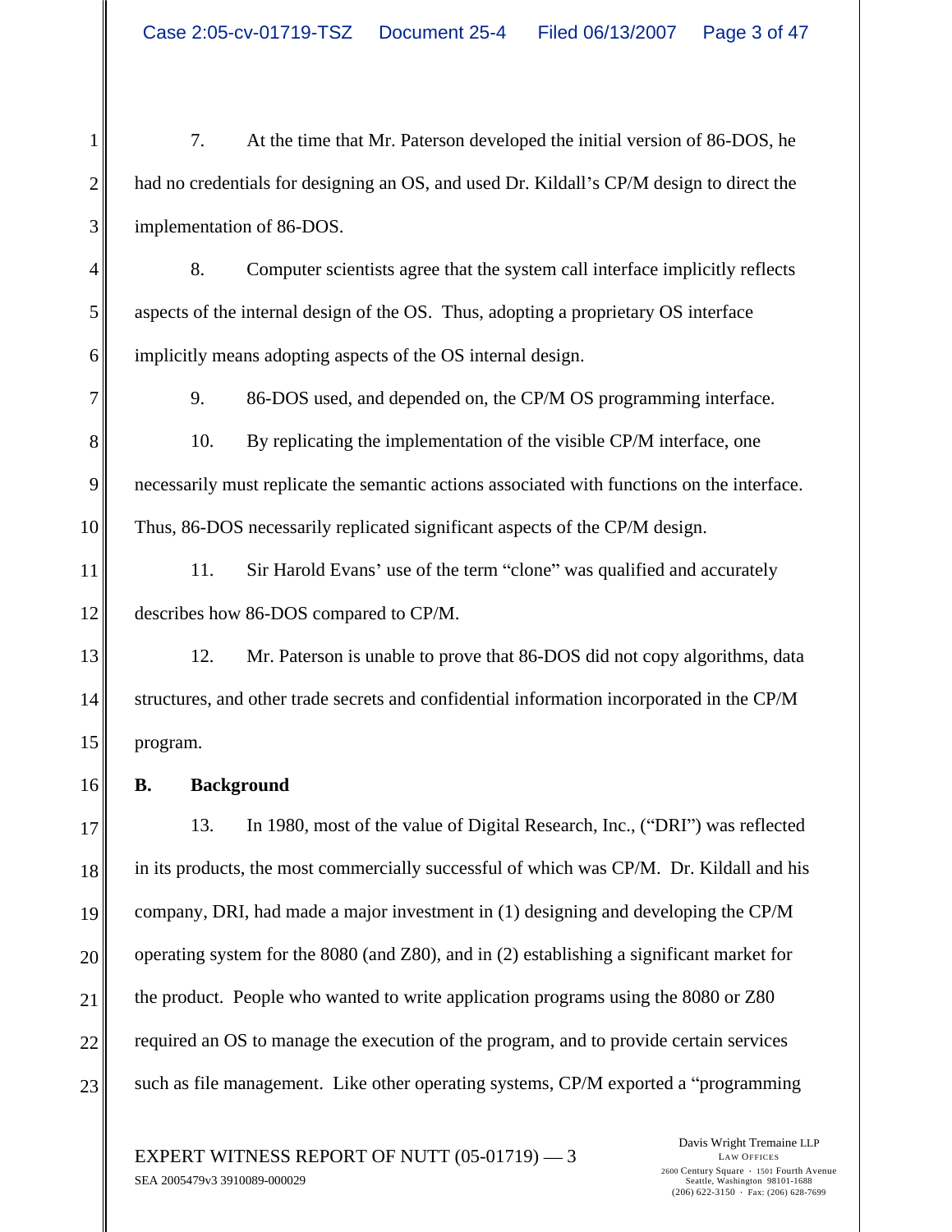1 interface" (or "system call interface") consisting of a number of system functions that 2 could be called from the application programs. Independently, the OS provided a 3 command interface" by which a human user could transmit commands and directives to 4 the OS to control its behavior, e.g., to choose a program to execute, or to copy a file.

5 14. The effort to design and implement an OS is substantial. Dr. Kildall 6 worked on the design and implementation of CP/M for two to three years before deploying  $7 \parallel$  the product. the product.

8<sup> $\parallel$ </sup> 15. The success of the product depended on attracting programmers to write 9 || application programs that would rely on the system functions provided by CP/M, thereby 10 enticing customers to buy application programs, such as games or word processors, which 11 depended on CP/M, and which, in turn, would be delivered with popular microcomputers.

12<sup> $\parallel$ </sup> 16. Because programmers could not write programs that depended on CP/M 13<sup> $\parallel$ </sup> unless they were provided with documentation describing how to use the system functions, 14 DRI published a copyrighted description of the system function syntax and semantics. In 15 doing so, DRI was providing programmer documentation to enable the market for its OS – 16 which by then was a major commercial product – not inviting other parties to implement 17 their own version of the OS using DRI's intellectual property.

18 17. Mr. Paterson's and SCP's sole reason for adopting the CP/M interface was 19 to enable programs that depended on the CP/M interface to switch to microcomputers that 20 used the 86-DOS OS, implemented on 8086-based microcomputers.

 $22 \parallel$  $23$ 

EXPERT WITNESS REPORT OF NUTT  $(05-01719) - 4$ <br>
<sup>LAW OFFICES</sup> SEA 2005479v3 3910089-000029

Davis Wright Tremaine LLP LAW OFFICES 2600 Century Square 1501 Fourth Avenue Seattle, Washington 98101-1688  $(206)$  622-3150 · Fax: (206) 628-7699

 $21$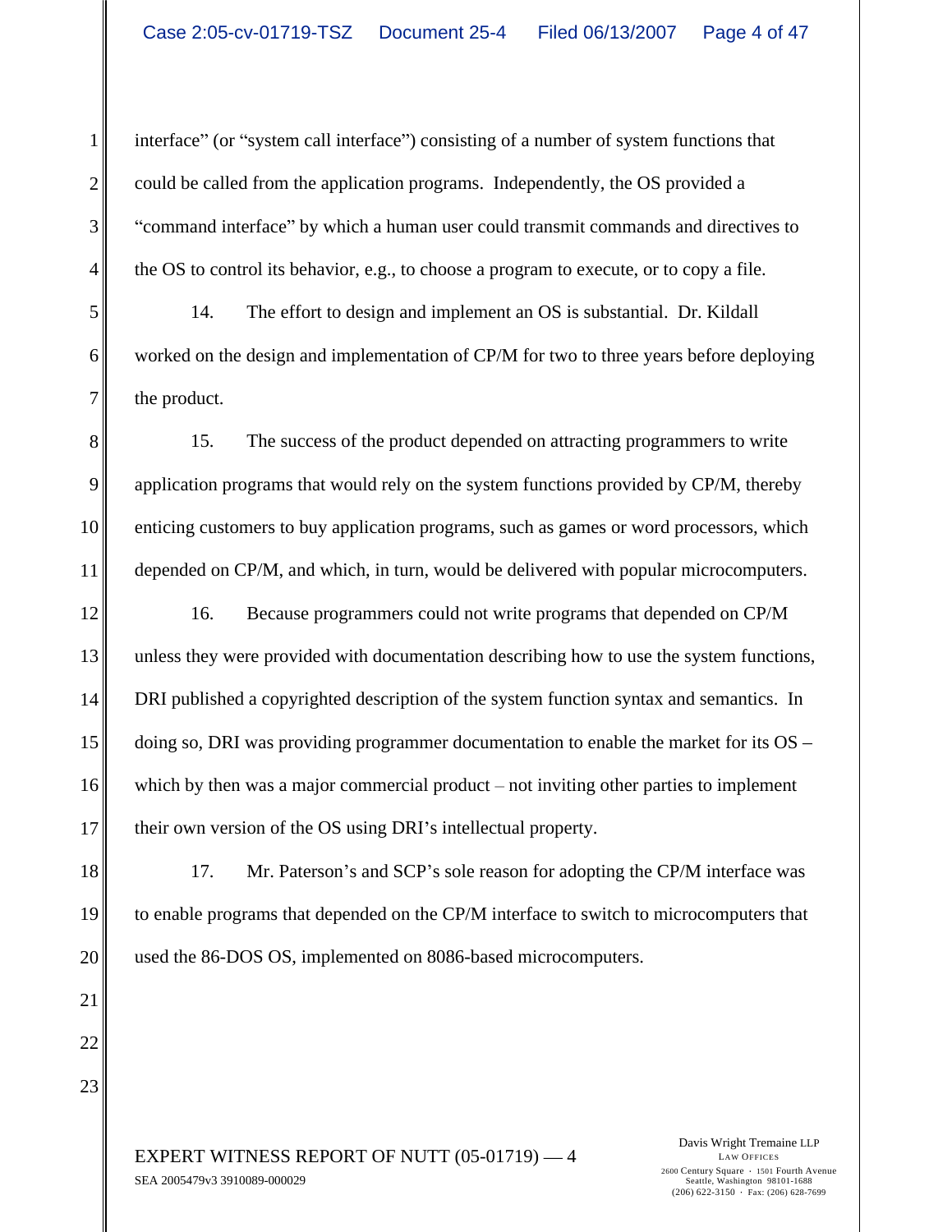$20$ 21  $\parallel$ 

#### 1 C. Microprocessor Technology Circa 1975

 $2 \parallel$  18. Intel introduced the 4-bit 4004 4-bit microprocessor chip in 1971 and the 8- $3 \parallel$  bit 8008 microprocessor in 1972.<sup>1</sup> These microprocessors targeted embedded systems 4 applications (in which the microprocessor typically replaced subassemblies implemented 5 with electronic logic components). These microprocessors were not capable of supporting 6 their own development environments, so it was necessary to implement their programs on 7 a separate, larger computer. Intel provided specialized integrated development 8 environment (IDE) machines on which software for their microprocessors could be 9 developed. The Intellec 4 IDE was used to develop software for the 4004, and the Intellec  $\vert$ 10 8 supported programming for the 8008. (2) **Microprocessor Technology Circa 1975**<br>
18. Task Task Task Task diffusion and 4-bit information and particular the state of myselic state interesting<br>
18. Task Task Task Conservative interesting the microprocessor Tay

11 199. In April 1974, Intel introduced the 8-bit  $8080^2$  microprocessor ("the  $8080$ "). 12 Intel upgraded the Intellec 8 to the Model 80 to provide an IDE for developing software for  $13$  the 8080. 19. In April 1974, Intel introduced the 8-bit 8080<sup>2</sup> microprocessor ("the 8080").<br>Intel upgraded the Intellec 8 to the Model 80 to provide an IDE for developing software for the  $8080$ .

14 20. By the end of 1974, the 8080 began to appear in personal computers aimed 15 at the hobbyist market: "In January 1975, *Popular Electronics* magazine's cover featured a 16 picture of the Altair 8800 computer – the world's first microcomputer which used the new  $17$  | lntel 8080 processor ...").<sup>3</sup> Intel 8080 processor  $\ldots$ ").<sup>3</sup>

18<sup> $\parallel$ </sup> 21. Programmers quickly realized that the 8080 was sufficiently powerful to 19 execute a much broader class of programs than the earlier microprocessors, e.g., word

*Id*.

<sup>22</sup>  $\text{http://www.intel.com/pressroom/kits/quickreffam.htm}$  $\text{http://www.intel.com/pressroom/kits/quickreffam.htm}$  $\text{http://www.intel.com/pressroom/kits/quickreffam.htm}$ <sup>1</sup> "Microprocessor Quick Reference Guide," Intel press materials, *available at*  $2\overline{d}$ 

<sup>23</sup> <sup>3</sup> *History of the Microcomputer Revolution, Segment 5 The World s First Commercially Available PC* (KPBX FM 91.1 radio broadcast 1995).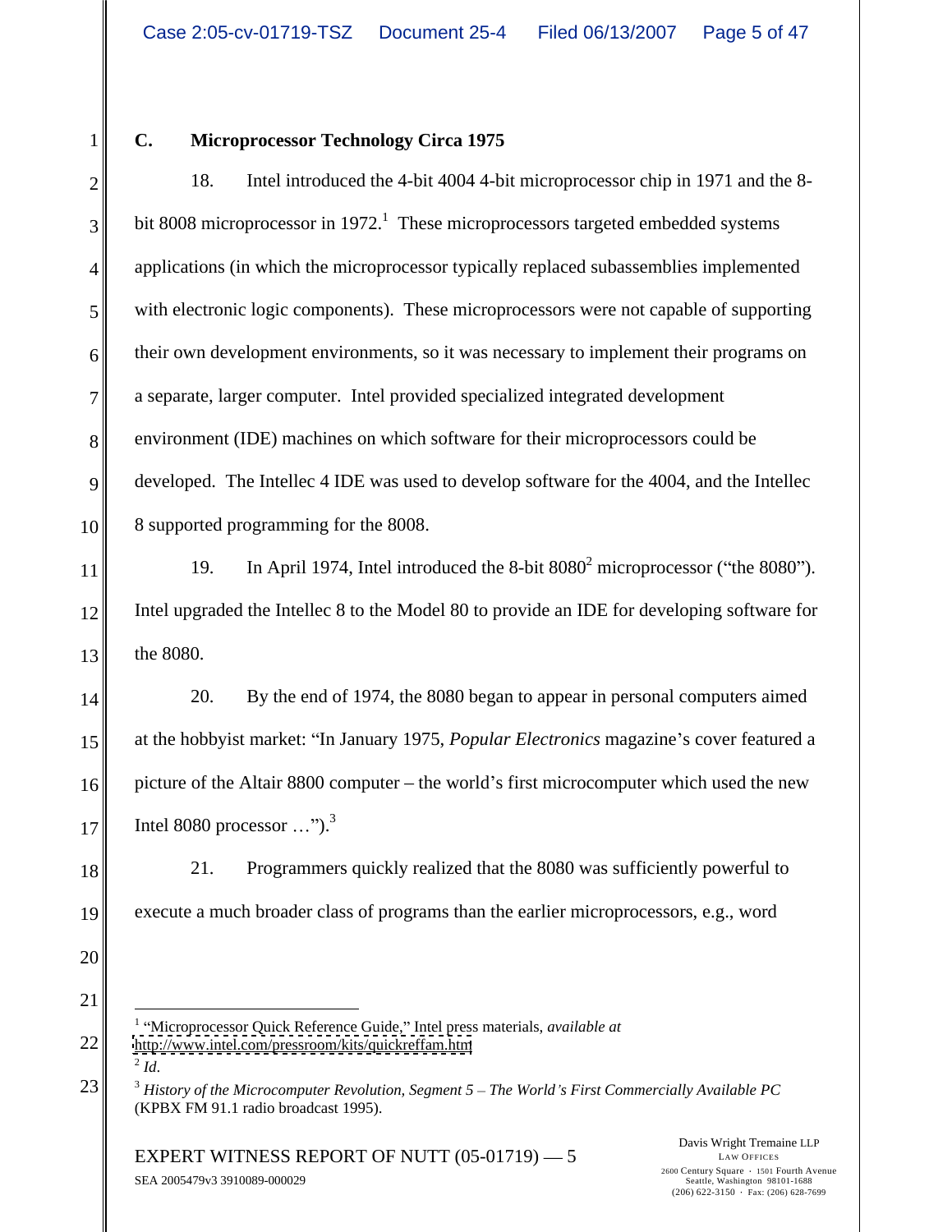1 processors and electronic game programs. Hobbyist groups rapidly emerged to exploit the 2 8080-based microcomputers.

3 22. The cost of the Intellec 8 Model 80 was far too high for the average 4 hobbyist programmer, however. Instead, many worked at a company, or attended college, 5 where they were permitted to use large, corporate computers to develop their own 6 || programs. These programmers began to develop "cross compiler environments" in which 7 one could prepare application programs on the large computer which could be executed on 8 the 8080. For example, Mr. Bill Gates and Mr. Paul Allen are alleged to have used a PDP-9 10 computer at Harvard to develop a Basic Program translator for the Altair 8800.<sup>4</sup>

10 23. By the beginning of 1975, when the Altair 8800 was introduced, there was 11 no operating system of any kind for microprocessors. While there were large machines 12 (such as IBM and Digital Equipment mainframe computers) with sophisticated operating 13<sup> $\parallel$ </sup> systems, no one had adapted OS technology to microprocessors.

# 14 **D.** Dr. Kildall Creates CP/M – The First Successful Operating System For **For Microprocessors**

 $15$  $16$  $17$ 24. In 1973, Dr. Kildall began to develop CP/M, an operating system for microcomputers. He founded DRI in 1974 to market and develop CP/M and related products.

 $\|3\|$  $19$  $20$ 25. Dr. Kildall was among the first  $-$  if not the first  $-$  to build a successful operating system for a microcomputer. Between 1975 and 1979, CP/M was the most widely used OS for 8-bit microcomputers.

23 <sup>23</sup> <sup>4</sup> *History of the Microcomputer Revolution, Segment 6 – What Good is a Computer Without Software?* (KPBX FM 91.1 radio broadcast 1995).

EXPERT WITNESS REPORT OF NUTT  $(05-01719)$   $-6$   $+6$   $+80$   $-6$   $+80$   $-6$   $+80$   $-6$   $+80$   $-6$   $+80$   $+80$   $+80$   $+80$   $+80$   $+80$   $+80$   $+80$   $+80$   $+80$   $+80$   $+80$   $+80$   $+80$   $+80$   $+80$   $+80$   $+80$   $+80$   $+80$   $+80$ SEA 2005479v3 3910089-000029

Davis Wright Tremaine LLP LAW OFFICES 2600 Century Square 1501 Fourth Avenue Seattle, Washington 98101-1688  $(206)$  622-3150 · Fax: (206) 628-7699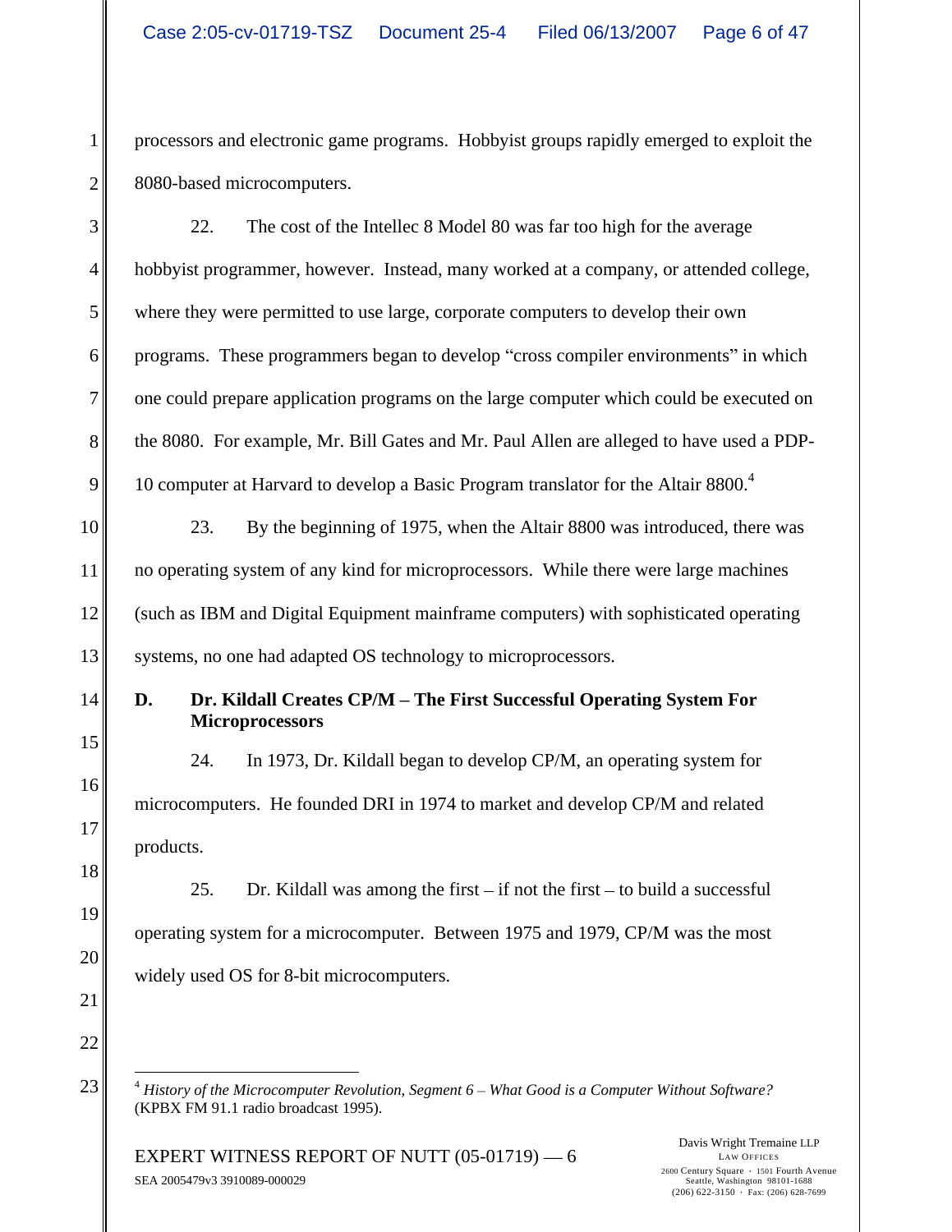1 26. After Intel introduced the 8080 microprocessor, CP/M soon appeared in 2 personal computers such as the Altair 8800.

3<sup>|</sup> 27. Prior to the introduction of CP/M, microprocessors were not suitable for use 4 as a general-purpose computer on which one could develop software. Instead, a 5 programmer would have to purchase an expensive IDE to develop programs for a 6 microcomputer, or use a cross development environment on a large computer. CP/M 7 enabled a programmer to purchase a microcomputer with CP/M, and to use that 8 microcomputer to develop its own software, all for an investment of less than \$100 in 9 addition to the cost of the microcomputer (compared to the cost of over \$10,000 for an 10 **IDE**; or hundreds of thousands of dollars for a large, general-purpose computer such as the 11 PDP-10 or an IBM mainframe ).

12<sup> $\parallel$ </sup> 28. Dr. Kildall's development of an OS for the 8080 made it possible to create 13 software, save it as files, manage the files, print information, input information, etc., all on 14 an 8080-based microcomputer.

 29. In developing his OS, Dr. Kildall used an Intellec 8 Model 80 that was not 16 configured with a mass storage device (such as a floppy disk) – Intel may not have offered 17 that option in 1975. Dr. Kildall acquired an 8" Shugart floppy disk drive, and had a friend (Dr. John Torode) develop a controller to adapt the floppy disk drive to the Intellec 8 Model 80. This enabled the Intellec 8 Model 80 to have sufficient mass storage capacity to save and retrieve files. It also represented a prototype of an inexpensive 8080-based microcomputer. While Dr. Torode developed the hardware controller, Dr. Kildall developed CP/M using an 8080 simulator on a mainframe computer (a Digital Equipment 23 PDP-10 system). Once the controller was completed, Dr. Kildall installed the CP/M OS on

EXPERT WITNESS REPORT OF NUTT  $(05-01719) - 7$ <br>2600 Century Square  $\cdot$  1501 Fourth Avenue SEA 2005479v3 3910089-000029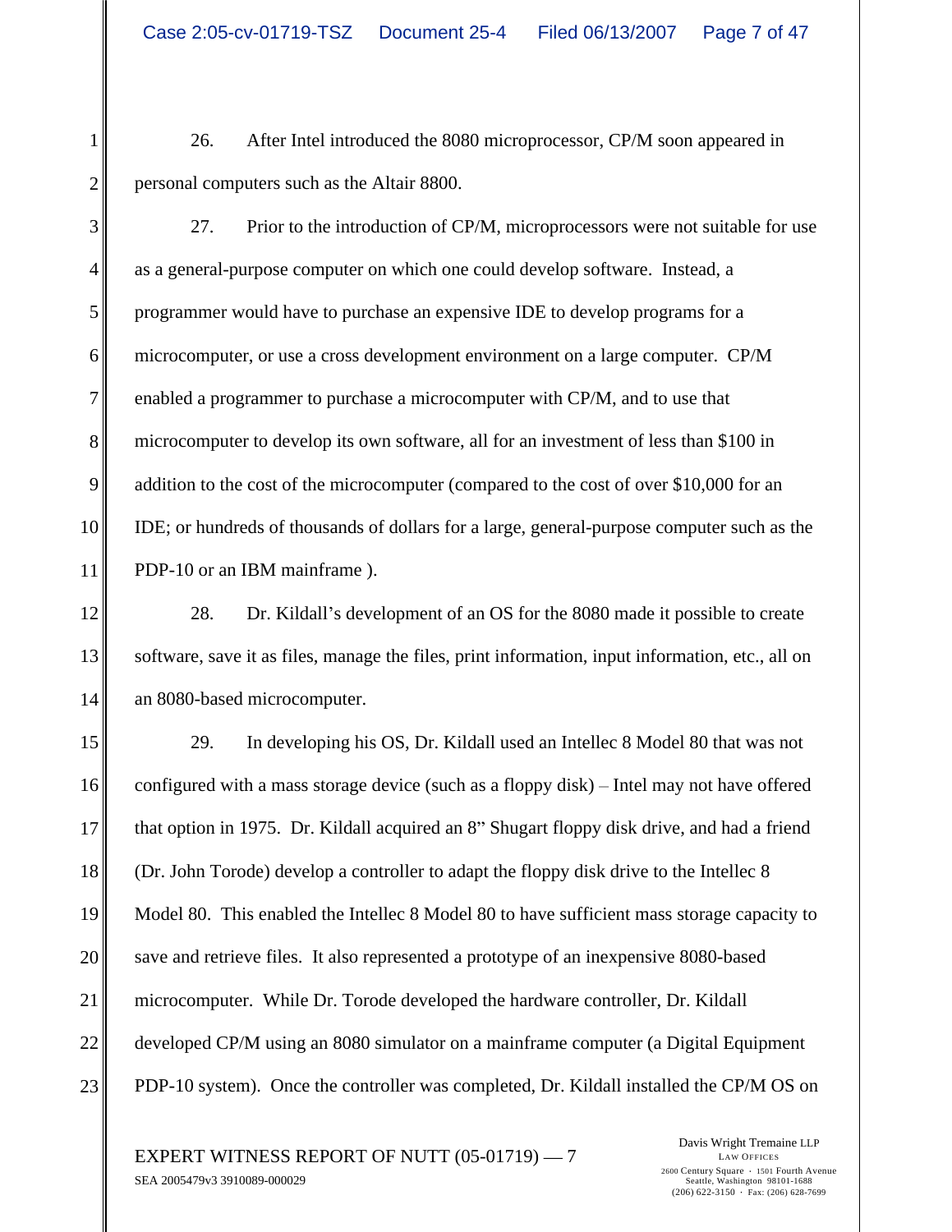1 the Intellec 8 Model 80. By June 1975, there was an operational version of CP/M for the 2 || enhanced Intellec 8 Model 80. By 1976, DRI was selling Version 1.3 of CP/M, and 3 publishing various forms of user documentation for the system, e.g., the OS general 4 description for Version 1.3.<sup>5</sup> description for Version 1.3.<sup>5</sup>

5 30. The idea that one could simply borrow the OS technology from large 6 computers such as the PDP-10 and apply it to an 8-bit microprocessor, was not technically 7 feasible at the time CP/M was created. Large machines had extensive mass storage 8 devices (hard disks), 32-bit or larger memory words and CPU functional units, very large 9 executable memories (compared to microcomputer memory sizes), CPU operating modes, 10 network devices, and proprietary system software costing millions of dollars to develop.

11 31. The fact that Dr. Kildall created an operational OS on an 8080-based 12<sup> $\parallel$ </sup> microcomputer was a significant milestone in computer technology. The additional fact 13<sup> $\parallel$ </sup> that it enabled the creation of a new occupation of independent programmer, and 14 established an entire market in which one could use an 8-bit microcomputer as a general 15 purpose, programmable computer is a remarkable scientific and commercial achievement.

16 32. Professor Hollaar has failed to recognize the significance and importance of 17 this contribution. Incredibly, he even argues that Dr. Kildall's work is no more significant 18 than reusing technology that is used on mainframe computers.<sup>6,7,8</sup>

# 19 **E. SCP Enters Microcomputer OS Market Using CP/M Design and Interface to Develop 86-DOS**

5  *An Introduction to CP/M Features and Facilities*, Digital Research, 1976.

 $23$  ||  $7$  Id. at \| 16.  $7 \text{ L}$  of  $\blacksquare$  16 *Id*. at ¶ 16.  $\frac{8}{3}$  Id of  $\Box A$  of 10 *Id*. at ¶ 44, at 10.

EXPERT WITNESS REPORT OF NUTT  $(05-01719)$   $- 8$  Davis Wright Tremaine LLP<br>
LAW OFFICES SEA 2005479v3 3910089-000029

<sup>22 | &</sup>lt;sup>6</sup> Declaration of Professor Lee A. Hollaar ("Hollaar Decl.") in support of Plaintiffs' Response to Defendants' Motion for Summary Judgment ¶ 14, at 4.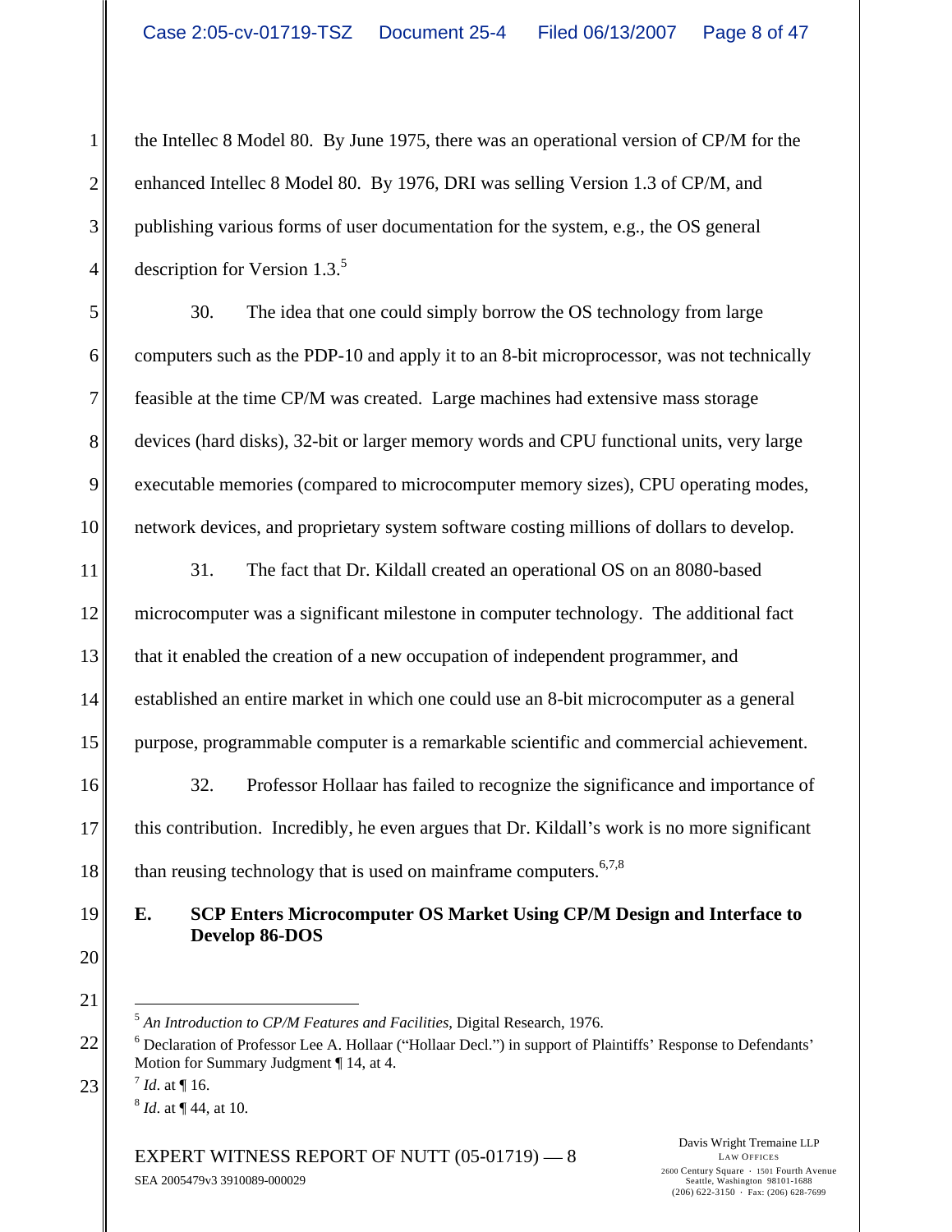| 33. By the time the Intel 8086 was introduced in June 1978, <sup>9</sup> microcomputers                                                                                                                                                                                                                                   |
|---------------------------------------------------------------------------------------------------------------------------------------------------------------------------------------------------------------------------------------------------------------------------------------------------------------------------|
| with 8-bit microprocessors were well-established as an inexpensive program development                                                                                                                                                                                                                                    |
| environment, and as a platform on which a broad spectrum of application programs could                                                                                                                                                                                                                                    |
| operate in conjunction with CP/M.                                                                                                                                                                                                                                                                                         |
| 34. Prior to 1978, Seattle Computer Products ("SCP") produced various                                                                                                                                                                                                                                                     |
| hardware components for computers. In 1978, SCP developed and began marketing a                                                                                                                                                                                                                                           |
| single-board computer based on the Intel 8086 microprocessor.                                                                                                                                                                                                                                                             |
| 35.<br>To help establish itself in the marketplace, SCP elected to bundle its                                                                                                                                                                                                                                             |
| hardware with an OS that programmers and users could use interchangeably with CP/M:                                                                                                                                                                                                                                       |
| "[A]n operating system becomes useful when other people<br>write applications for it.                                                                                                                                                                                                                                     |
| So in order to make it as easy as possible for other<br>people to write applications, since Seattle Computer had no<br>leverage or market share that would interest people, I chose<br>to develop 86-DOS with an interface that was translation<br>compatible with the CP/M application program interface." <sup>10</sup> |
| Professor Hollaar agrees that SCP's only option was to copy the CP/M<br>36.                                                                                                                                                                                                                                               |
| system call syntax and semantics: "Paterson found it necessary to use aspects of CP/M so                                                                                                                                                                                                                                  |
| that translation of CP/M application programs to QDOS was possible. If he had changed                                                                                                                                                                                                                                     |
| the numbers for the operating system function calls, or the format of the file control block,                                                                                                                                                                                                                             |
| or the ending delimiter for a string to be written to the console, it would have made it                                                                                                                                                                                                                                  |
| exceedingly difficult for developers of CP/M applications to move them to QDOS." <sup>11</sup>                                                                                                                                                                                                                            |
|                                                                                                                                                                                                                                                                                                                           |
| <sup>9</sup> "Microprocessor Quick Reference Guide," <i>supra</i> note 1.                                                                                                                                                                                                                                                 |
| <sup>10</sup> Deposition of Tim Paterson ("Paterson Dep.") at 47, attached to Plaintiff's Response to Defendants'                                                                                                                                                                                                         |

23 Motion for Summary Judgment. <sup>11</sup> Hollaar Decl.  $\P$  52, at 12.

EXPERT WITNESS REPORT OF NUTT (05-01719) - 9<br>LAW OFFICES SEA 2005479v3 3910089-000029 2600 Century Square 1501 Fourth Avenue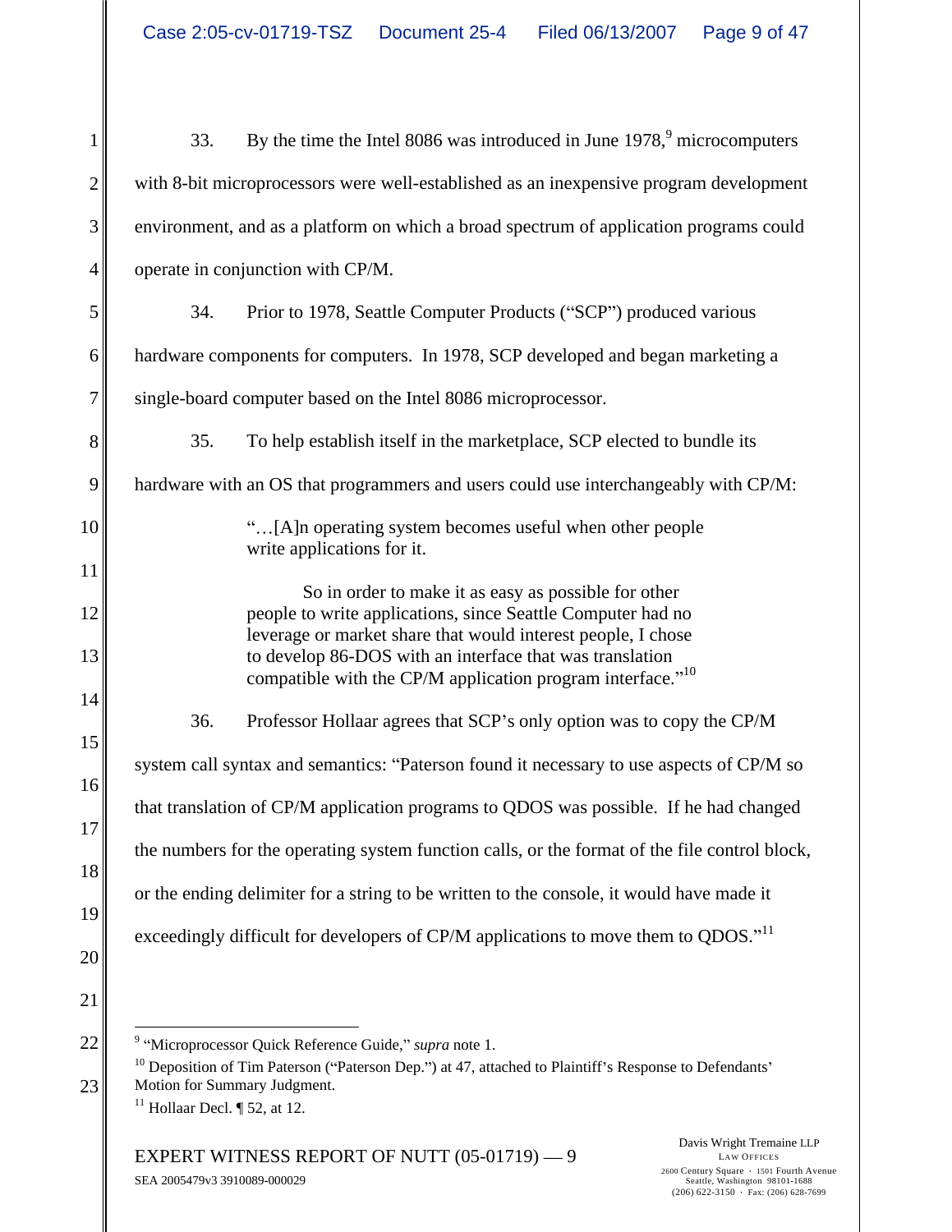1 Thus the admitted SCP market strategy was to use the CP/M design and interface to entice 2 customers to buy SCP 8086 boards with 86-DOS.

# 3 **F. Mr. Paterson Had No Credentials for Developing a Commercial OS**

4 37. Mr. Paterson's first professional computer experience was as a part-time 5 computer repair technician at The Retail Computer Store (while he attended undergraduate 6 school). A computer repair technician is typically responsible for diagnosing and 7 correcting errors in computer hardware, and sometimes computer software. Mr. Paterson 8 took this position in about November 1976 for about a year and a half, where he remained 9 | until he graduated from college in June  $1978$ .<sup>12</sup>

10 38. After earning his B.S. degree he went to work for SCP as a hardware design 11 engineer.<sup>13</sup> During 1978-79, Mr. Paterson participated in the creation of the SCP 8086- $12 \parallel$  based single board microcomputer that began shipping in November 1979.<sup>14</sup> Designing 13 and prototyping a single board microcomputer is a hardware design activity that normally 14 involves few software tasks. Designing and the Designing involves few software tasks.

15 39. Mr. Paterson recalls that his only experience in writing OS code prior to

16 developing 86-DOS was in a college class project in either his senior year (1977-78) or in

17 graduate school (1978-79). He states:

18<sup>|</sup> <sup>The description of the operating system was actually **The set of the operation** system was actually</sup> 19 possible...term projects that we could do and the projects 20 operating system and operating system was to have the 21 process, I guess an end process or something like that and provided by the instructor; that is there was a list of were fairly specific and one of them was to write an functions with what we called the P, the function V, start  $I/O$ ...but that's what I wrote an operating system with those,

 $23 \parallel$   $\frac{13}{2}$  *Id.* at 20. <sup>13</sup> *Id*. at 20.

 $14$  Tim Paterson, THE RIGHT PLACE  $\ldots$  THE RIGHT TIME 43 (1995) (unpublished).

 $\text{EXPERT}$  WITNESS REPORT OF NUTT  $(05\n-01719)$   $-10$   $^{2600 \text{ Century Square } \cdot 1501 \text{ Fourth Avenue}}$ SEA 2005479v3 3910089-000029

Davis Wright Tremaine LLP LAW OFFICES 2600 Century Square 1501 Fourth Avenue Seattle, Washington 98101-1688  $(206)$  622-3150 · Fax: (206) 628-7699

 $22$   $\parallel$   $\qquad$  $\frac{12}{12}$  Paterson Dep. at 17.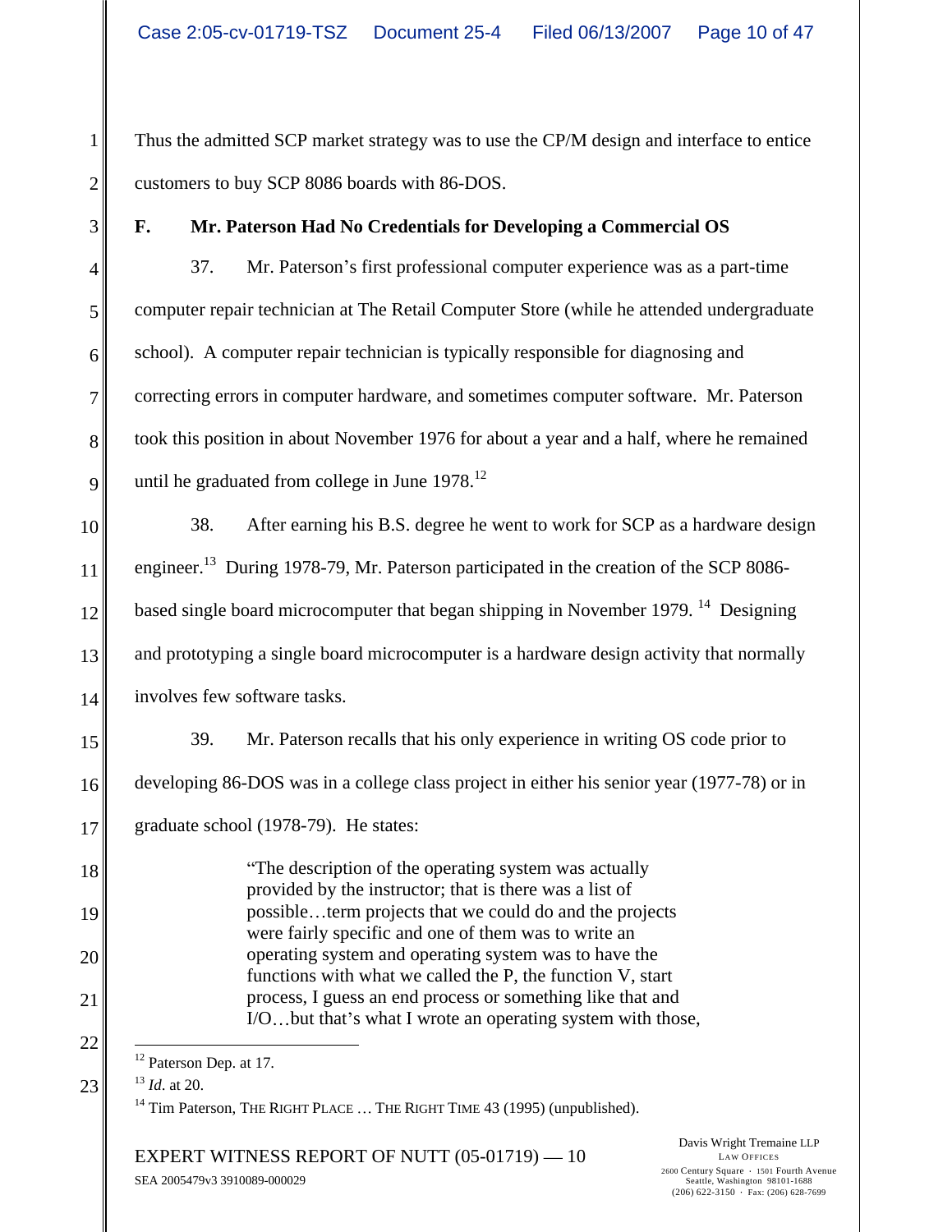1 I believe, five specific functions and then additional work to sort of test and improve it."<sup>15</sup>

 $3\parallel$  $\|A\|$  $5\|$ 40. By Mr. Paterson's description, the OS functional interface for the assignment consisted of only five functions and they were part of the assignment specification. Mr. Paterson had no part in designing the system interface or OS requirements.

 $6\|$  $7 \parallel$  $8 \parallel$  $9$  $10$ 41. Sometime during summer 1979, Mr. Paterson discussed with DRI the possibility of obtaining a license to a 16-bit version of CP/M ("CP/M-86").<sup>16</sup> Mr. Paterson alleges that someone at DRI told him that CP/M-86 was scheduled to be released by the end of 1980.

 $11$ 42. Mr. Paterson states that by February 1980, SCP decided to create its own OS that would mimic the CP/M:

 $12$ 

13<sup>|</sup> compatible with CP/M to enable automated translation of 14<sup> $\parallel$ </sup> developed an operating systems on 16-bit chips, there was no  $\ldots$  I sought to make the application program interface  $(\ldots)$ 8-bit programs into 16-bit programs. ..., since no one had yet point of reference but CP/M."<sup>17</sup>

 $16$  $17$  $\|3\|$  $19$ 43. At that time Mr. Paterson still had no prior experience in OS design, and no professional programming experience of any type. His only related experience, then, was as a part-time computer repair technician, a computer hobbyist, and as a college student. 44. Mr. Paterson testifies that he created 86-DOS during April-July 1980, using

 $20$ only copyrighted CP/M documentation and his experience as a user of a Cromemco

microcomputer that used the CDOS OS. Mr. Paterson describes CDOS as "... a CPM

 $22 \parallel$  <sup>15</sup> Paterson Dep. at 35-36.  $\frac{15}{15}$  Paterson Dep. at 35-36.

<sup>16</sup> Paterson, *supra* note 14, at 44.

 $23$   $\parallel$   $\parallel$  <sup>17</sup> Declaration of Tim Paterson ("Paterson Decl.") in support of Plaintiffs' Response to Defendants' Motion for Summary Judgment ¶ 5, at 2-3.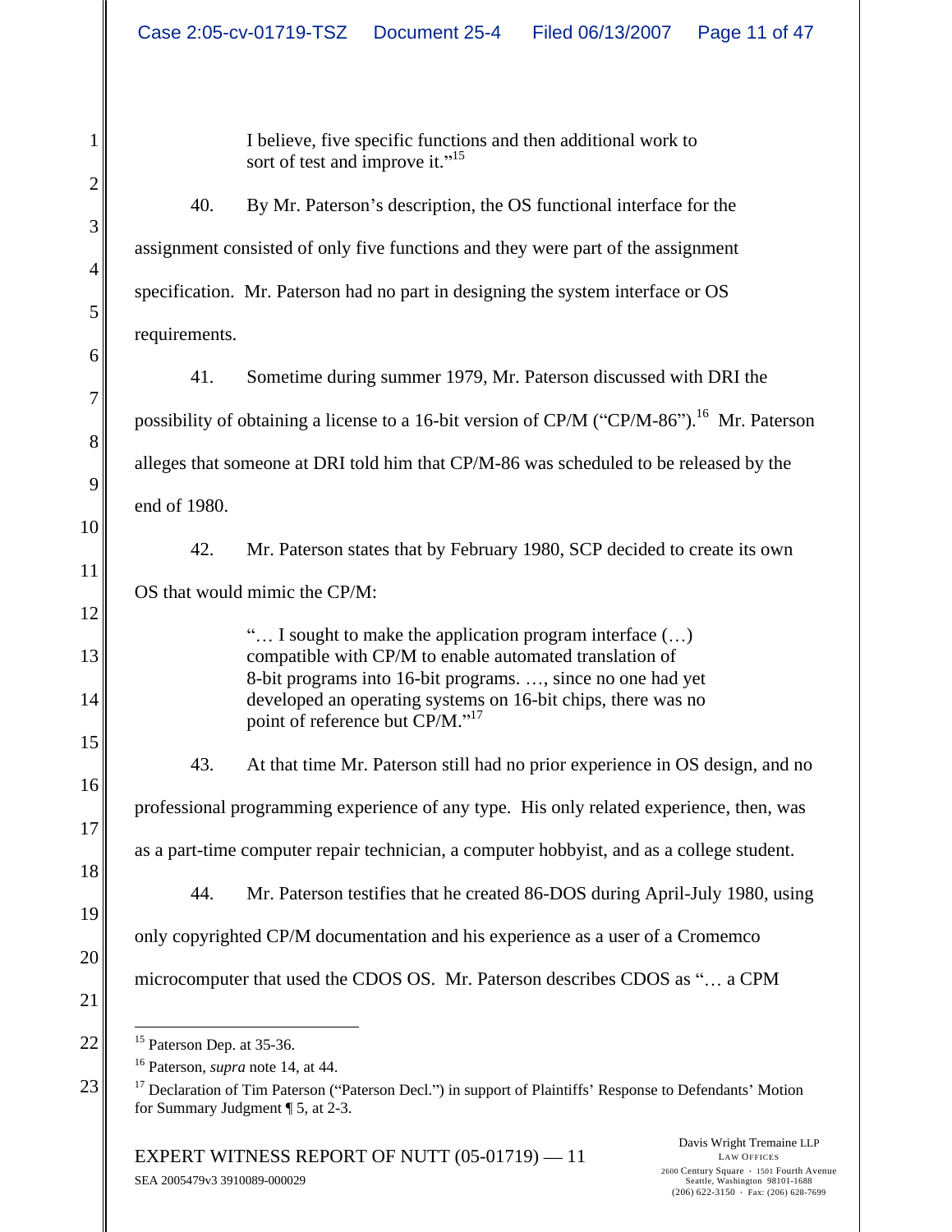1 || look-alike and so CPM programs ran with C-DOS [sic]," adding: "we did not use CPM 2 || provisional research. We bought this look-alike from Crememco [sic] or it came with the  $3\degree$  computer one or the other."<sup>18</sup> computer one or the other. $18$ <sup>18</sup>

# 4 **G. Dr. Kildall Developed CP/M BIOS Design, and SCP Used the Design in 86- DOS and its Descendants**

 $5\|$  $6\|$  $7 \parallel$  $8 \parallel$  $9$  $10$ 45. CP/M was originally designed on the Intellec 8 Model 80, which was configured for its specific set of devices (including a custom floppy disk). Because other computers using an 8080-compatible microprocessor would use different devices  $-e.g., a$ different controller for the floppy disk – the parts of the CP/M that handled each new type of device had to be modified before CP/M could be used with these computers. Other parts of the OS, however  $-e.g.,$  the file manager  $-did$  not require modification.

 $11$   $\parallel$  $12$  $\|3\|$  $14$  $15$  $\frac{16}{16}$  $17$  $\|3\|$  $19$  $20$  $21$ 46. In CP/M Version 1.3 (circa 1975-76) Dr. Kildall recognized that he could design CP/M to *separate the part of the OS that managed the devices into a module that was distinct from the remainder of the OS*. This was the Basic Input/Output System (BIOS) that had a fixed programming interface to software functions with different implementations to manage different types of keyboards, paper tape punches, screens, floppy disks, etc.<sup>19</sup> This design enabled Dr. Kildall to be able to quickly adapt CP/M to a new 8080-compatible computer by altering only the BIOS portion of CP/M without having to alter the remainder of the OS. This was an innovation unique to CP/M, one which still exists in contemporary computers using Intel microprocessors. There is no doubt that 86-DOS reused this idea, and that it remained in MS-DOS and subsequent Microsoft Windows operating systems.

 $23$   $\parallel$   $\parallel$  <sup>18</sup> Paterson Dep. at 37. <sup>18</sup> Paterson Dep. at 37.

19 Digital Research, *supra* note 5, at 1.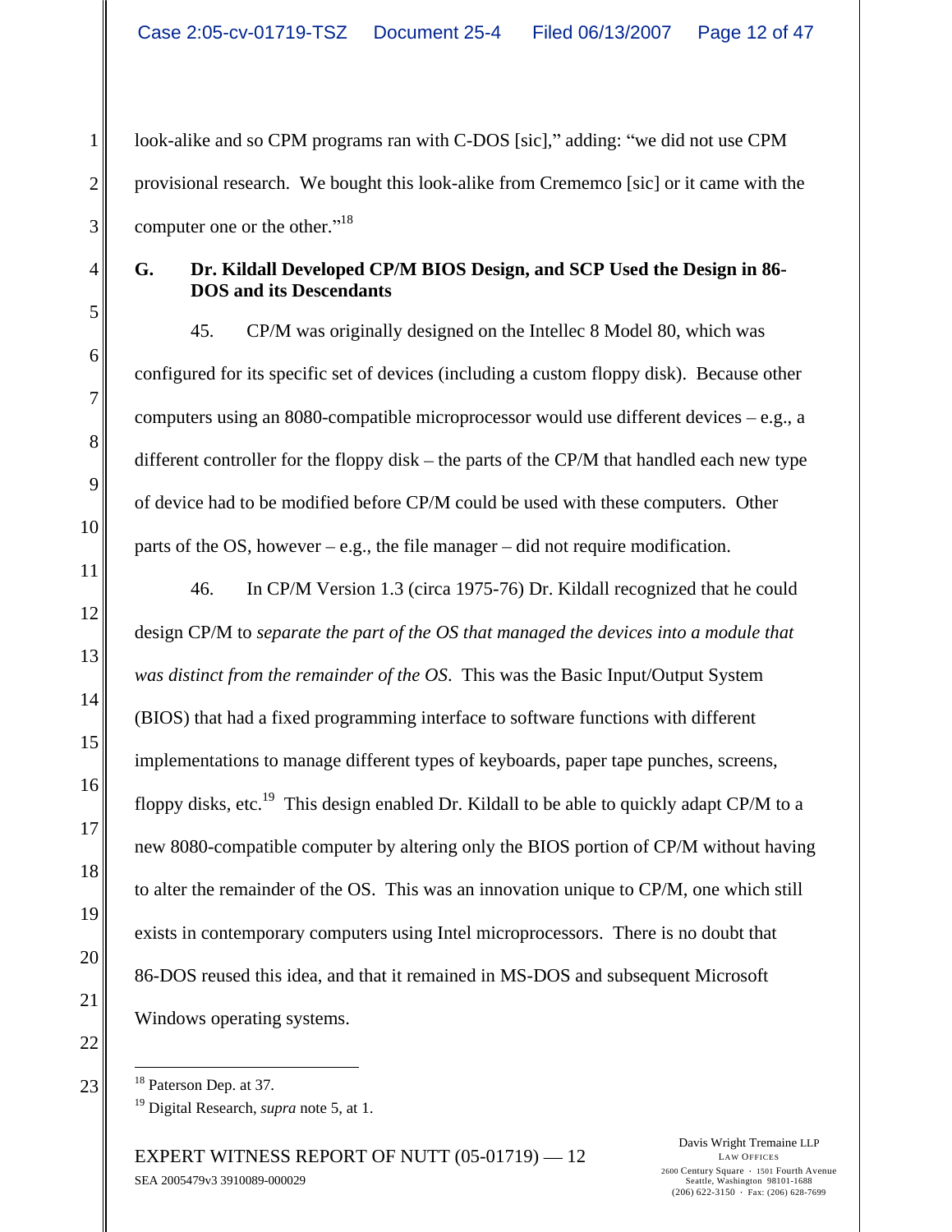$1$  H. 86-DOS Used – and Depended on – the CP/M OS System Call Interface

#### $2\parallel$  (a) The CP/M System Call Mechanism **(a) The CP/M System Call Mechanism**

 $3 \parallel 47.$  An OS call mechanism differs from a conventional function call in that it 4 does not require that the calling program be *statically linked* to the OS code. Instead 5 system calls use a *dynamic linking* technique that enables application programs to be  $6 \parallel$  prepared for execution explicitly linking the OS functions to the program until run time. prepared for execution explicitly linking the OS functions to the program until run time.<br>Briefly, dynamic linking uses a form of indirect function reference, e.g., by creating a table 8 with addresses of each of the system functions. Application programs invoke system 9 functions using the table index rather than the actual function address (as is the case in 10 static linking). **H.** 86-DOS Used – and Depended on – the CP/M OS System Call Interface<br>
(a) The CP/M System Call Mechanism (and Top dependent on the CP/M of the CP/M System Call Interface<br>
47. As OS call mechanism differs from a conventi static linking).

11 48. Both the 8080 CALL and the 8086 INT instructions are designed to invoke 12 functions using these dynamic, indirect function references. The 8086 INT differs from 13 the 8080 CALL in that it supports a larger table of address functions than is used in the  $14 \parallel 8080$  (which supports only 8 indirect references to system functions).<sup>20</sup>

15 49. Professor Hollaar argues in his declaration that Dr. Kildall simply copied 16 system call instructions from large computers. He appears to have confused the trap 17 instruction used on IBM mainframes and DEC PDP-10 minicomputers with the 8086 "INT  $18$  21" instruction.<sup>21</sup> In the case of larger machine OS call mechanisms, the IBM mainframes 19 and the PDP-10 incorporate processors with supervisory and user modes of execution, 20 whereas the 8080 and 8086 execute in only a single mode. The SVC and UUO

 $21$ 

 $22 \parallel$  in any event, Mr. Evans' description is otherwise accurate. By using the CALL instruction as an OS system 23 set of target function addresses. <sup>20</sup> Professor Hollaar notes that Mr. Evans imprecisely refers to 8080 CALL as INT. This is immaterial, and call, the result was the same as if the 8086 INT instruction were used to simulate a CALL, albeit with a larger

<sup>&</sup>lt;sup>21</sup> Hollaar Decl.  $\P$  14, at 4.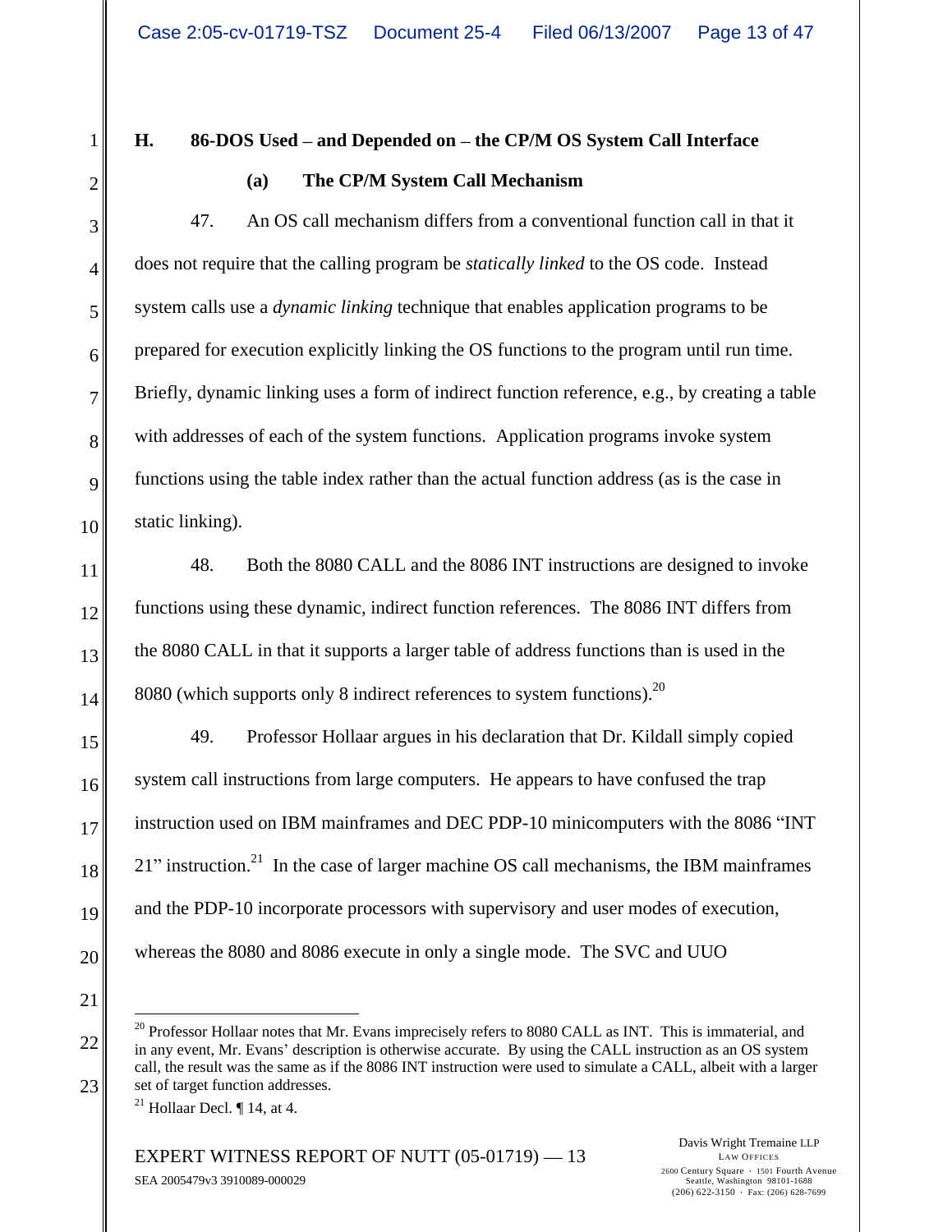1 instructions on the respective large computers are user mode instructions that switch the 2 || processor to supervisory mode and then branch to an OS function that will execute with the 3 processor in supervisory mode. Comparing these trap instructions with the 8080 CALL 4 instruction or the 8086 INT instruction misses the essential point of dual mode operation. 5 In his declaration, Professor Hollar may have been thinking of the INT instruction used in 6 the 80386, which behaves more like the SVC and UUO instructions.<sup>22</sup> 7 **(b) Use of the CP/M Operating System Call Interface in 86-DOS** 8<sup>orm</sup> 50. It is an undisputed fact that Mr. Paterson used the CP/M system call 9 interface in implementing 86-DOS. As cited earlier in this declaration, Mr. Paterson 10 states: 11  $\parallel$  "... I sought to make the application program interface (...) 12 8-bit programs into 16-bit programs. ..., since no one had yet 13 point of reference but CP/M.<sup>323</sup> 14 51. Mr. Paterson is clear that, as a "tiny company," SCP believed that it would 15 be doomed to failure if it attempted to create an OS and to establish it as a predominant OS  $16 \parallel$  choice.<sup>24</sup> Mr. Paterson knew that to develop a new OS from scratch would require many 17 staff-years and a level of expertise that neither he nor SCP possessed; as well, he knew that 18 the success of the company would depend on its ability to capture a significant share in a 19 highly competitive marketplace. Mr. Paterson stated: "I felt that CPM [sic] translation 20 would significantly promote the adoption of DOS by others in the computer industry, so I  $21$  $22 \big\|$   $\big\|$   $\big\|$   $\big\|$   $\big\|$   $\big\|$   $\big\|$   $\big\|$   $\big\|$   $\big\|$   $\big\|$   $\big\|$   $\big\|$   $\big\|$   $\big\|$   $\big\|$   $\big\|$   $\big\|$   $\big\|$   $\big\|$   $\big\|$   $\big\|$   $\big\|$   $\big\|$   $\big\|$   $\big\|$   $\big\|$   $\big\|$   $\big\|$   $\big\|$   $\big\|$   $\$  $23$  Paterson Decl.  $\sqrt{ }5$ , at 2-3. states: compatible with CP/M to enable automated translation of developed an operating systems on 16-bit chips, there was no 81 (2d ed. 1995). <sup>23</sup> Paterson Decl.  $\P$  5, at 2-3.  $24$  Paterson Dep. at 47-48.

EXPERT WITNESS REPORT OF NUTT  $(05-01719) - 14$ <br>2600 Century Square  $\cdot$  1501 Fourth Avenue SEA 2005479v3 3910089-000029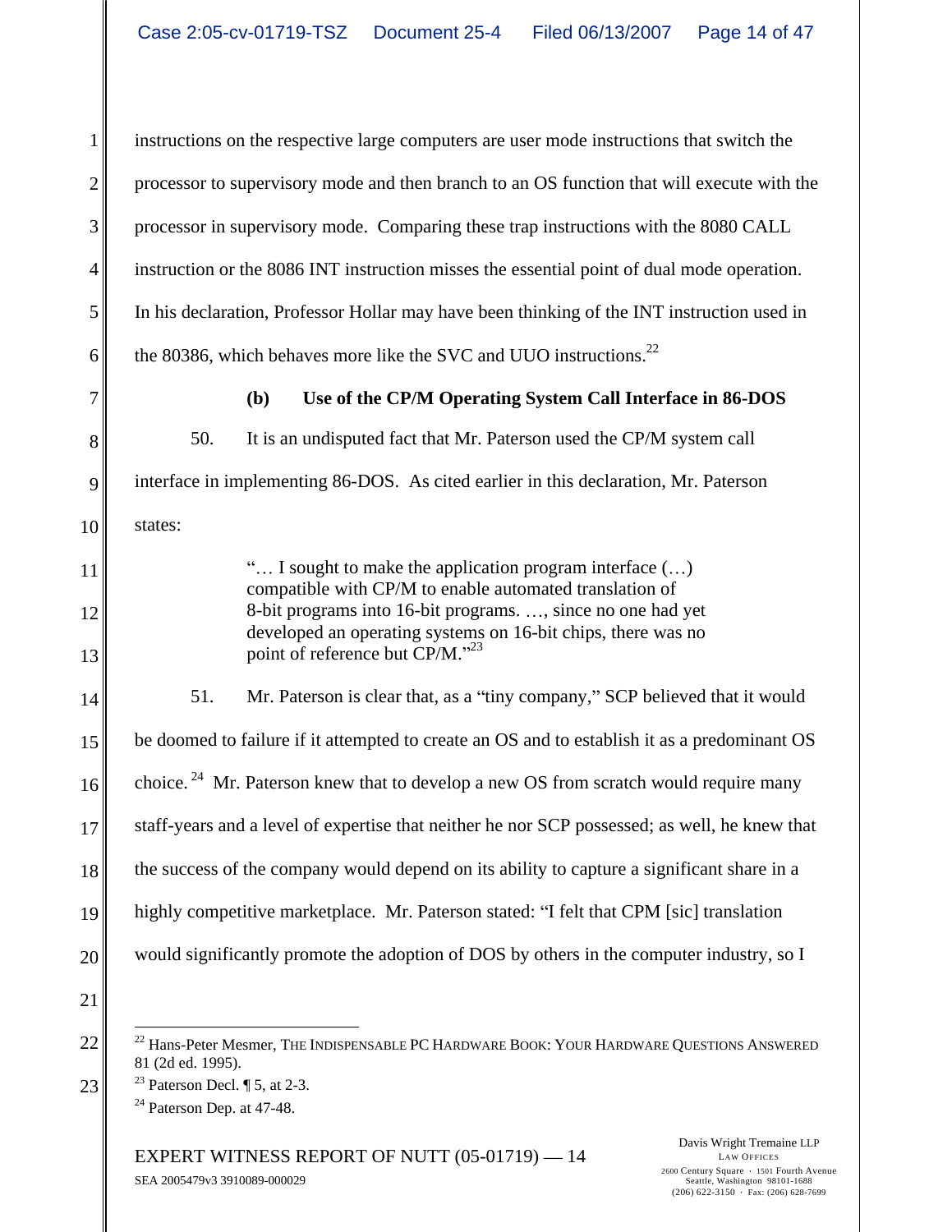1 made it a primary design requirement.<sup>25</sup> Professor Hollaar confirms this position.<sup>26</sup> So 2 instead of creating an entirely new OS, then, Mr. Paterson chose to re-implement the 3 functions that were carefully defined as the programming interface to the CP/M OS. So a set of the set of  $\sim$ 

4 **I. Paterson s Use of Translation Compatibility Illustrates 86-DOS s reliance on**  $5\|$ **CP/M s Design**

 $6\|$  $7 \parallel$  $8 \parallel$  $9$  $10$  $11$  $12$  $\|3\|$  $14$  $15$  $16$  $\|7\|$ made it a primary design requirement.<sup>1923</sup> Professor Hollan confurts this presion.<sup>25</sup> Faxime that were carefully defined as the programming interfactors the context factors of the problem of the prior of the primary des 52. Within the context of Intel 8080 and 8086 systems, "translation" compatibility" is a technique for creating a source code program in one language using the source code of a program written in different language so that the created program performs the same function as the original program, although expressed in a different language. Mr. Paterson used translation compatibility to enable third party programs that relied on their interaction with CP/M to be translated so that they had exactly the same interactions with 86-DOS. For translation compatibility to be successful, 86-DOS is required to replicate the proven and dominant CP/M OS interface and behavior  $-$  i.e. the essential CP/M design. As a consequence Mr. Paterson did not need to possess any deep knowledge of operating systems or to expend any resources on a general design of a new operating system. Mr. Paterson has freely admitted that he did not want to design an interface; rather he wanted to use one that had proven itself in the market. He also states that CP/M was the only acceptable choice.<sup>27</sup>

 $\|3\|$  $19$  $20$  $21$ 53. Mr. Paterson has repeatedly claimed that he used "translation compatibility" to adapt third party source programs to 86-DOS. He states: You could translate that [CP/M 8080 source] program with the translator, producing 8086 code and in the process, *the detailed mechanisms of how you would have asked the operating system to perform a* 

EXPERT WITNESS REPORT OF NUTT  $(05-01719) - 15$ <br>2600 Century Square  $\cdot$  1501 Fourth Avenue SEA 2005479v3 3910089-000029

Davis Wright Tremaine LLP LAW OFFICES 2600 Century Square 1501 Fourth Avenue Seattle, Washington 98101-1688

 $\frac{25}{25}$  Paterson Decl.  $\sqrt{\ }$  6, at 3.

 $23$   $\parallel$   $26$  Hollaar Decl.  $\parallel$  52, at 12. <sup>26</sup> Hollaar Decl.  $\P$  52, at 12.

<sup>&</sup>lt;sup>27</sup> Paterson Decl. **[1]** 5-6, at 2-3.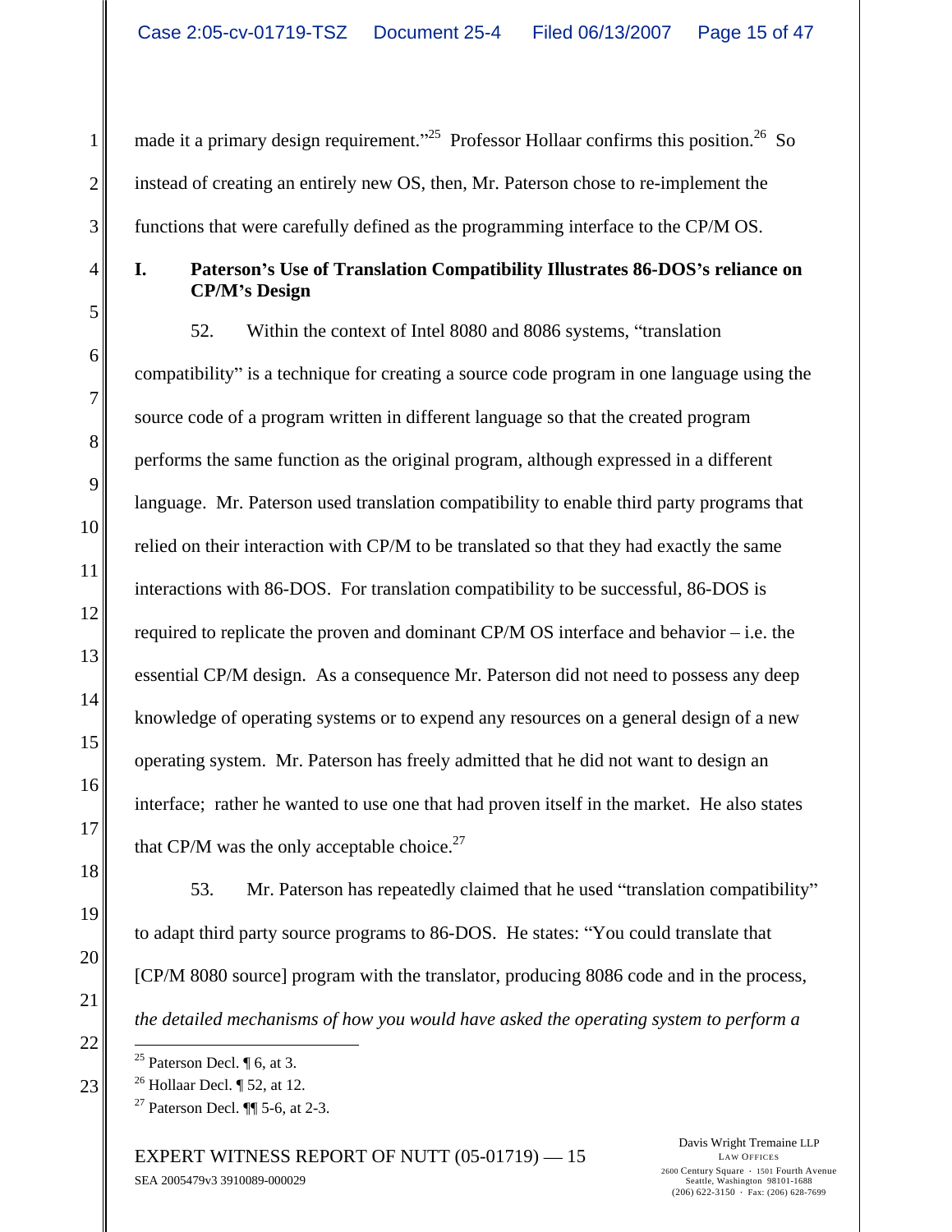1 task, such as saving a file to disk, those individual instructions would be translated into 2 8086 instructions and that sequence of 8086 instructions that came out of the translation 3 process would in fact cause 86-DOS to also save a file.<sup> $28$ </sup> (Emphasis added). In other 4 words, the translation program effectively changed symbolic machine operation code 5 Copcode" names from 8080 or Z80 symbolic assembly language to 8086 symbolic 6 assembly language without changing the semantics of the call in the application program. 7 If the original Z80 program called a CP/M function, such as conin, then the translated 8086 8 program would use the appropriate 8086 opcode and function number to call the OS 9 function named conin in the 8086 version of the program. (Mr. Paterson provides a 10 detailed example of this in his writings; the example also illustrates dynamic linking since 11 it uses a table index – a number rather than a function name – to invoke to a system 12  $\parallel$  function.)<sup>29</sup> Hence if the resulting 8086 program were then translated into machine 13<sup> $\parallel$ </sup> language on a machine with 86-DOS, it would call a function named conin, exactly 14 corresponding to the function it would have called on an 8080 machine with CP/M. 15 Translation compatibility, then, depends on 86-DOS having the same OS function, with the 16 same syntax and same semantics as CP/M, meaning that the application program could not 17 distinguish between using CP/M in the 8-bit world versus using 86-DOS in the 16-bit  $18$  world. world.

# 19 **J. In Replicating CP/M s System Call Interface, 86-DOS Replicated Significant Aspects of the CP/M Design**

- $22 \parallel$  <sup>26</sup> Paterson Dep. at 48-49.  $\frac{28}{28}$  Paterson Dep. at 48-49.
	- 29 Paterson, *supra* note 14, at 46.

EXPERT WITNESS REPORT OF NUTT  $(05-01719) - 16$  LAW OFFICES<br>2600 Century Square  $\cdot$  1501 Fourth Avenue SEA 2005479v3 3910089-000029

Davis Wright Tremaine LLP LAW OFFICES 2600 Century Square 1501 Fourth Avenue Seattle, Washington 98101-1688  $(206)$  622-3150 · Fax: (206) 628-7699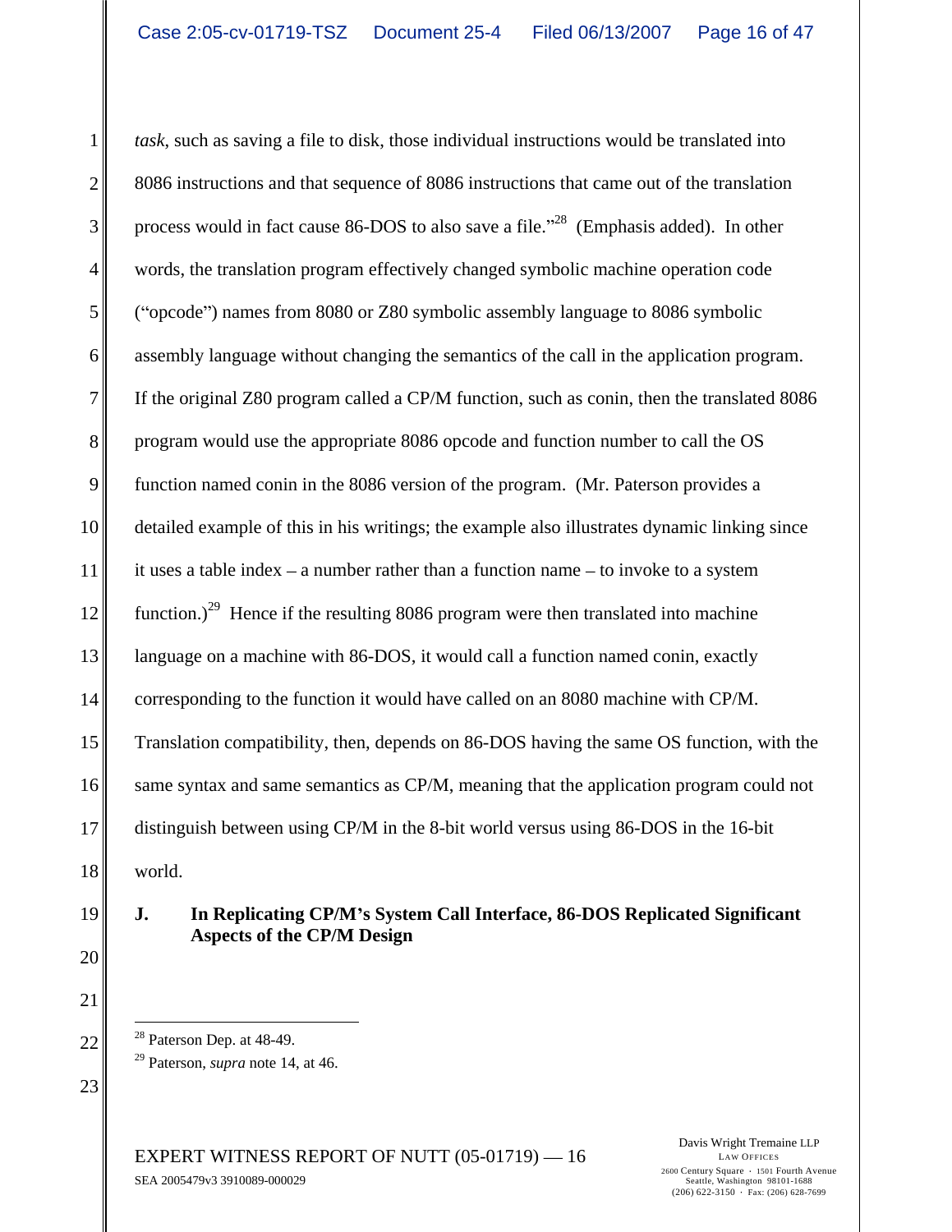54. Both Mr. Paterson<sup>30</sup> and Professor Hollaar<sup>31</sup> state that the system call 2 interface can be thought of as a simple set of labels that map to varying implementations. Professor Hollaar even states that the system call interface is no more significant than the shift pattern in an automobile with a standard transmission. This is a completely naïve position in OS design. The system call interface defines (1) the names of functions 6 exported by the OS, (2) the function calling sequences, (3) the semantics of invoking the function, (4) a specification of the effect of calling each function, and (5) sometimes important internal design constraints.

9 55. According to Dr. Butler Lampson, one of the leading OS researchers in the 10 past 40 years, the choice of functions is the essence of system design: "The most important 11 hints, and the vaguest, have to do with obtaining the right functionality from a system, that 12<sup> $\parallel$ </sup> is, with getting it to do the things you want it to do. ... Defining interfaces is the most 13 *important part of system design. Usually it is also the most difficult*, since the interface 14 design must satisfy three conflicting requirements: an interface must be simple, it should  $15$  be complete, and it should admit a sufficiently small and fast implementation.<sup>32</sup> 15<br>
be complete, and it should admit a sufficiently small and fast implementation."<sup>32</sup><br>
16<br>
(Emphasis added). This explains why it took Dr. Kildall (a person with a Ph.D. in 17 computer science and many years of system programming experience) 2-3 years to design 18 and implement CP/M, yet it only took Mr. Paterson (a person with limited software 19 experience and essentially no experience creating an OS) two staff-months to create a 20 || "translation compatible" OS.

 $21$ 

 $31$  Hollaar Decl.  $\P$  32-34, at 8.

EXPERT WITNESS REPORT OF NUTT (05-01719) - 17<br>
EXPERT WITNESS REPORT OF NUTT (05-01719) - 17 SEA 2005479v3 3910089-000029

Davis Wright Tremaine LLP LAW OFFICES 2600 Century Square 1501 Fourth Avenue Seattle, Washington 98101-1688  $(206)$  622-3150 · Fax: (206) 628-7699

 $22 \parallel$   $30$  Paterson Decl.  $\parallel$  9, at 3.  $\frac{30}{30}$  Paterson Decl.  $\sqrt{9}$ , at 3.

<sup>23</sup> 32 Butler W. Lampson, *Hints for Computer System Design, ACM Operating Systems Review*, 15, 5 (October 1983), 33-48, a*vailable at* <http://research.microsoft.com/%7Elampson/33-Hints/WebPage.html>.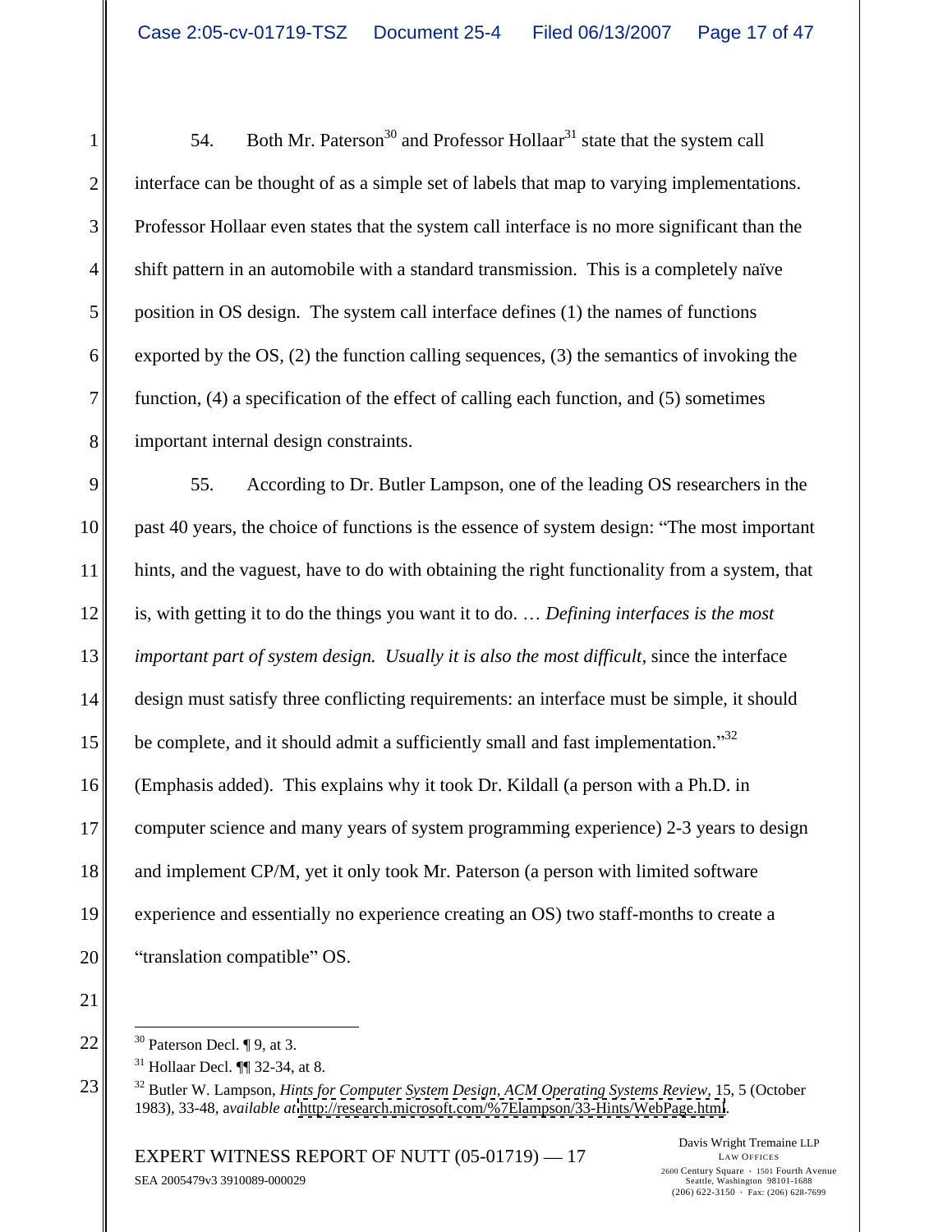1 56. Paterson attempts to minimize the importance of the system call interface 2 by saying: "I did use CP/M as the model for the specific disk functions since I had decided 3 to attempt translation compatibility. The functions themselves, such as the facilities to  $4 \parallel$  open, close, read, and write, are present in any operating system."<sup>33</sup> Such adoption,  $\begin{bmatrix} 4 \end{bmatrix}$  open, close, read, and write, are present in any operating system."<sup>33</sup> Such adoption,<br>however, implied that 86-DOS would not only have to replicate the syntax of each system 6 || call, but also create OS functionality that replicated the internal semantic behavior of each 7 system call. To replicate such function semantics, 86-DOS must also represent the aspects 8 of the internal OS state that an application program might perceive in CP/M in order to 9 ensure that 86-DOS' OS function execution behaves the same as the CP/M function  $10$  execution.<sup>34</sup> execution.<sup>34</sup>

11 57. Mr. Evans correctly observed that Mr. Paterson rewrote the implementation 12 of the functions, without doing any of the design work. Even years later, Mr. Paterson 13 appears not to recognize this crucial distinction between design and implementation, 13<br>appears not to recognize this crucial distinction between design and implementation,<br>14<br>conflating his discussion of design and implementation/mechanics. Mr. Paterson does not 15 seem to recognize that Mr. Evans' statements generally address design, and in some cases, 16 do not refer to the implementation at all.<sup>35</sup>

17 **K. Mr. Paterson s Knowledge of CP/M Belies Claim That He Never Looked at its Algorithms and Data Structures**

 $\|3\|$  $19$  $20$ 58. Mr. Paterson worked with Cromemco CDOS for an extended period of time, both at The Retail Computer Store and at SCP, and he likely knew how to disassemble an object code version of CDOS using the debugger and other tools. Even if

<sup>&</sup>lt;sup>33</sup> Paterson Decl.  $\P$  12, at 4.<br><sup>34</sup> CP/M's file control block is an example of such internal state. Even though the 86-DOS file system was  $23$  and state of a file control block. <sup>33</sup> Paterson Decl. ¶ 12, at 4.<br><sup>34</sup> CP/M's file control block is an example of such internal state. Even though the 86-DOS file system was implemented differently from CP/M, application program execution behavior could depend on the existence and state of a file control block.<br> $35$  Paterson Decl.  $\P$  11, at 4.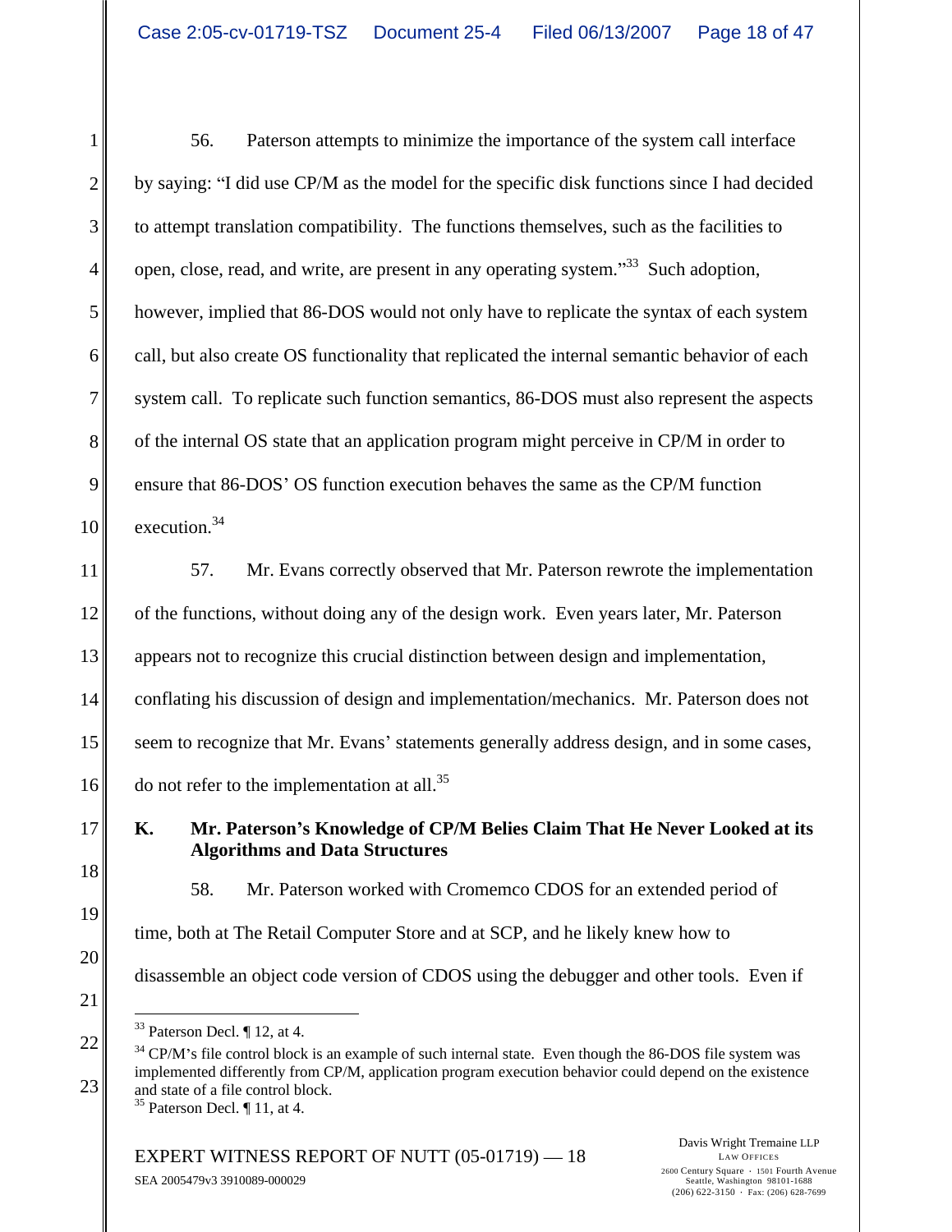1 Mr. Paterson never had access to CP/M source or object code, he did have access to the 2 || object code of a CP/M "look-alike" (CDOS), and thus had the capability to disassemble 3 CDOS object code to inspect internal algorithms and data structures. If CDOS was, 4 indeed, a copy of CP/M, Mr. Paterson's inspection of the operation and design of CDOS 5 would have familiarized him with the operation and design of CP/M.

6 6 59. Given Mr. Paterson's broad knowledge of the internal workings of CP/M, 7 and the fact that this knowledge could not have been obtained by only reading a manual, 8 Dr. Kildall is most likely correct that Mr. Paterson somehow looked at CP/M's algorithms  $9 \parallel$  and data structures. and data structures.

# 10 **L. Mr. Evans Use of Clone Accurately Describes How 86-DOS Compared to CP/M**

 $11$   $\parallel$  $\|12\|$  $\|3\|$  $14$  $15$  $16$  $17$  $\|3\|$ Mr. Paterson never had access to CPM source or object code, he did have access to the<br>object code of a CPM Not-alike" (CDOS), and thus had the cupobility of disasements<br>CDOS object code to inepert internal algorithms and 60. Professor Hollaar states that "... there is no precise definition of 'clone'..."<sup>36</sup> suggesting that in his understanding of the word, any author, including Mr. Evans, could use the word clone to describe any two entities with similar characteristics. Mr. Evans makes clear that the 8080 and 8086 are different hardware, and that in his use of the word "clone," he argues that 86-DOS is a "clone" of CP/M for reasons relating to the substitution of 86-DOS as an OS that supports the execution of software written to use the CP/M OS. In Sections H, I and J, I have explained the deeper technical rationale that supports Mr. Evans' use of the term in the context of OS programming interfaces.

 $19$ **M. Mr. Paterson is Unable to Demonstrate that 86-DOS was not a Clone of CP/M**

 $20$ 21  $\parallel$  for any version of 86-DOS prior to Version 1.25.<sup>37</sup> Mr. Paterson produced a paper copy 61. Mr. Paterson has testified that he does not possess a copy of the source code

EXPERT WITNESS REPORT OF NUTT  $(05-01719) - 19$ <br>2600 Century Square  $\cdot$  1501 Fourth Avenue SEA 2005479v3 3910089-000029

Davis Wright Tremaine LLP LAW OFFICES 2600 Century Square 1501 Fourth Avenue Seattle, Washington 98101-1688

 $23$   $\parallel$   $\parallel$   $^{36}$  Hollaar Decl.  $\parallel$  27, at 7.  $\frac{36}{100}$  Hollaar Decl.  $\sqrt{27}$ , at 7. <sup>37</sup> Paterson Dep. at 27.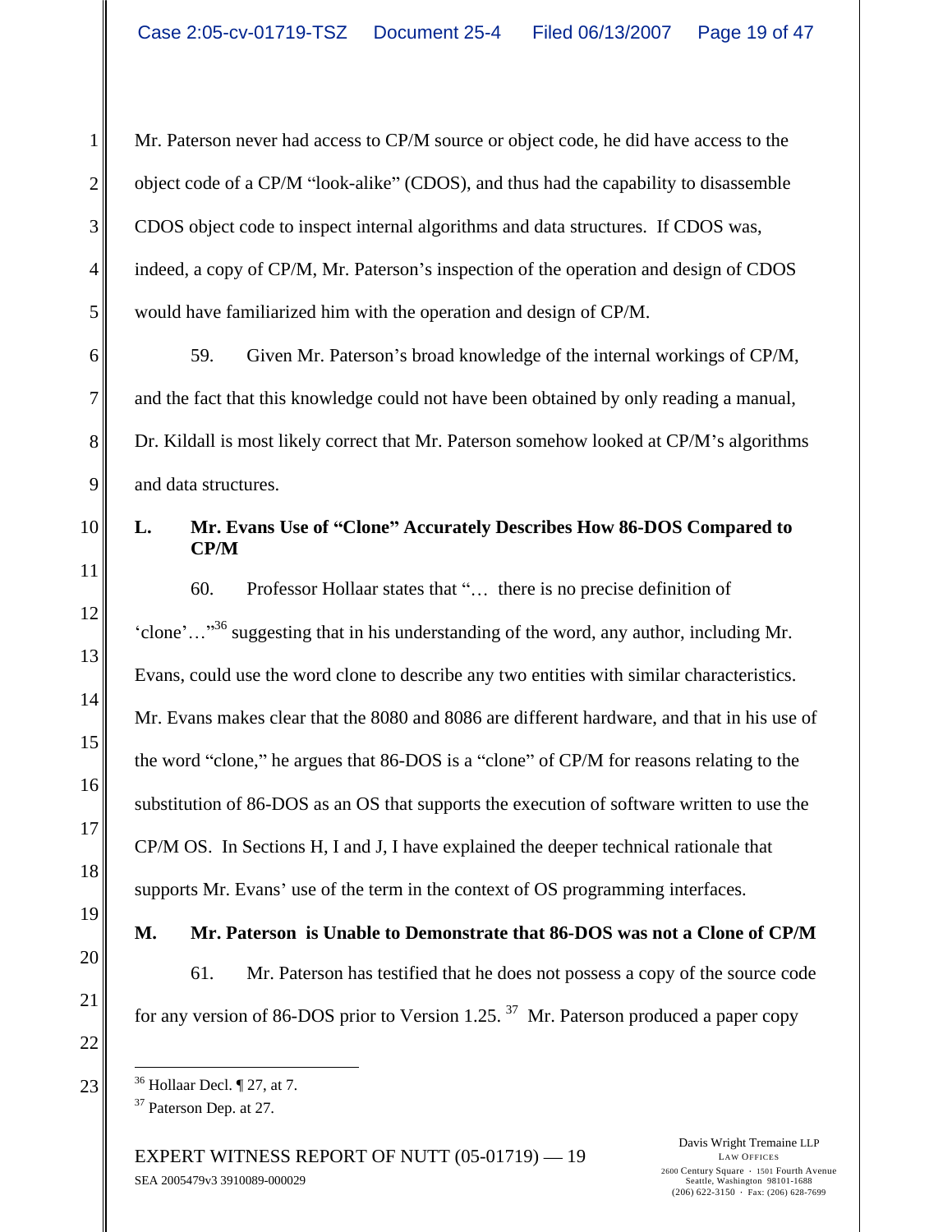|    | of the Version 1.25 86-DOS source code. That source code listing shows that there were at                                                                                                                                                                   |
|----|-------------------------------------------------------------------------------------------------------------------------------------------------------------------------------------------------------------------------------------------------------------|
| 2  | least 20 versions of 86-DOS between December 29, 1980 and March 3, 1982 (the date of                                                                                                                                                                        |
| 3  | Version 1.25). Mr. Paterson has testified that there were additional versions prior to                                                                                                                                                                      |
| 4  | December 29, 1980, starting no later than his first working version in August 1980. <sup>38</sup>                                                                                                                                                           |
| 5  | However, he is unable to produce source code that conclusively proves that he did or did                                                                                                                                                                    |
| 6  | not copy any aspects of 8-bit CP/M in these early versions of 86-DOS.                                                                                                                                                                                       |
|    | LIST OF PUBLICATIONS AUTHORED IN THE PAST TEN YEARS<br>III.                                                                                                                                                                                                 |
| 8  | See Exhibit B, Curriculum Vitae.<br>62.                                                                                                                                                                                                                     |
| 9  | <b>COMPENSATION</b><br>IV.                                                                                                                                                                                                                                  |
| 10 | I am being compensated at a rate of \$350 per hour, and my compensation<br>63.                                                                                                                                                                              |
| 11 | does not depend on the outcome of this case.                                                                                                                                                                                                                |
| 12 | LIST OF CASES IN WHICH I HAVE TESTIFIED AS AN EXPERT<br>V.                                                                                                                                                                                                  |
| 13 | See Exhibit B, Curriculum Vitae.<br>64.                                                                                                                                                                                                                     |
| 14 | DATED this 5 day of June, 2007.                                                                                                                                                                                                                             |
| 15 |                                                                                                                                                                                                                                                             |
| 16 | By                                                                                                                                                                                                                                                          |
| 17 |                                                                                                                                                                                                                                                             |
| 18 |                                                                                                                                                                                                                                                             |
| 19 |                                                                                                                                                                                                                                                             |
| 20 |                                                                                                                                                                                                                                                             |
| 21 |                                                                                                                                                                                                                                                             |
| 22 |                                                                                                                                                                                                                                                             |
| 23 | $38$ <i>Id.</i> at 34.                                                                                                                                                                                                                                      |
|    | Davis Wright Tremaine LLP<br><b>LAW OFFICES</b><br>EXPERT WITNESS REPORT OF NUTT (05-01719) -- 20<br>2600 Century Square · 1501 Fourth Avenue<br>Seattle, Washington 98101-1688<br>SEA 2005479v3 3910089-000029<br>$(206) 622 - 3150$ · Fax: (206) 628-7699 |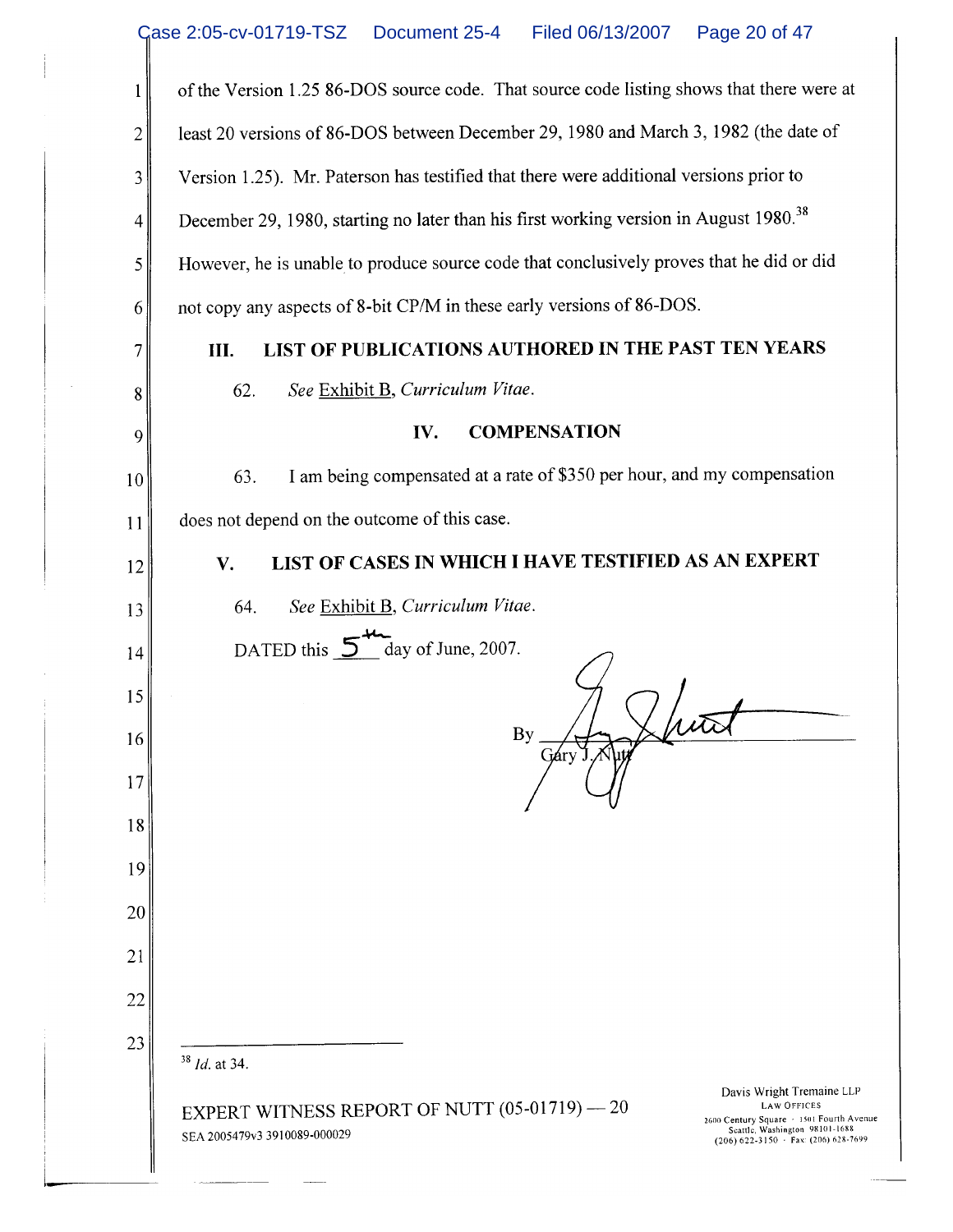|                            | Case 2:05-cv-01719-TSZ  Document 25-4  Filed 06/13/2007  Page 21 of 47                                                                             |  |  |  |
|----------------------------|----------------------------------------------------------------------------------------------------------------------------------------------------|--|--|--|
|                            |                                                                                                                                                    |  |  |  |
|                            | <b>CERTIFICATE OF SERVICE</b>                                                                                                                      |  |  |  |
|                            | I hereby certify that on June 6, 2007, sent a copy of the attached document to the                                                                 |  |  |  |
|                            | following:                                                                                                                                         |  |  |  |
|                            | D. Michael Tomkins<br>Dietrich Biemiller                                                                                                           |  |  |  |
|                            |                                                                                                                                                    |  |  |  |
|                            | s/ Bruce E. H. Johnson<br>Bruce E. H. Johnson                                                                                                      |  |  |  |
|                            |                                                                                                                                                    |  |  |  |
|                            |                                                                                                                                                    |  |  |  |
|                            |                                                                                                                                                    |  |  |  |
|                            |                                                                                                                                                    |  |  |  |
|                            |                                                                                                                                                    |  |  |  |
|                            |                                                                                                                                                    |  |  |  |
| 14                         |                                                                                                                                                    |  |  |  |
| 15                         |                                                                                                                                                    |  |  |  |
| 16<br>17 <sup>1</sup>      |                                                                                                                                                    |  |  |  |
| 18 <sup>1</sup>            |                                                                                                                                                    |  |  |  |
| 19 <sup>1</sup>            |                                                                                                                                                    |  |  |  |
| 20                         |                                                                                                                                                    |  |  |  |
| 21                         |                                                                                                                                                    |  |  |  |
| $\Omega$<br>∠∠ ∥           |                                                                                                                                                    |  |  |  |
| $\cap$ $\cap$ $\mathsf{I}$ |                                                                                                                                                    |  |  |  |
|                            | Davis Wright Tremaine LLP<br>EXPERT WITNESS REPORT OF NUTT $(05-01719) - 21$<br><b>LAW OFFICES</b>                                                 |  |  |  |
|                            | 2600 Century Square · 1501 Fourth Avenue<br>Seattle, Washington 98101-1688<br>(206) 622-3150 · Fax: (206) 628-7699<br>SEA 2005479v3 3910089-000029 |  |  |  |

∥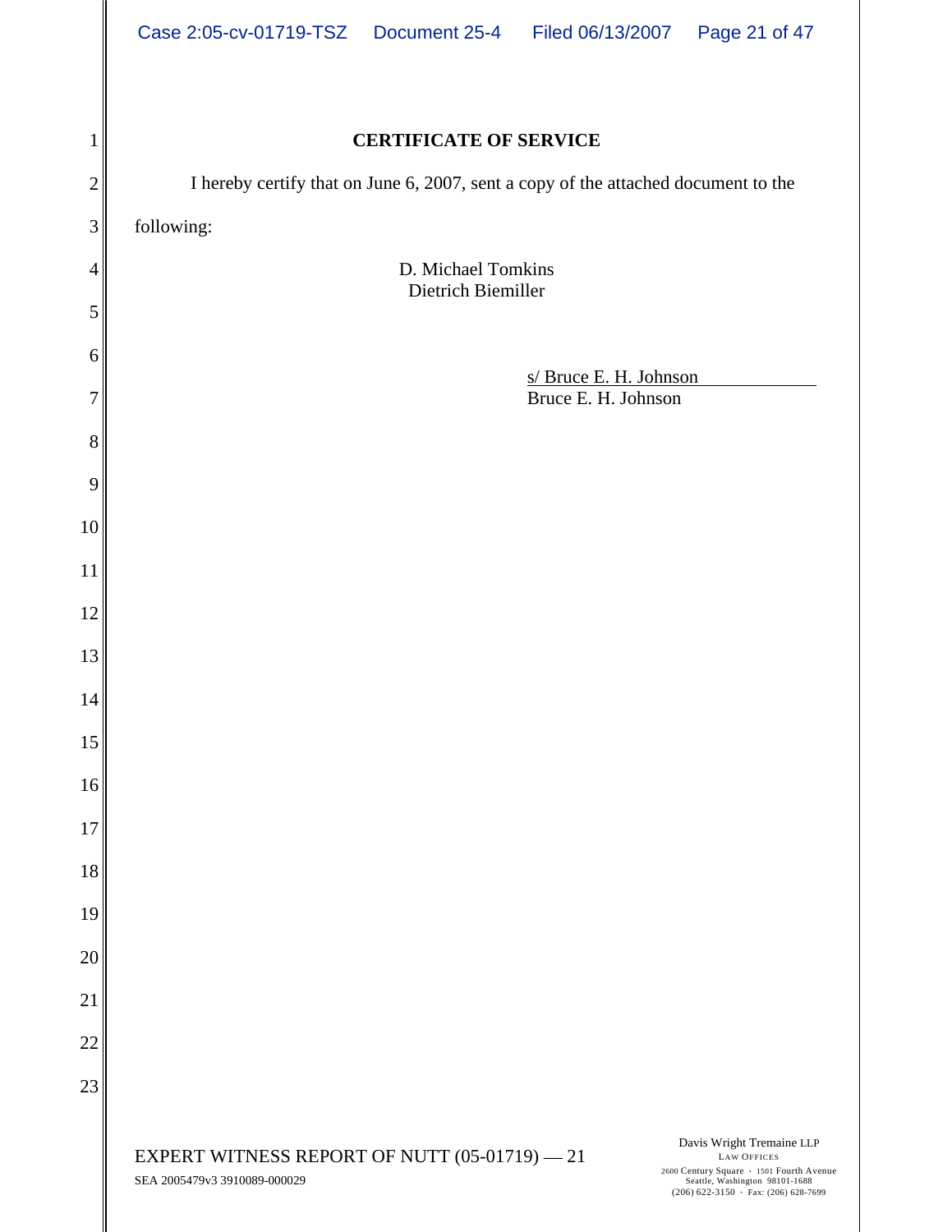# EXHIBIT A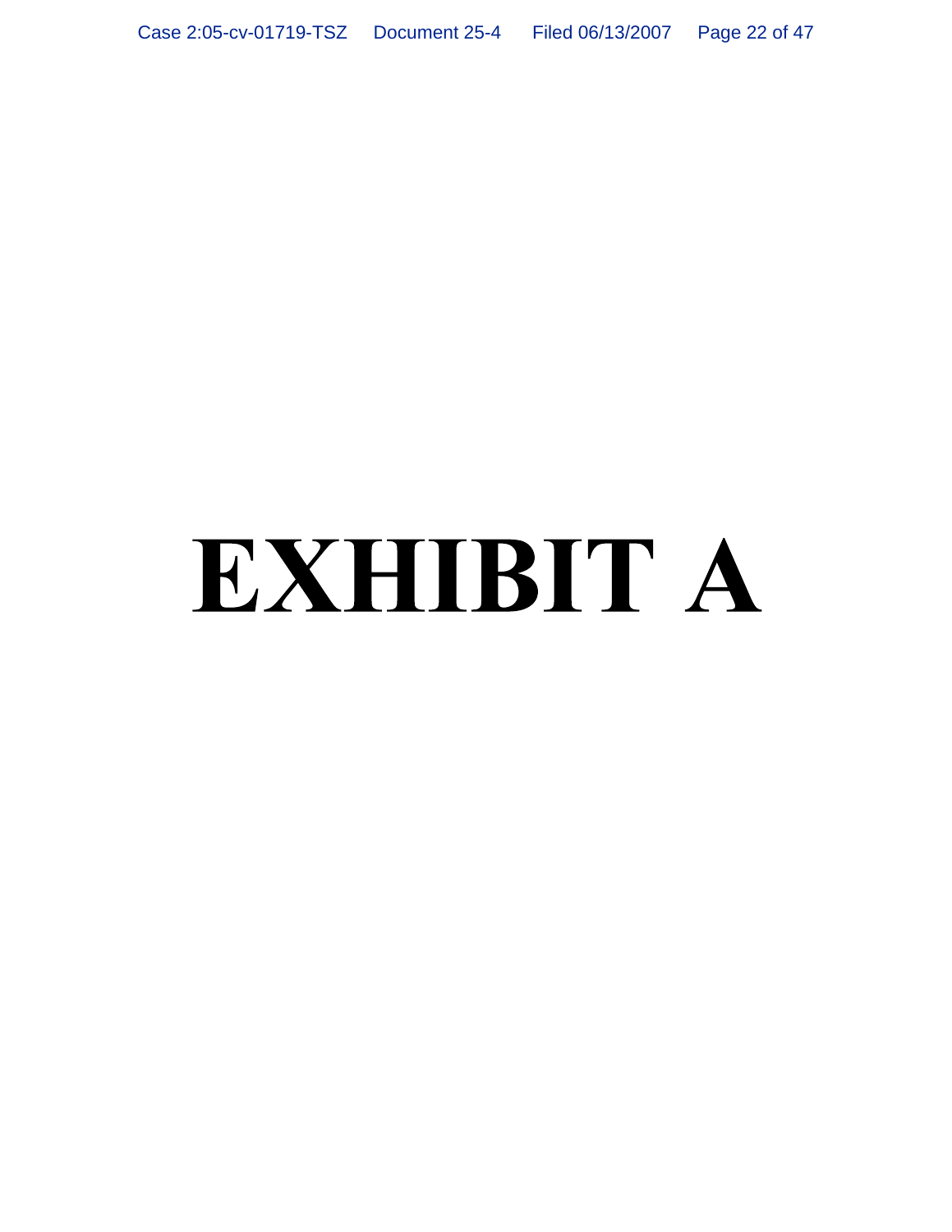# **Materials Used**

- 1. Microprocessor Quick Reference Guide, Intel press materials, *available at* <http://www.intel.com/pressroom/kits/quickreffam.htm>.
- 2. *An Introduction to CP/M Features and Facilities*, Digital Research, 1976.
- 3. *History of the Microcomputer Revolution,* (KPBX FM 91.1 radio broadcast 1995).
- 4. Complaint, *Paterson v. Little, Brown & Co.*, No. 2:05-CV-01719-TSZ, (W.D. Wash. filed Feb. 28, 2005).
- 5. David H. Ahl, THE FIRST WEST COAST COMPUTER FAIRE, THE BEST OF CREATIVE COMPUTING, 98-127 (1980).
- 6. Harold Evans, *et al.*, THEY MADE AMERICA (2006).
- 7. Declaration of Professor Lee A. Hollaar in support of Plaintiffs' Response to Defendants' Motion for Summary Judgment.
- 8. Butler W. Lampson, *Hints for Computer System Design, ACM Operating Systems Review*, 15, 5 (October 1983), 33-48, a*vailable at* <http://research.microsoft.com/%7Elampson/33-Hints/WebPage.html>.
- 9. Hans-Peter Mesmer, THE INDISPENSABLE PC HARDWARE BOOK: YOUR HARDWARE QUESTIONS ANSWERED 81 (2d ed. 1995).
- 10. Stephen P. Morse, *et al.*, *Intel Microprocessors: 8008 to 8086*, in Daniel P. Siewiorek, *et al.*, COMPUTER STRUCTURES: PRINCIPLES AND EXAMPLES (1982).
- 11. Tim Paterson, THE RIGHT PLACE ... THE RIGHT TIME 43 (1995) (unpublished).
- 12. Declaration of Tim Paterson in support of Plaintiffs' Response to Defendants' Motion for Summary Judgment.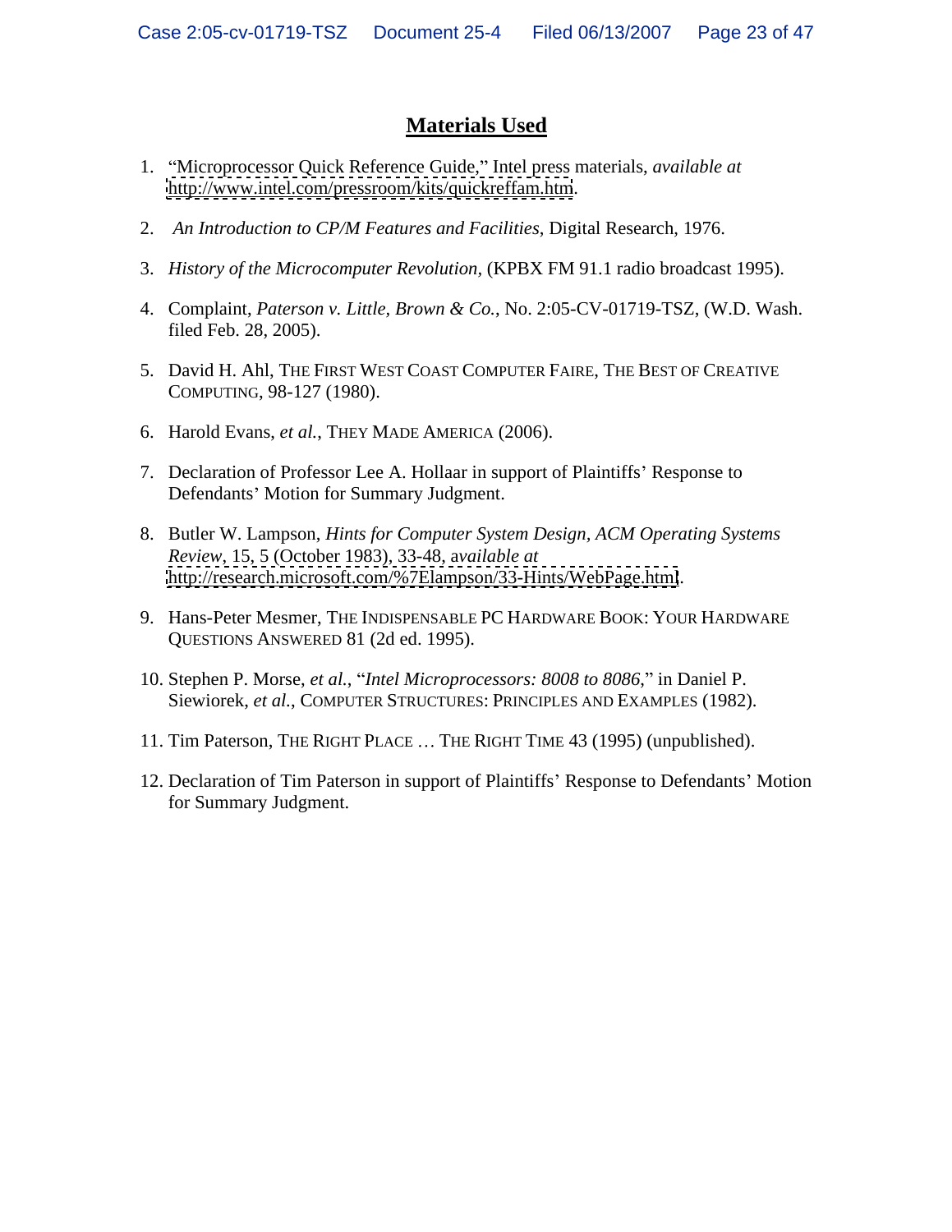# EXHIBIT B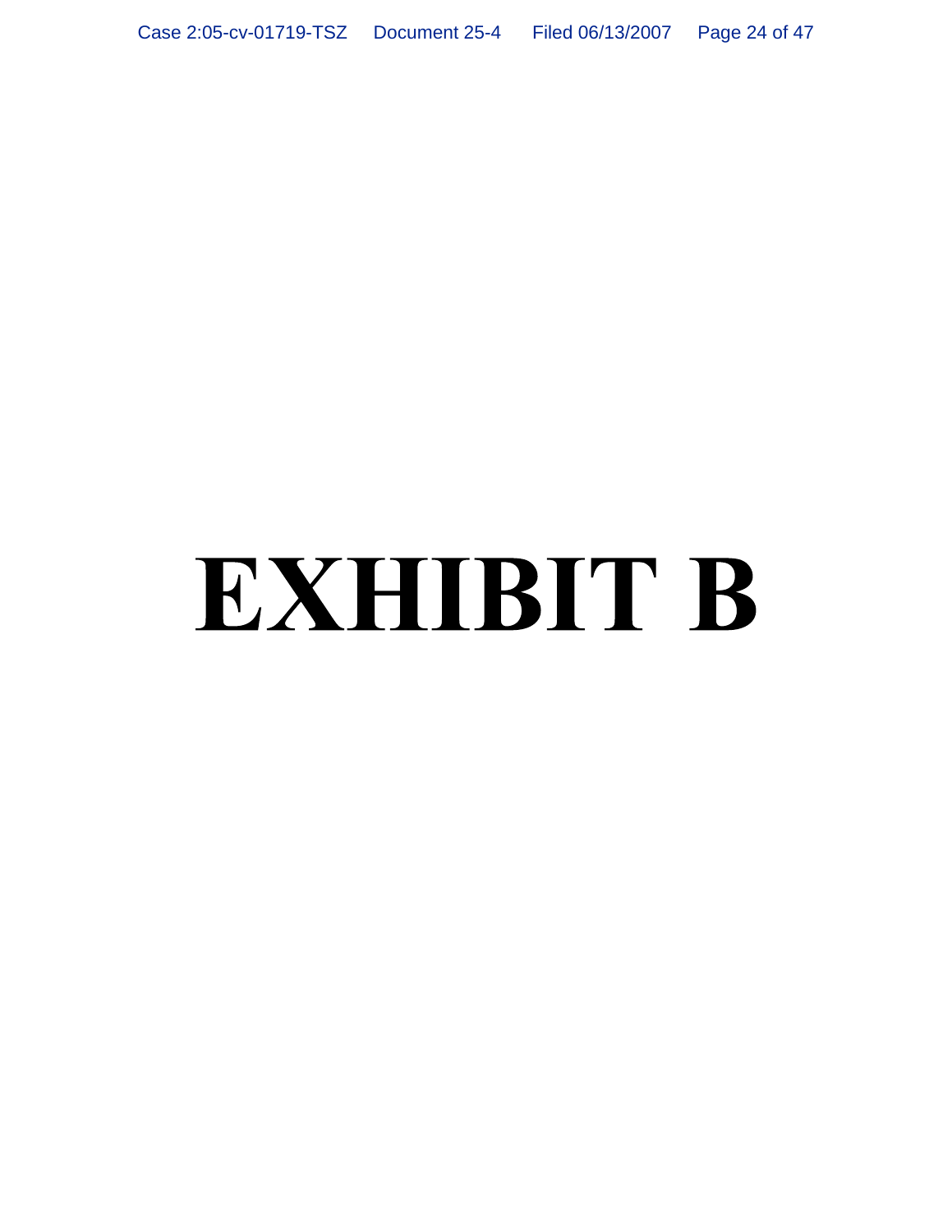# **Curriculum Vitae: Gary J. Nutt**

2736 Third Street, Department of Computer Science, CB 430 Boulder, CO 80304University of Colorado (303) 818-4344Boulder, CO 80309-0430 (303) 443-5436 (303) 492-7581

# **SUMMARY OF INTERESTS, SKILLS AND EXPERIENCE**

Broad perspective on software and network technologies, reached from over 25 years of research experience and 10 years of commercial experience. Technology specialist in operating systems and software; distributed systems; soft real-time systems (including digital CATV technology), wireless and mobile computing; and internet content delivery.

# **PROFESSIONAL POSITIONS**

November,  $1986$  – present Professor **Executive Service Service Service Service Service Service Service Service Service Service Service Service Service Service Service Service Service Service Service Service Service Service Service Service Service S** Department of Computer Science University of Colorado Boulder, Colorado

Teaching and research in distributed and network systems, operating systems, real-time systems, collaboration technology, multimedia, visual programming, and computer science curriculum development. Chair of the Department of Computer Science (1995-97); this academic unit had about 30 faculty and 30 research and support staff. Founder and Director of the Center for Software Systems Science (1988-94); the purpose of this center was to organize the systems and software faculty and staff, providing an interface to the software industry. Co-founder and Director of the Colorado Open Systems Consortium (1992-93); the members of this user organization were CIOs and their designates in Information Systems organizations in the Colorado Front Range area. Industrial consultant and legal expert.

September, 2000 April, 2001 Senior Scientist Emerging Technologies Group Inktomi Corporation Foster City, CA

 [*I held this position while on leave from the University of Colorado.*] Technical responsibility identifying intellectual property and for building the corporate patent portfolio, including writing invention disclosures and working with corporate and outside counsel. Focused on technologies related to applied distributed systems, internet caching (terrestrial and satellite), streaming media (audio/visual) data management, and wireless computing.

April, 2000 August, 2000 Vice President, Engineering Bookface.com, Inc.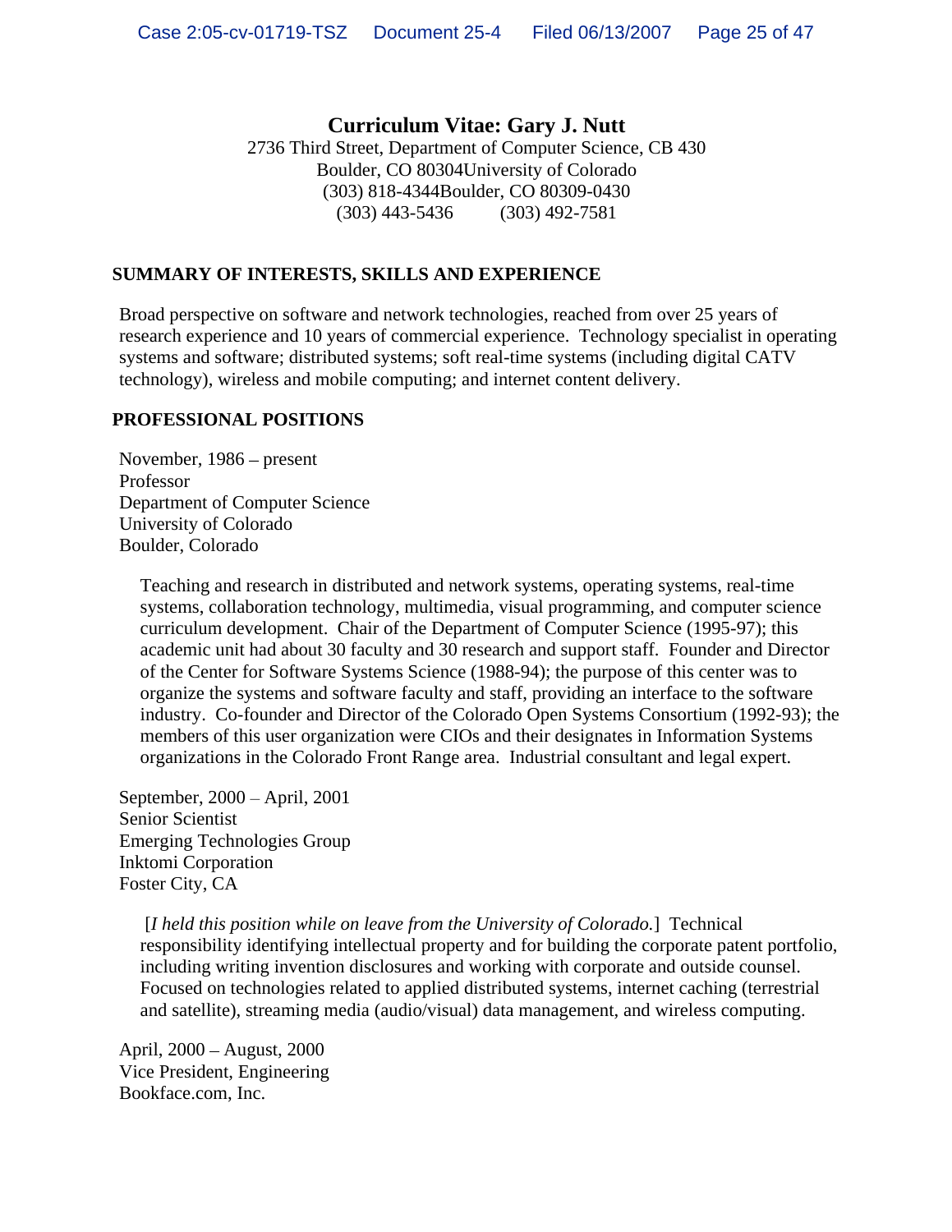San Francisco, CA

[*I held this position while on leave from the University of Colorado.*] Bookface technology was focused on scalable infrastructure, security and digital rights management for text-based content. Worked with the CTO and CEO prior to first round financing. Responsible for engineering management, recruiting, external technology interactions (patents, security audit, software acquisition, co-location facility, technical advisory board), and general executive duties. . Staffed engineering group (opened a development office in Boulder). Drafted a 46 page patent specification for Electronic Media System and Method, that was submitted as a provisional patent in June, 2000.

March, 1984 - November, 1986 Vice President, Colorado Technical Office Interactive Systems Corporation (Headquarters in Santa Monica, California) Boulder, Colorado

Established and managed a successful cost center responsible for operating system, network and application software products. Helped formulate the business and marketing plans for the network and application products. This business unit was eventually split and acquired by two large companies. Corporate Officer. Reported to the President of the Corporation.

April, 1981 - March, 1984 Engineering Director NBI, Inc. Boulder, Colorado

Built and managed an organization of 85 hardware and software engineers. Responsible for all hardware and software development for a product line of workstations and servers. Reported to the Vice President of Engineering.

June, 1980-April, 1981 Senior Member of the Technical Staff Bell Laboratories Denver, Colorado

Responsible for technical assessment and direction of data communications services for office information systems in PBX environments. Member of a corporate task force studying ISDN services.

July, 1978 - June, 1980 Member of Research Staff Xerox Palo Alto Research Center Palo Alto, California

Studied application of computers and networks to office information systems. Co-authored the first widely-recognized paper on computer science and office automation (including an introduction of workflow).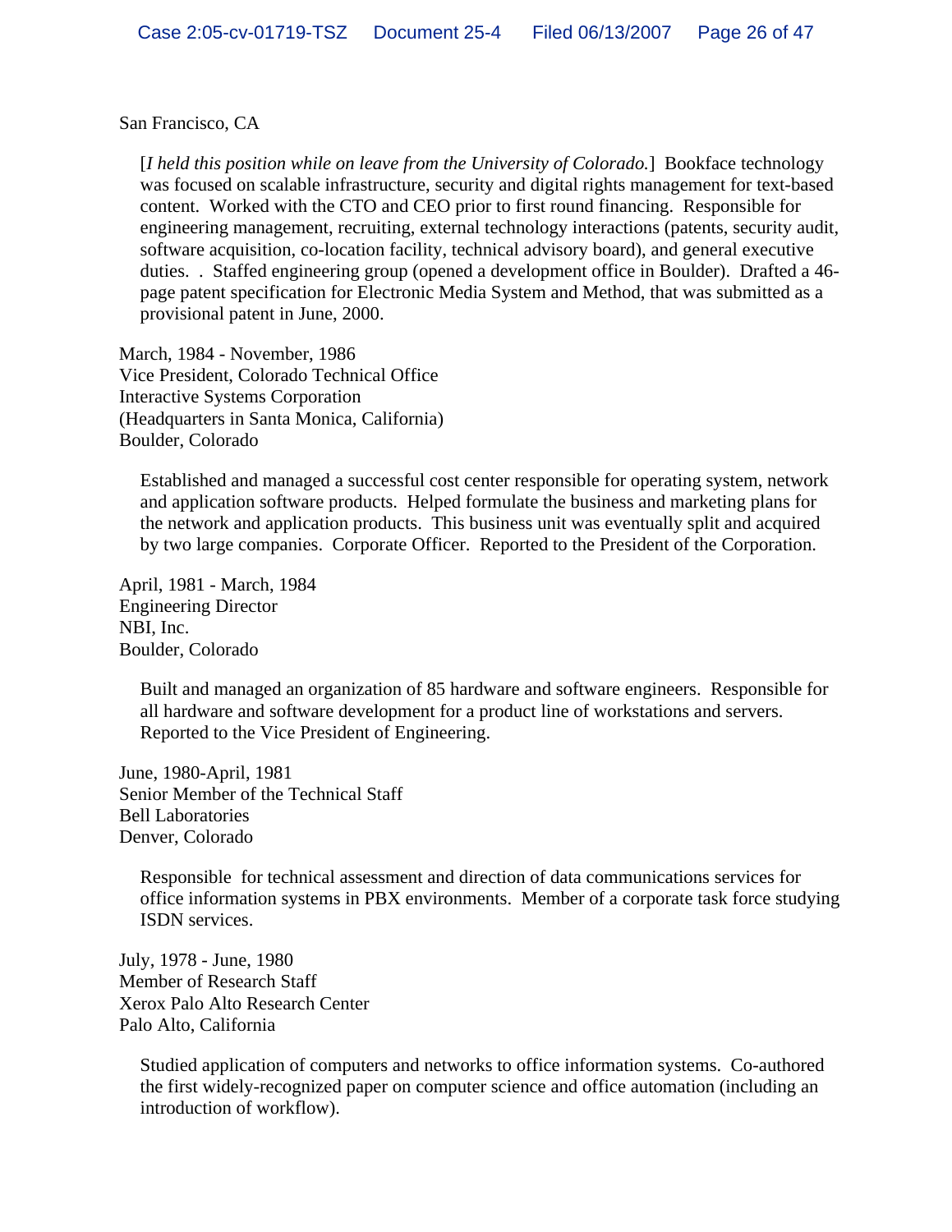August, 1972 - July, 1978 Associate Professor (tenured) Department of Computer Science Boulder, Colorado

Teaching and research in computer system organization and performance.

| 1969-1972                                              | 1967-1969              | 1964-67                    |
|--------------------------------------------------------|------------------------|----------------------------|
| Research Assistant and Student Engineer and Programmer |                        | Draftsman and Programmer   |
| University of Washington                               | <b>Boeing Aircraft</b> | <b>Idaho Power Company</b> |
| Seattle, Washington                                    | Seattle, Washington    | Boise, Idaho               |

#### **CONSULTING RELATIONSHIPS**

| AT&T Information Systems (1987)                                                     | Bell Laboratories (1976-78)             |
|-------------------------------------------------------------------------------------|-----------------------------------------|
| Bull Worldwide Information Systems (1993)                                           | CableLabs, Inc. (1997-98)               |
| <b>Convex Computer Corporation (1994)</b>                                           | Eastman Kodak Company (1989-91)         |
| Ford Aerospace Corporation (1988)                                                   | Hewlett-Packard (1976)                  |
| Interactive Systems Corporation (1986-93)                                           | Martin Marietta Corporation (1988)      |
| Microsoft (1998-2003)                                                               | NASA Langley ICASE (1978)               |
| National Center for Atmospheric Research (1976) NCR (1992-93)                       |                                         |
| Quark (1997)                                                                        | Seybold Office Computing Group (1987-8) |
| Storage Technology Corporation (1978, 1996) U.S. Department of Interior, BLM (1976) |                                         |
| U.S. Department of Commerce, NBS (1977)                                             | Xerox Palo Alto Research Center (1977). |

#### **LEGAL EXPERIENCE**

#### **Special Master**

**Case**: *Religious Technology Center v. F.A.C.T.Net*, United States District Court, Case No. 95- K-2143, 1995-99. Special Master to Honorable John L. Kane, Jr.

**Case**: *Corporate Express Office Products, Inc. v. EON Enterprises, et al.*, District Court, Jefferson County, Colorado, Case number 2001CV1316, 2002. Special Master to Honorable Jack W. Berryhill.

### **Court-appointed Expert**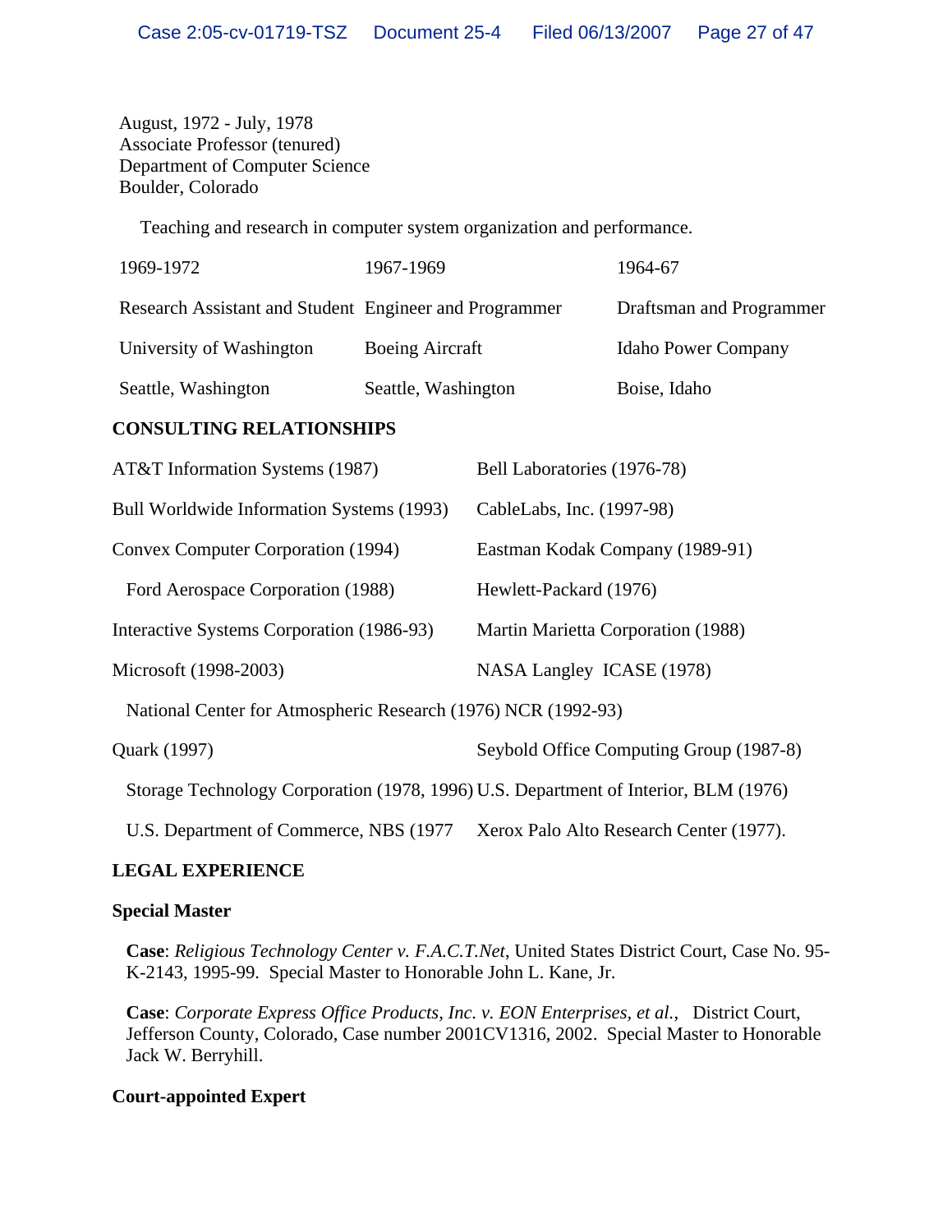**Case**: *Arnold Pohs, et al., v. Steven Gotsdinger and Gotsdinger and Associates, LLC*, District Court, Arapahoe County, Colorado, Case Number 03 CV 1672, 2004. Court-appointed expert, Hon. Gerald Rafferty, Division 408. James B. Powers, Harris, Karstaedt, Jamison & Powers (Plaintiff), 383 Inverness Parkway, Suite 400, Englewood, CO 80112-5816. Erich L. Bethke, Canges, Iwashko, Bethke & Bailey (Defendant), 950 Seventeenth Street, Suite 1700, Denver, CO 80202.

#### **Computer Forensics**

**Case**: *Religious Technology Center v. F.A.C.T.Net*, U.S. District Court, Case No. 95-K-2143, 1995. Expert retained by the defendant. Testified in a hearing. Tom Kelley and Natalie Hanlon-Leh, Faegre and Benson, LLP, 317  $17<sup>th</sup>$  Street, Denver, CO. This work preceded my appointment as Special Master on this case.

**Case**: *Kensington Apartments v. David Canola*, preparation for potential civil action, 1997. Expert retained by the plaintiff. Christopher M. Leh, Caplan and Earnest, LLP, 2595 Canyon, Suite 400, Boulder, CO.

**Case**: *People v. Bernstein Brothers, City of Denver*, 1998. Expert retained by the defendant Bernstein Brothers. Gary Lozow of Isaacson, Rosenbaum, Woods, and Levy,  $633\ 17<sup>th</sup>$  Street, Denver, CO.

**Case**: *Ralph A. Reiff v. Rocky Mountain News*, U.S. District Court, Case No. 98-Z-1658, 1999. Expert retained by the plaintiff. Richard S. Shaeffer, attorney, 2063 S. Worchester Way, Aurora, CO.

**Case**: *Marconi Communications Inc. v. Ellingford*, SR File No. 4416-1, 2000. Expert retained by the plaintiff. Todd Blakely and Robert R. Brunelli of Sheridan Ross, 1560 Broadway, Suite 1200, Denver, CO.

**Case**: *Corporate Express Office Products, Inc. v. EON Enterprises, et al.* District Court, Jefferson County, Colorado, Case number 2001CV1316, 2002. Expert retained by the plaintiff. Darrell M. Daley of Faegre & Benson, LLP, 1900 Fifteenth Street, Boulder, CO

**Case**: *Allan L. Pallarito v. Storage Technology Corporation and Randy Settergren*. United States District Court of Colorado, Case number 01 M 222, 2001. Expert retained by the defendant. Christopher M. Leh of Holland & Hart LLP, 1050 Walnut Street, Boulder, CO.

**Case**: *People v. Bruce Gillie*, 01CR338, 2002, Eagle County, Colorado. Expert retained by the defendant. David Lane of Kilmer & Lane, 1543 Champa Street, Suite 400, Denver, CO.

**Case**: *Xcel Energy Inc. v. Andrew Olsen (individually) and Andrew Olsen, Charles L. Butland and Kristen Tollefsen (dba Colorado Energy Services)*. .District Court, City and County of Denver, Case number 01 CV 3021, 2001. Expert retained by the plaintiff. Natalie Hanlon- Leh, Faegre & Benson LLP, 370 Seventeenth Street, Denver, CO.

**Case**: Internal system investigation. Adams Twelve Five Star School District, Phil Padilla, Educational Support Center, 1500 East 128<sup>th</sup> Avenue, Thornton, CO.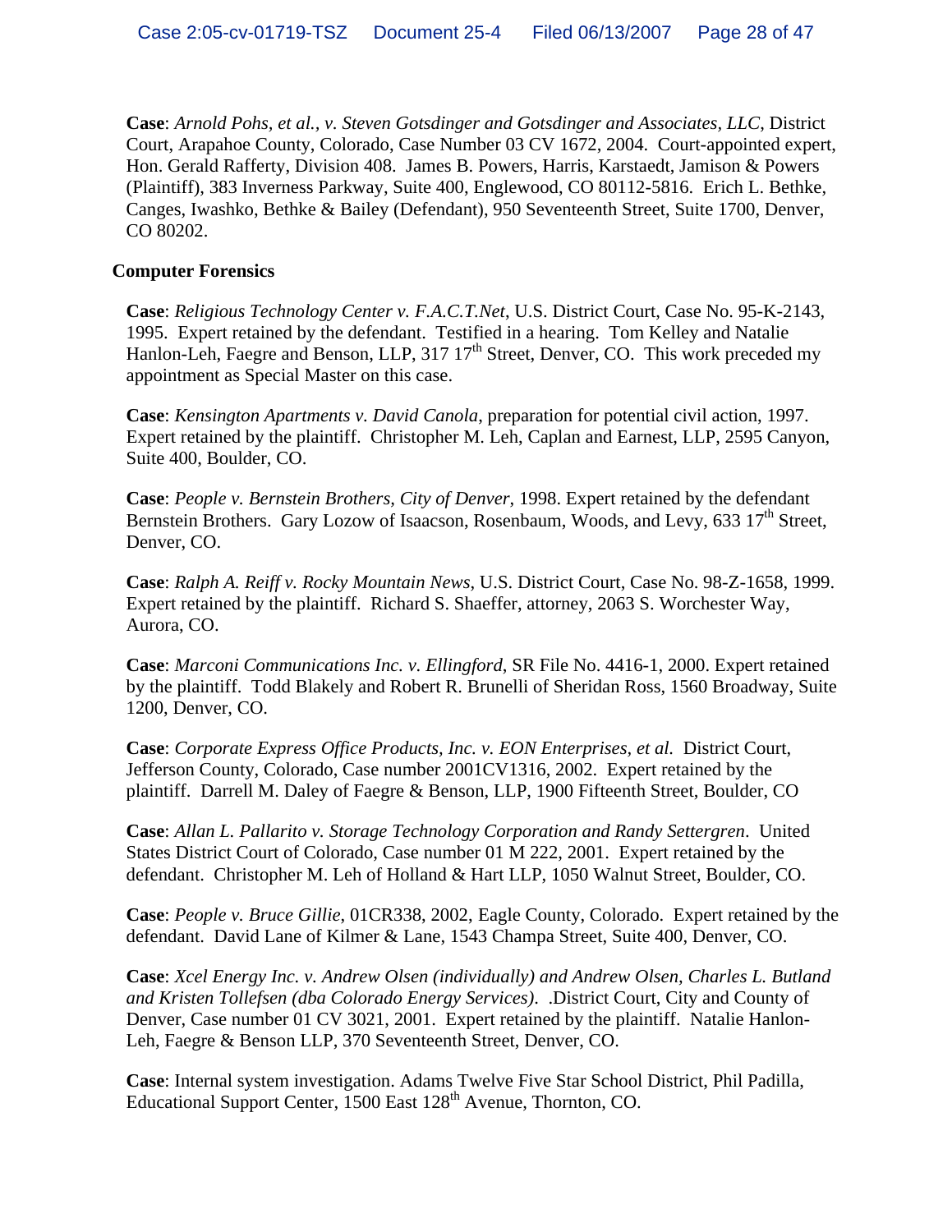**Case**: *The Retirement Group v. Linsco/Private Ledger, et al.*, Superior Court of the State of California, San Diego County, Case number GIC786976, 2002. Expert retained by the defendant. Kevin Allen, Allen & Vellone, 1600 Stout Street, Suite 1100, Denver, CO.

**Case**: *Corporate Express Office Products, Inc. v. Karen Young and EON Office Products, Inc*., United States District Court for the District of Colorado, Case Number 03-B-1131 (MJW), 2003. Expert retained by the defendant. Kevin Allen, Allen & Vellone, 1600 Stout Street, Suite 1100, Denver, CO.

**Case**: *Corporate Express Office Products, Inc. v. Karen Young and EON Office Products, Inc*., United States District Court for the District of Colorado, Case Number 03-B-1131 (MJW), 2003. Expert retained by the plaintiff. Heather Perry, Connelly Sheehan & Moran, LLP, 150 S. Wacker Drive, Suite 1600, Chicago, IL 60606.

**Case**: *People v. French, et al. (KidZtime)*, 2004. Expert retained by the Jean W. Walters and Jack Luellen, Office of Attorney General, 1525 Sherman St., 5<sup>th</sup> Floor, Denver, CO 80203.

**Case**: *Palo Duro Hardwoods, Inc. v. Thomas J. Heese*, United States District Court for the District of Colorado, Case Number 04-D-0459 (PAC), 2003. Expert retained by the plaintiff. Kevin Allen, Allen & Vellone, 1600 Stout Street, Suite 1100, Denver, CO.

**Case**: *Western Stone & Metal Corp. v. Chris Riggs and John A. Wegman*, United States District Court for the District of Colorado, Case Number 05-cv-799-WYD-BNB, 2005. Expert retained by the defendants. F. Stephen Collins, Ducker, Montgomery, Aronstein & Bess, P.C., One Civic Center Plaza, 1560 Broadway, Suite 1400, Denver, CO 80202. James W. Hubbell, Kelly Haglund, Garnsey Kahn, LLC, 1441 18<sup>th</sup> Street, Suite 300, Denver, CO 80202.

#### **Patents, Intellectual Property, and Trade Secrets**

**Case**: Seismic Image Software, Ltd. and Green Mountain Geophysics, Inc., American Arbitration Association, No. 77 117 00250 96, 1997. Testifying expert retained by the defendant. Deposed and testified in arbitration. William D. Meyer, Hutchinson, Black and Cook, LLP, 921 Walnut Street, Suite 200, Boulder, CO.

**Case**: *Joseph H. Mohr, d/b/a Roaring Fork Software v. VICORP Restaurants, Inc.*, Denver District Court, Case No. 96 CV 6526, 1997. Testifying expert retained by the defendant. Deposed. Wesley B. Howard, Brega and Winters, 1700 Lincoln Street, Suite 2222, Denver, CO.

**Case**: *Media Optik, Inc. v.. Sega of America*, Validity Investigation of U.S. Patent 5,012,407, 2000. Testifying expert retained by the defendant. John M. Romary, Finnegan, Henderson, Farabow, Garrett, and Dunner, LLP, Washington, D.C.

**Case**: EdiSync patent, testifying expert retained by plaintiff, 2004-07, David Carroll and John Kennedy, Dorsey & Whitney, LLP, 370 Seventeenth St., Denver, CO 80202.

**Case**: Consulting expert, 2005. Robert Chiaviello, Jr., Fulbright & Jaworski, LLP, 2200 Ross Ave., Suite 2800, Dallas, TX, 75201-2784.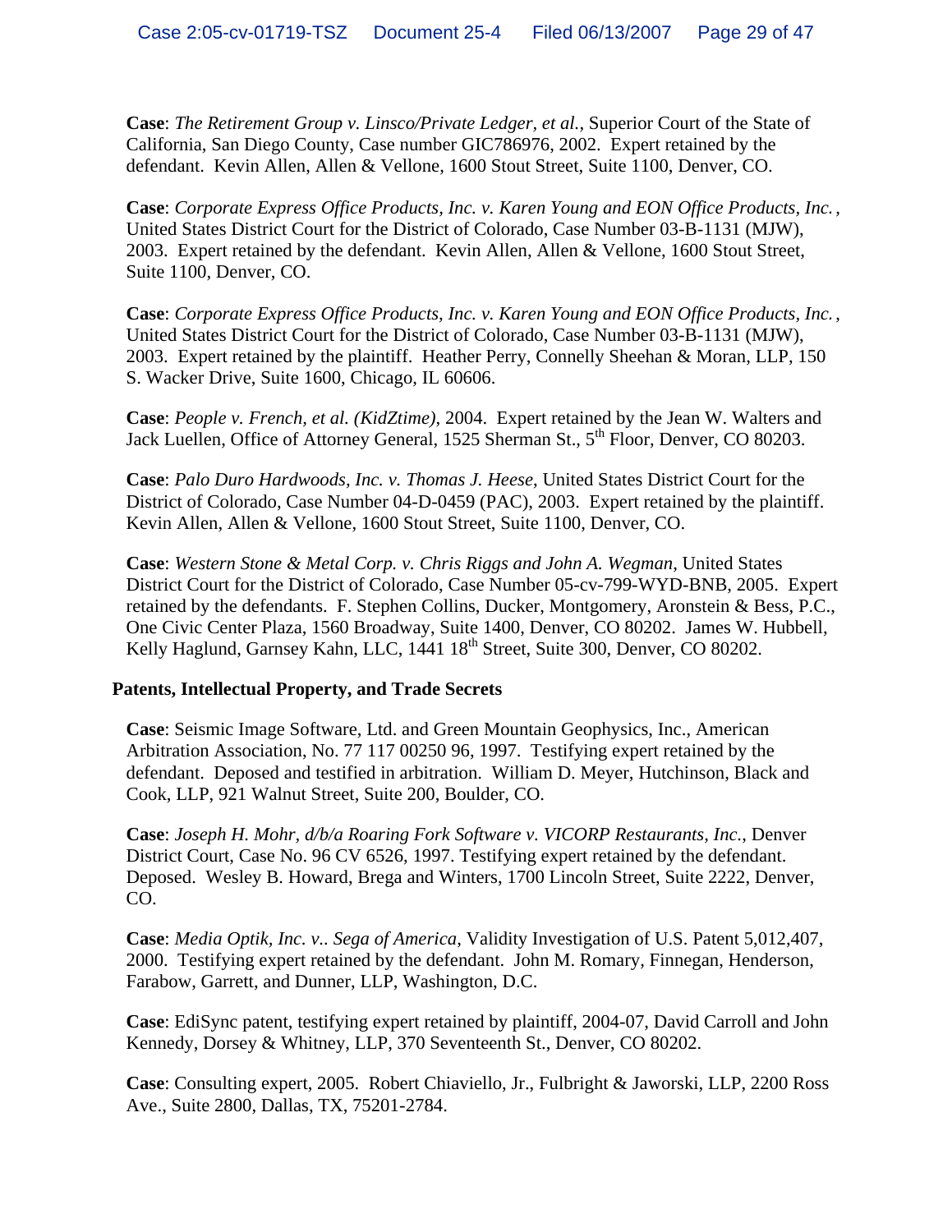**Case**: *American Video Graphics v.. Microsoft Corporation*, U. S. District Court, Eastern District of Texas, Civil Action No. 6:05-CV-006, 2005. Testifying expert retained by defendant, Timothy E. DeMasi, Weil, Gotshal & Manges, LLP, 767 Fifth Avenue, New York, NY 10153.

**Case**: Consulting expert, 2005-06. Robert Silver, Boies, Schiller & Flexner, LLP, 333 Main Street, Armonk, NY, 10504. Stuart H. Singer, Boies, Schiller & Flexner, LLP, 401 East Las Olas Blvd., Suite 1200, Fort Lauderdale, FL 33301-2211.

**Case**: Consulting expert, 2005. James Pinto and Dorsey & Whitney, LLP, 370 Seventeenth St., Denver, CO 80202. Devan Padmanabhan., Dorsey & Whitney, LLP, 50 South Sixth Street, Suite 1500, Minneapolis, MN 55402-1498.

**Case**: *UniSys Corporation v. Accenture LLP*, District Court, County of Denver, Colorado, Case No. 04CV1509, 2005. Testifying expert retained by the plaintiff. Deposed. Gregory Kanan and Jesús Vásquez, Rothgerber, Johnson & Lyons, LLP, 1200 Seventeenth Street, Suite 3000, Denver, CO 80202-5855.

**Case**: Registrar Systems patent, 2006-07. Testifying expert for plaintiff, John Kennedy and Gregory S. Tamkin, Dorsey & Whitney, LLP, 370 Seventeenth St., Denver, CO 80202.

**Case**: Consulting expert, 2006, Mark J. Shean, Orrick, Herrington & Sutcliffe, LLP, 4 Park Plaza, Suite 1600, Irvine, CA 92614-2558.

**Case**: Consulting expert, 2006. Thomas C. Webster, Blakely, Sokoloff, Taylor & Zafman, LLP, 1279 Oakmead Parkway, Sunnyvale, CA 94085-4040.

**Case**: Consulting expert, 2006. William D. Meyer, Hutchinson, Black & Cook, LLP, 921 Spruce St., Suite 200, Boulder, CO 80302.

**Case**: Consulting expert, 2006. David L. McCombs, Haynes and Boone, LLP, 901 Main St., Suite 3100, Dallas, TX 75202.

**Case**: *Adept Computer Systems v. Zoll Data Systems*, U. S. District Court, Colorado District, Case No. 05-cv-01917-ZLW-MJW, 2006-07. Testifying expert retained by the defendant. Deposed. Natalie Hanlon-Leh, Faegre and Benson, LLP, 3200 Wells Fargo Center, 1700 Lincoln Street, Denver, CO 80203-4532. Mindy Sooter, Faegre and Benson, LLP, 1900 Fifteenth Street, Boulder, CO.

**Case**: *Veritas Operating Corporation v. Microsoft Corporation*, U. S. District Court, Western District of Washington, Case No. C-06-0703, 2006. 2006-07. Testifying expert retained by defendant. Bruce R. Braun and Pei Yuan Chung, Winston & Strawn, LLP, 35 W. Wacker Drive, Chicago, IL 60601-9703. Todd M. Siegel, Klarquist Sparkman, LLP, One World Trade Center, 121 S. W. Salmon Street, Suite 1600, Portland, OR 97204-2988.

**Case**: *Paterson v. Evans, et al.*, U. S. District Court, Western District of Washington, Case No. 2:05-CV-01719-TSZ, 2006-07. Expert retained by the defendant. Bruce E. H. Johnson and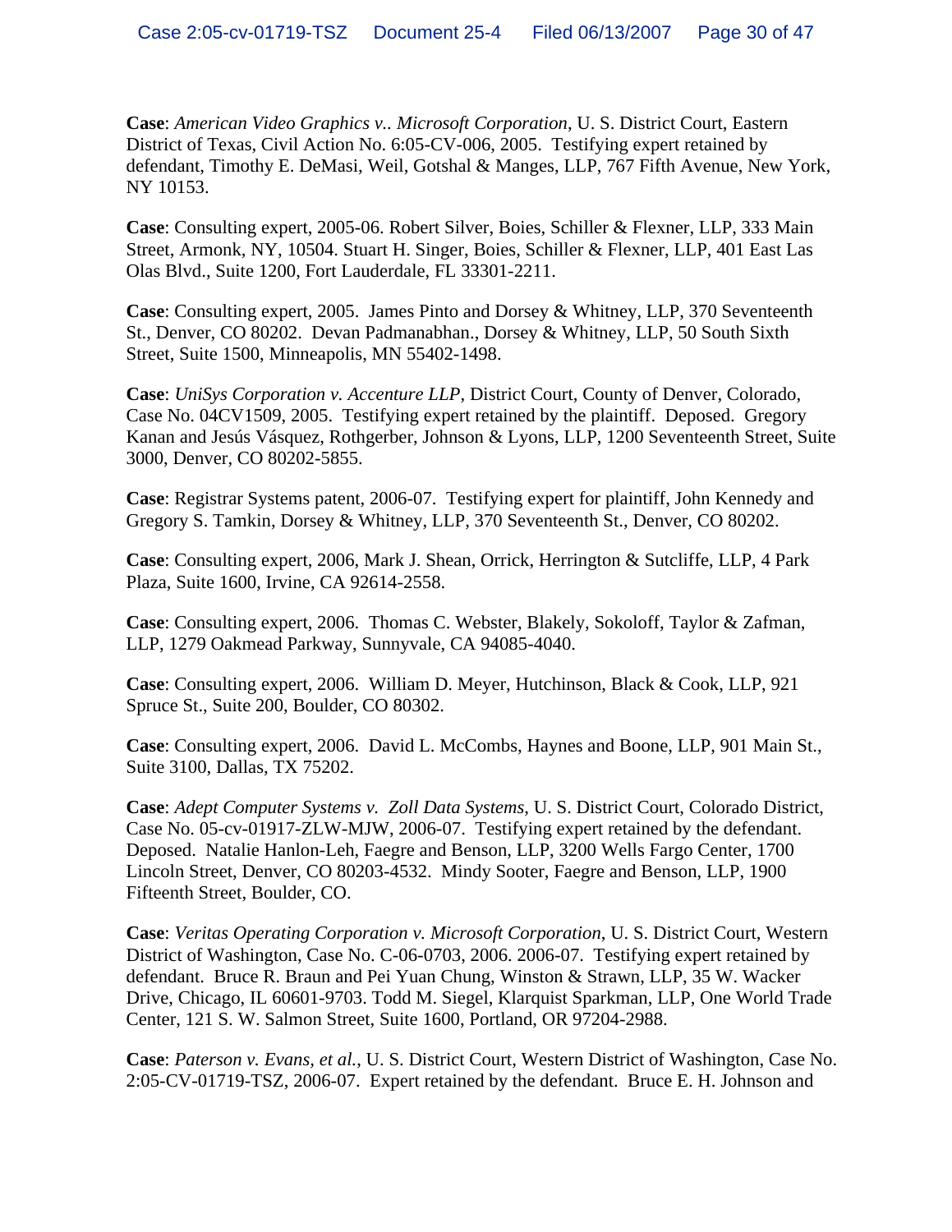Kaustuv M. Das, Davis Wright Tremaine, LLP, 2600 Century Square, 1501 Fourth, Avenue, Seattle, WA 98101-1688.

**Case**: *Sun Microsystems v. Computer Hardware Equipment*, U. S. District Court, District of Colorado, Case No. 06-cv-01699 MSK-MJW, 2006. Expert retained by the plaintiff. Nancy Gegenheimer and Lucky Vidmar, Holme Roberts and Owen, LLP, 1700 Lincoln Street, Suite 4100, Denver, CO 80203-4541.

**Case**: *QuickPen International, Inc. v. Daniel P. Bittinger*, U. S. District Court, District of Colorado, Case No. 06-CV-02265 DME-MEH, 2006. Expert retained by the plaintiff, 2007. Stuart Pack and Byeongsook Seo, Isaacson Rosenbaum, P.C., 633 17th Street, Suite, 2200, Denver, CO 80202-5656.

# **EDUCATION**

Ph.D., *The Formulation and Application of Evaluation Nets*, Computer Science, University of Washington, Seattle, Washington, 1972.

M.S., *Performance Evaluation of a CDC 6600*, Computer Science, University of Washington, Seattle, Washington, 1970.

B.A., Mathematics, Boise State University, Boise, Idaho, 1967.

# **Ph.D. Students**

- 1. Steinke, Robert C., "Consistency Model Transitions for Shared Memory," May, 2001.
- 2. Siewert, Sam, "A Real-Time Execution Performance Agent Interface for Confidence-Based Scheduling," December, 2000.
- 3. Adam Jonathon Griff, "Gryphon: A Dynamically Tailorable Mechanism for Customizing Location and Caching Policies in Distributed Object Subsystem," May, 2000.
- 4. Scott A. Brandt, "Soft Real-Time Processing with Dynamic QoS Level Resource Management," August, 1999.
- 5. Richard L. Blumenthal, "Supporting Unstructured Activities with a Meta-Contextual Protocol in Situation-Based Workflow," May, 1998.
- 6. Zulah K. F. Eckert, "Trace Extrapolation for Parallel Programs on Shared Memory Multiprocessors," May, 1995.
- 7. Jeffrey D. McWhirter, "Characterization, Specification and Generation of Visual Language Applications," May, 1995.
- 8. Adam L. Beguelin, "Deterministic Parallel Programming in Phred," May, 1990.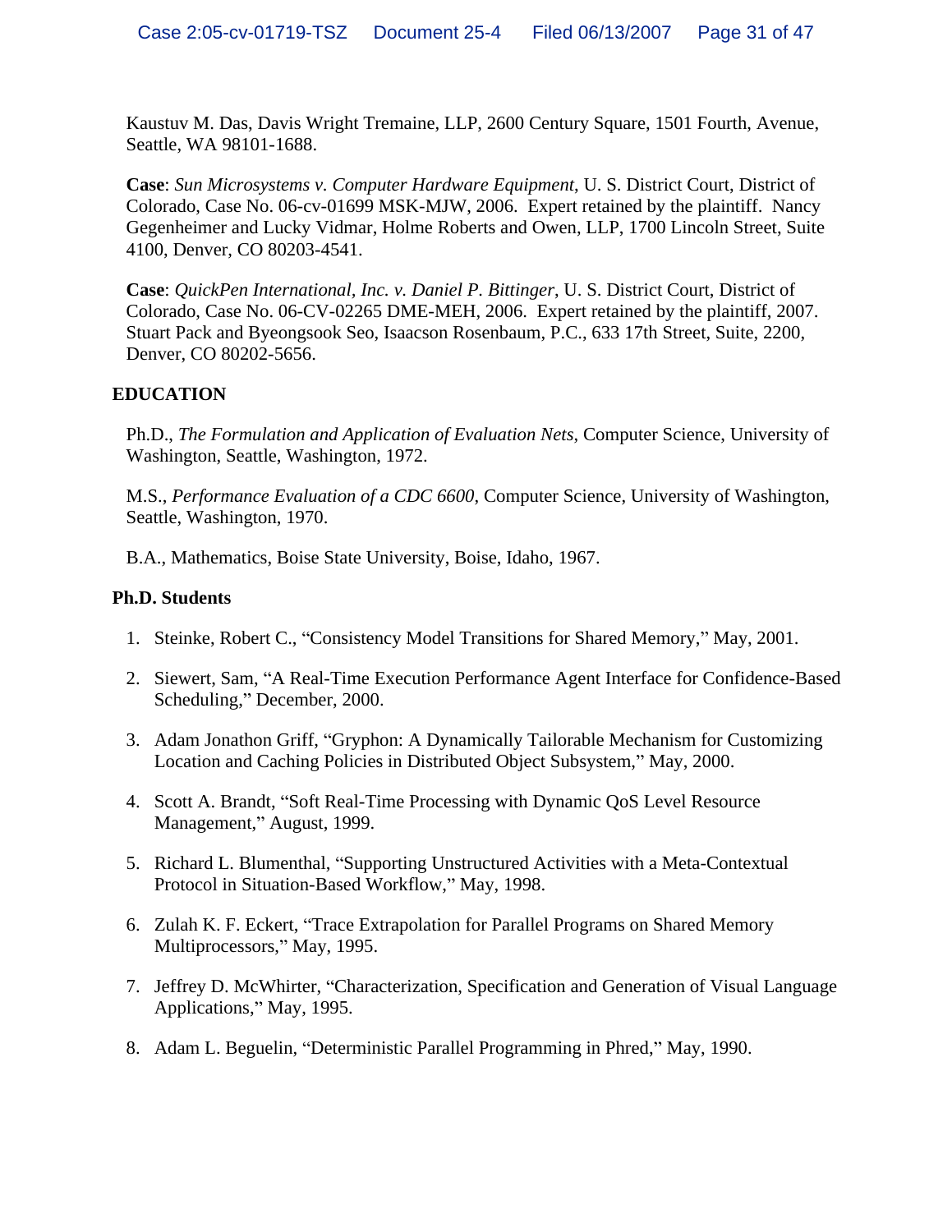9. Isabelle M. Demeure, "A Model, ParaDiGM, and a Software Tool, VISA for the Representation, Design and Simulation of Parallel, Distributed Computations", August, 1989.

# **M.S. Students**

- 1. Paul Griepentrog, "Network Enhancements to the Dynamic QoS Manger," 1999.
- 2. James Grosvenor Garnett, "Distributed Phase and Frequency Synchronization," 1999.
- 3. Shahzad Bhatti, "A 3-D Graphics Tool for Software Engineering," 1998.
- 4. Paul J. Hamill III, "Internet Structure Visualization," (ECE), 1998.
- 5. William D. Anderson, "An Empirical Study of Optimizations on the CM-5," 1990.
- 6. Kimbal S. Smith, "An Interface for Interprocess Communication and Control with the MAP Architecture", 1979.
- 7. Gregory A. Smith, "Input/Output as Process Communication: A Method of Evaluation," 1978.
- 8. Bruce W. Sanders, "The Design and Simulation of a Bit Slice Implementation for MAP," 1978.
- 9. Robert T. Krivacic, "The Refinement and Implementation of a Simulation System," 1978.
- 10. Heinrich Siegman, "Design and Simulation of a Main Memory-Control Units Interface for the Multi Associative Processor System," 1976.
- 11. Thomas Dodge, 1976 (jointly supervised with C. A. Ellis).
- 12. Janis P. Osterweil, "A Deadlock Model Based on Process-Resource Actions," 1975.

# **PROFESSIONAL ACTIVITIES**

- Chair of ACM SIGMETRICS (1979-1981).
- General Chair
	- CIO Forum Colorado Open Systems Consortium Workshop (1991)
	- 1990 ACM SIGMETRICS Conference on Modeling and Measurement of Computer Systems.
- Program Chair
	- OpenExpo  $(1993)$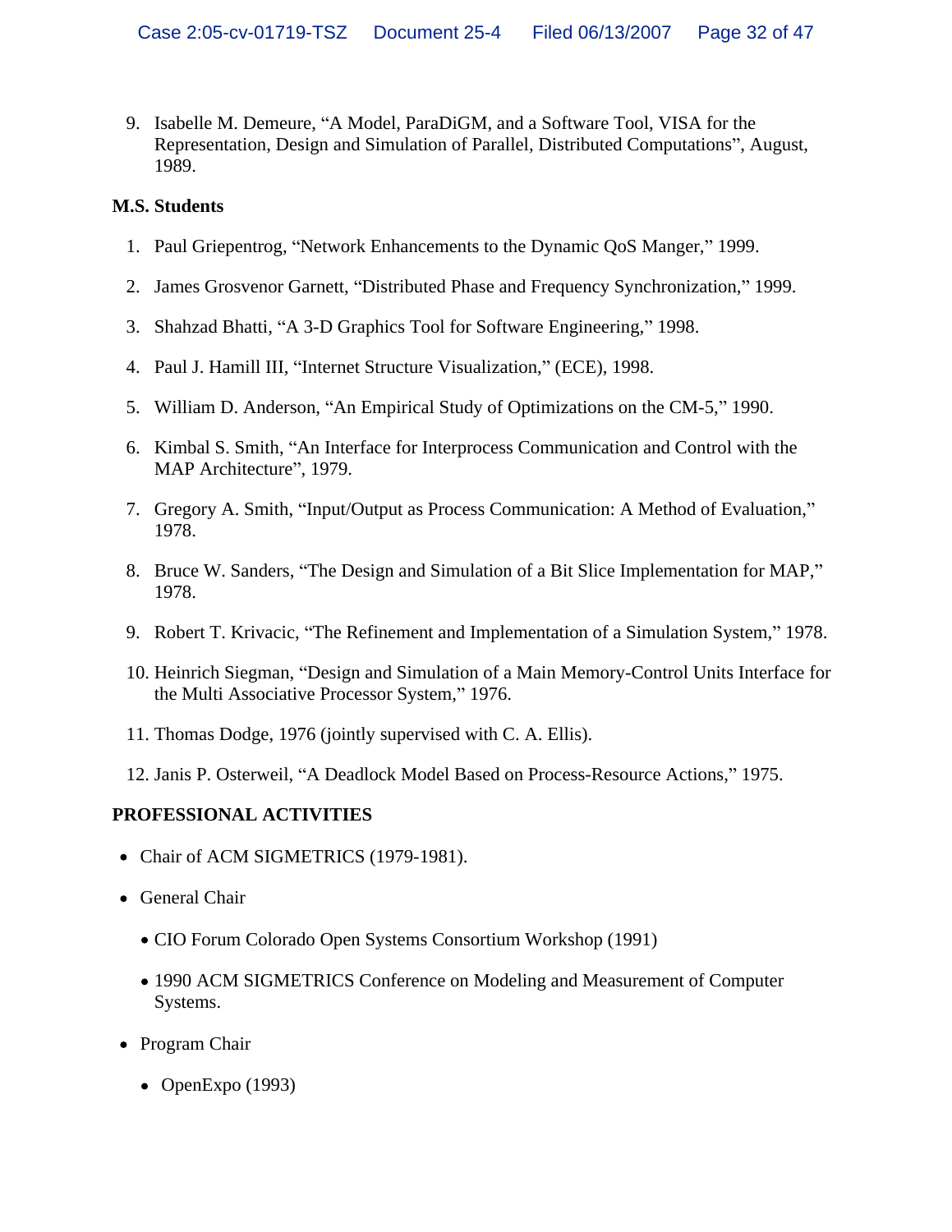- IEEE Lake Arrowhead Workshop on Office Information Systems (1980)
- ACM Conference on Simulation, Modeling and Measurement of Computer Systems (1976, 1979).
- Program Committee
	- International Conferences on Applications and Theory of Petri Nets (1993, 1994, 1997-99)
	- NSF New Challenges for Directions in System Research, Program Committee (1997)
	- International Workshop on Petri Nets and Performance Models (1997)
	- International Conference on Parallel Processing (1994)
	- Annual Software Reliability Workshop (1992)
	- Conference on Office Information Systems (1982)
- Member of Organizing Committee of MASCOTS (1994).
- Local arrangements chair of ACM Conference on Simulation, Modeling and Measurement of Computer Systems (1975).

#### **GRANTS**

- 1. "OS Kernel Lab," University of Colorado, Engineering Excellence Fund, 2006-7, \$51,850.
- 2. "OS Kernel Lab Renovation," University of Colorado College of Engineering and Applied Science grant, \$7,500.
- 3. "Gift for OS Kernel Lab," Adam Beguelin, entrepreneur, 2005, \$50,000.
- 4. "A Scalable, Flexible, Secure Educational Lab," National Science Foundation proposal, 2003-2004.
- 5. "A Windows Server Facility for Supporting Specific Software Environments," University of Colorado, Engineering Excellence Fund, \$25,000, 2002. Also partially funded by Microsoft Corporation, \$20,000.
- 6. "The Digital CommonSpace," National Science Foundation proposal, 2000-2004.
- 7. "Small Computer Operating System Course," University of Colorado, Engineering Excellence Fund, \$50,000, 2000. Also partially funded by Microsoft Corporation, \$35,000.
- 8. "Technology for Very Large Scale Collaboration," National Science Foundation Grant No. IRI-9732085, 1998-2000.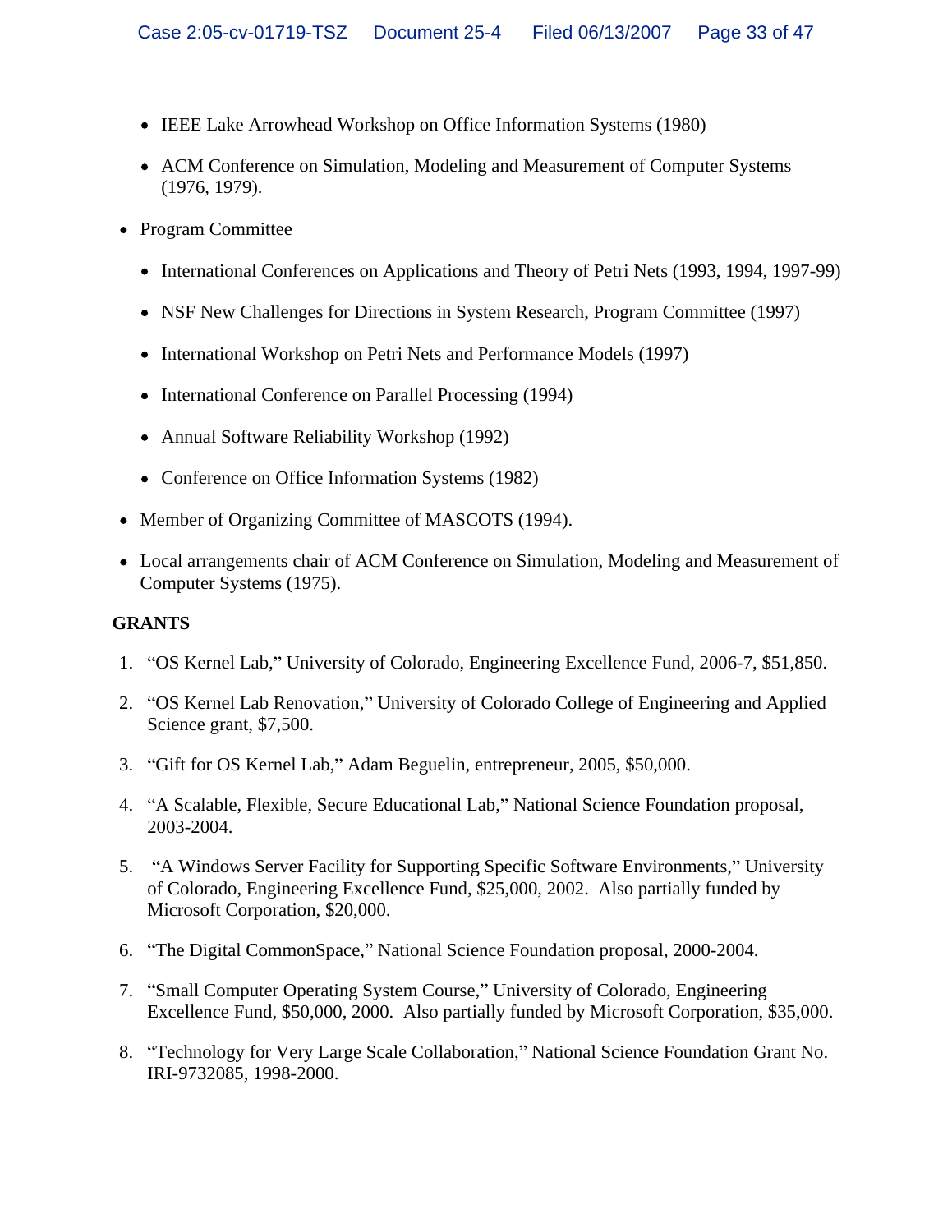- 9. "Architectures for Workflow Systems," National Science Foundation Grant No. IRI-9307619, 1994 to 1998
- 10. "CU-Convex Joint Research Program," Convex Computer Corporation, 1993 to 1994.
- 11. "Generating Visual Frontends," NCR Corporation, 1992 to 1993,
- 12. "Colorado Open Systems Consortium Program Plan," Colorado Advanced Technology Institute, 1992 to 1993.
- 13. "FlowWorks Research and Development," Bull S. A., IOS, 1992 to 1994.
- 14. Undergraduate Participation in Research Network Administration and Parallel Program Performance (Supplement to CDA-8922510), National Science Foundation, 1991 to 1992.
- 15. "Effective Use of Parallel and Distributed Computing," National Science Foundation, CDA-8922510, 1990 to 1995.
- 16. "CU U S West Partnership Program," U S West Advanced Technologies Grant, 1990 to 1993.
- 17. "Center for Software Systems Science ME SE Planning," U S West Advanced Technologies Grant, 1990 to 1991.
- 18. "Petri Net Simulation System," Ford Aerospace and Communications Corporation, 1990 to 1991.
- 19. "Parallel Program Modeling and Evaluation," National Science Foundation Grant CCR-8802283, 1988 to 1990.
- 20. "Systems Laboratory Proposal," AT&T, 1988 to 1989.
- 21. "Software Development Environment Research," U S West Advanced Technologies Grant, 1987 to 1989.
- 22. "Research on Parallel Processing Using a Hypercube," Amoco Production Company, 1987 to 1988.
- 23. "Systems Research Laboratory Equipment Grant," Sun Microsystems, Inc., 1987.
- 24. "Systems Research Laboratory," University of Colorado Research Initiation Grant, 1986.
- 25. "Coordinated Experimental Research: A Facility for Research in Numerical Computation and Software Environments," National Science Foundation Cooperative Agreement No. DCR-8420944, 1986 to 1991.
- 26. "Measuring Performance for Associative and Array Processors," National Science Foundation Grant MCS74 08328 A01, 1974 to 1978.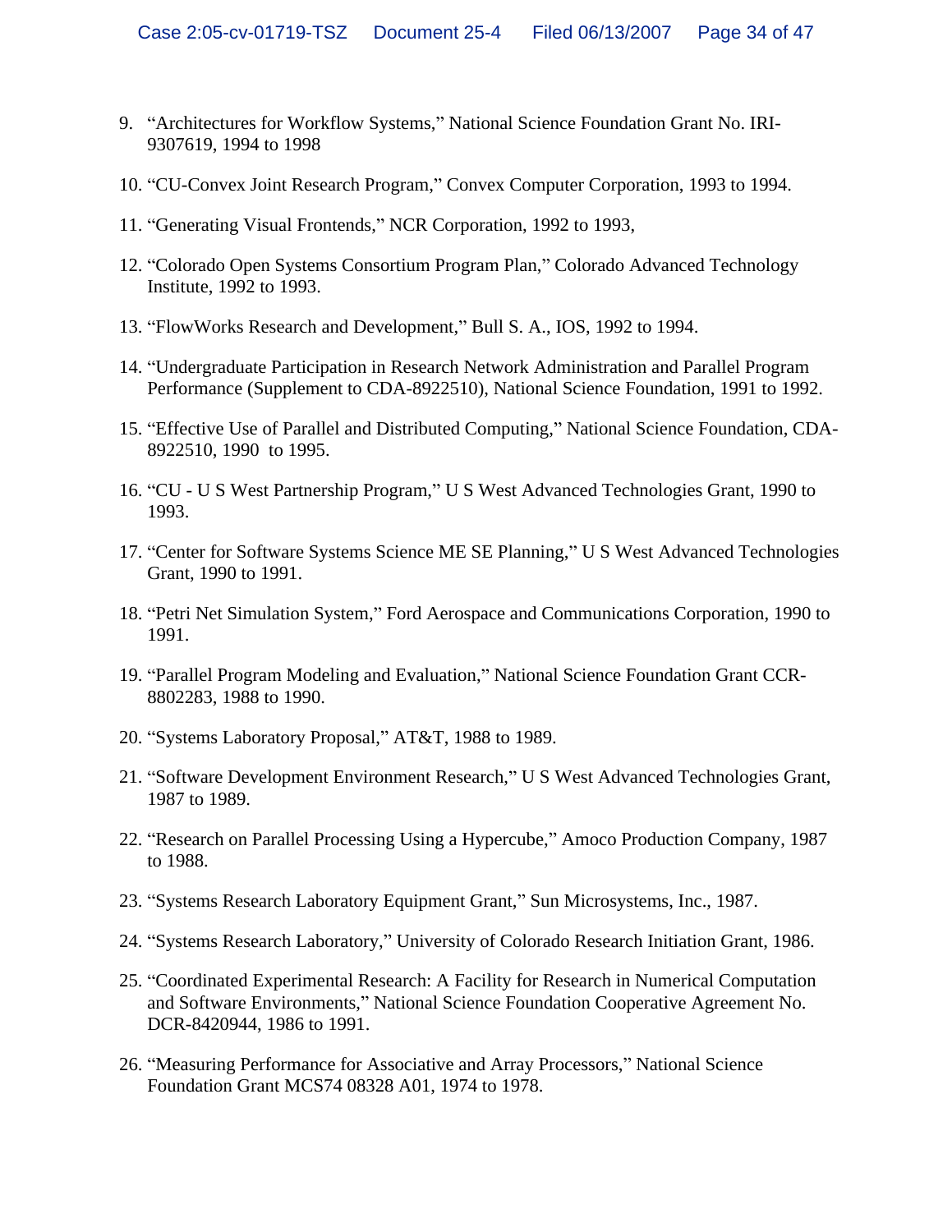# **PATENT ACTIONS**

- **Patent Portfolio Administration**: At Inktomi, I interviewed engineers to identify patentable technology, to prepare an initial disclosure to corporate counsel, then to work with outside counsel to prepare patent specifications.
- **Patent Application**: Nutt, Gary, Vikas Jha, Chung-Kei Wong, Ashok Sudarsanam, Spyro Papademetriou, and Anshu Aggarwal, "Delta Encoding Using Canoncal Reference Files," provisional patent specification, April, 2001.
- **Provisional Patent Application:** Deuster, Tammy, Peter Mattis, and Gary Nutt, "Electronic Digital Media System and Apparatus," provisional patent specification, May, 2000.

## **PUBLICATIONS**

## **Books**

- 1. Nutt, Gary, *Distributed Virtual Machines: Inside the Rotor CLI*, First Edition Addison Wesley, 2005, ISBN 0-321-15983-7.
- 2. Nutt, Gary, *Operating Systems: A Modern Approach*, Third Edition, Addison Wesley, 2004, ISBN 0-201-77344-9, 928 pages. (Second Edition Lab Update, 2002, ISBN 0-201-74196-2, 704 pages; Second Edition Addison Wesley, 2000, ISBN 0-201-61251-8, 650 pages; First edition, Addison Wesley, 1997, ISBN 0-8053-12951, 650 pages.)
- 3. Nutt, Gary, *Kernel Projects for Linux*, Addison Wesley, 2001, ISBN 0-201-61243-7, 240 pages.
- 4. Nutt, Gary, *Operating System Projects Using Windows NT*, Addison Wesley, 1999, ISBN 0- 201-47707-6, 250 pages.
- 5. Nutt, Gary J., *Centralized and Distributed Operating Systems*, Prentice Hall, 1992, ISBN 0- 13-122326-7, 418 pages.
- 6. Nutt, Gary J., *Open Systems*, Prentice Hall, 1992, ISBN 0-13-636234-6, 292 pages.

# **Book Chapters**

- 1. Nutt, Gary J., "Simulation and Modeling, " to appear in *Encyclopedia of Distributed Computing*, Kluwer Academic Publishers, 2001.
- 2. Nutt, Gary J., "Set-top Boxes," *Encyclopedia of Electrical and Electronics Engineering*, John Wiley and Sons, 1999.
- 3. Eckert, Zulah K. F. and Gary J. Nutt, "Tracing Nondeterministic Programs on Shared Memory Multiprocessors, *Advanced Computer Performance Modeling and Simulation*, edited by Kallol Bagchi, Jean Walrand, and George Zobrist, Gordon and Breach Science Publishers, Amsterdam, Chapter 5, pp. 93-104, 1998.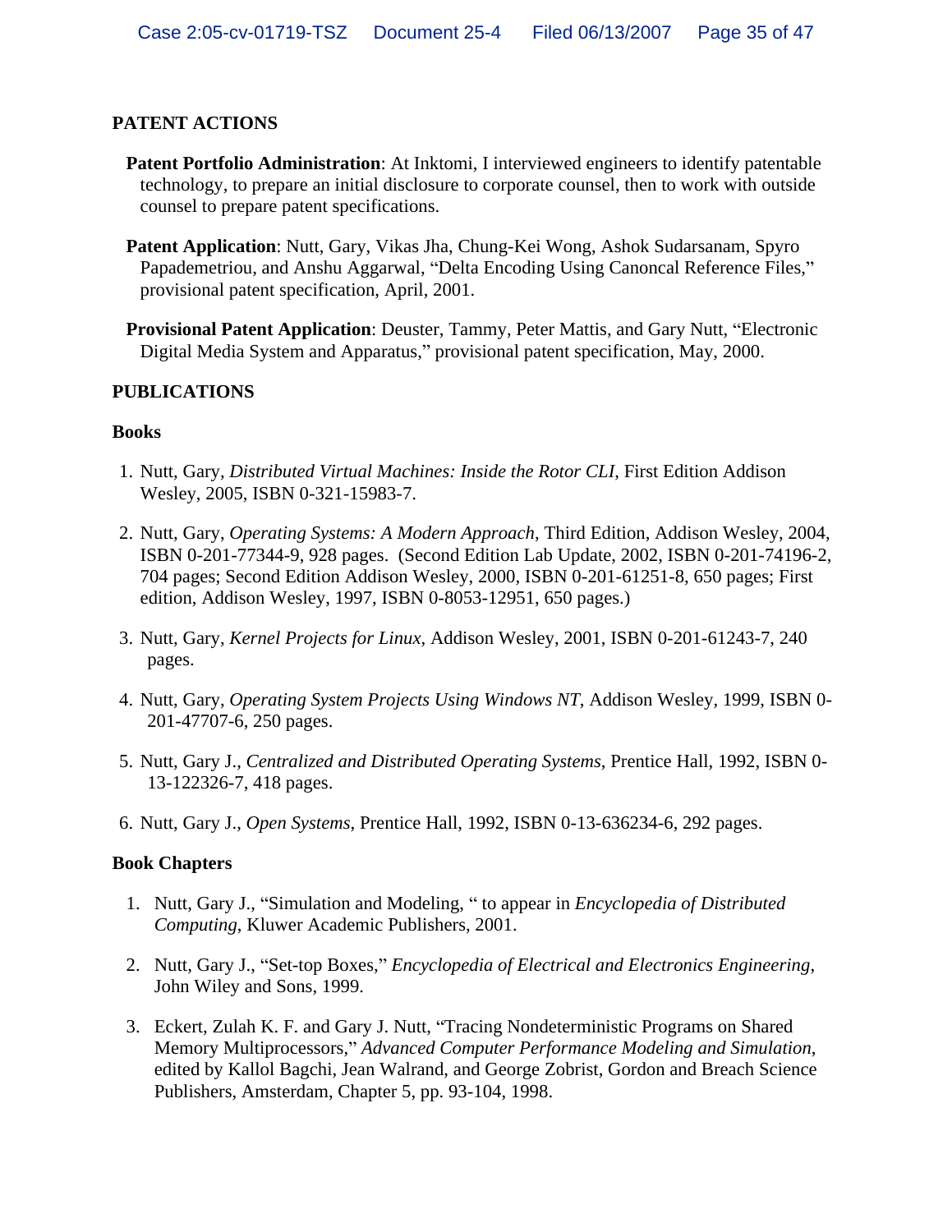4. Rover, Diane T., Allen D. Malony, and Gary J. Nutt, "Summary of Working Group on Integrated Environments V.. Toolkits", *Debugging and Performance Tuning for Parallel Computing Systems*, edited by Margaret L. Simmons, Ann H. Hayes, Jeffrey S. Brown, and Daniel A. Reed, IEEE Computer Society Press, pages 371-389, 1996.

# **Journals**

- 1. Nutt, Gary, "Addressing Small Computers in the First OS Course," *Journal on Educational Resources in Computing*, Vol. 6, No. 2, June, 2006, pp. 1-13.
- 2. Steinke, Robert C. and Gary J. Nutt, "A Unified Theory of Shared Memory Consistency," *Journal of the ACM*, Vol. 51, No. 5, September, 2004, pp 800-849.
- 3. Brandt, Scott and Gary J. Nutt, Flexible Soft Real-Time Processing in Middleware, *Real- Time Systems*, Vol. 22, No. 1-2, January-March, 2002, pp. 77-118.
- 4. Nutt, Gary, Scott Brandt, Adam Griff, Sam Siewert, Marty Humphrey, and Toby Berk, Dynamically Negotiated Resource Management for Virtual Environment Applications, *IEEE Transactions on Knowledge and Data Engineering*, Vol. 12, No. 1, January/February 2000, pp. 78-95.
- 5. Nutt, Gary J., The Evolution Toward Flexible Workflow Systems, *Distributed Systems Engineering*, Volume 3, Number 4, December 1996, pp. 276-294.
- 6. Demeure, Isabelle M. and Gary J. Nutt, "Prototyping and Simulating Parallel, Distributed Computing*, Journal of Parallel and Distributed Computing*, Vol. 23, No. 1 (October, 1994), pp. 1-9.
- 7. Beguelin, Adam L. and Gary J. Nutt, "Visual Parallel Programming and Determinacy: A Language Specification, an Analysis Technique, and a Programming Tool*, Journal of Parallel and Distributed Computing*, Vol. 22, No. 2 (August, 1994), pp. 235-250.
- 8. Nutt, Gary J., "Book Review: Coloured Petri Nets Basic Concepts, Analysis Methods and Practical Use, Volume 1," by Kurt Jensen, Springer-Verlag, 1992 (234 pages). The review appears in *ACM SIGOPS Operating Systems Review*, Vol. 28, No. 1 (January, 1994), pp. 1- 2.
- 9. Nutt, Gary J., "A Simulation System Architecture for Graph Models," Advances in Petri *Nets 90*, Springer-Verlag, 1990, pp. 417-435.
- 10. Nutt, Gary J., "Cognitive Congruity," *UNIX Review*, Vol. 4, No. 6 (June, 1986), pp. 38-46.
- 11. Nutt, Gary J., "An Experimental Distributed Modeling System," ACM Transactions on *Office Information Systems*, Vol. 1, No. 2 (April, 1983), pp. 117-142.
- 12. Nutt, Gary J. and D. L. Bayer, "Performance of CSMA/CD Networks under Combined Voice and Data Loads, *IEEE Transactions on Communications*, Vol. COM-30, No. 1 (January, 1982), pp. 6-11.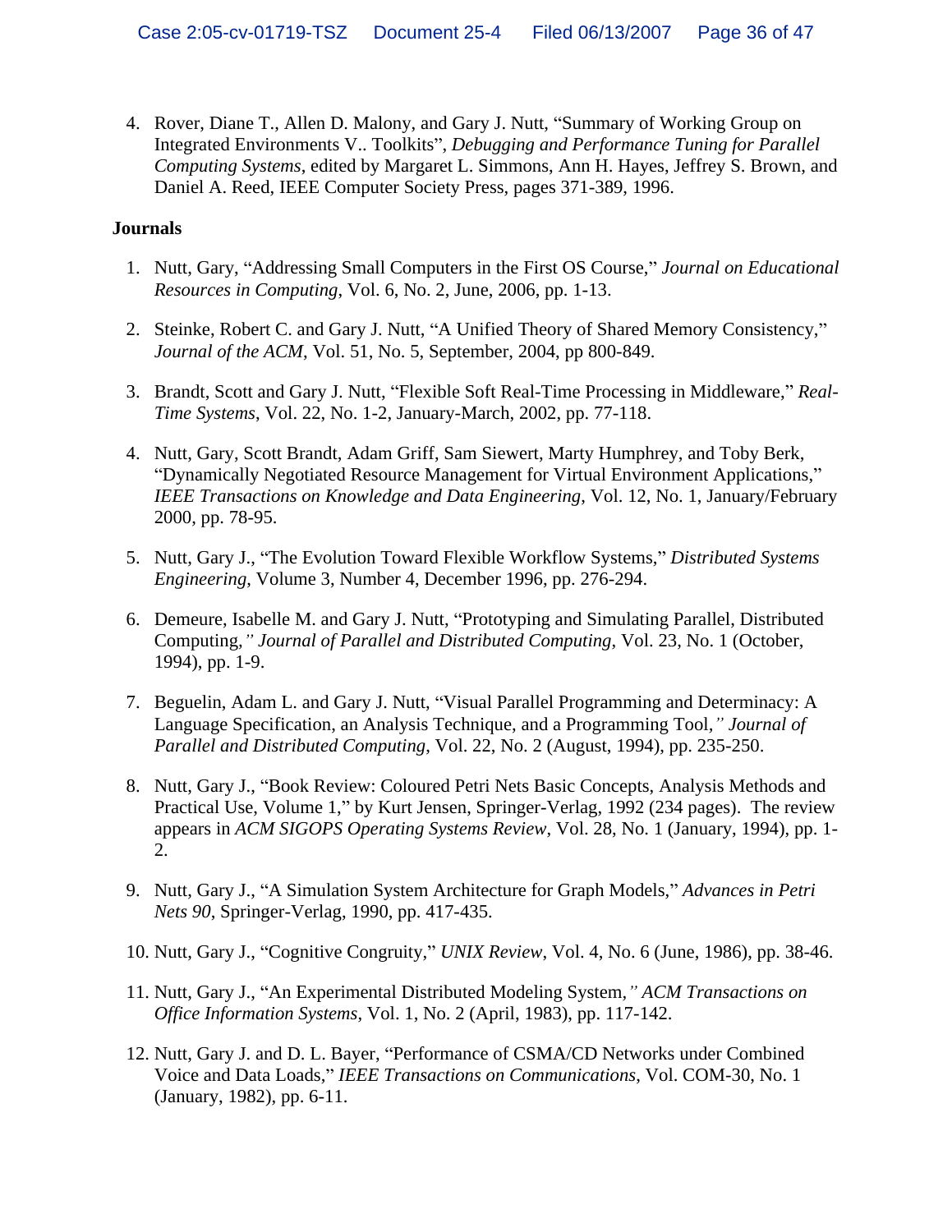- 13. Nutt, Gary J. and P. A. Ricci, "Quinault: An Office Modeling System," *IEEE Computer*, Vol. 14, No. 5 (May, 1981), pp. 41-57.
- 14. Ellis, C. A. and G. J. Nutt, "Office Information Systems and Computer Science," ACM *Computing Surveys*, Vol 12, No. 1 (March, 1980), pp. 27-60.
- 15. Osterweil, J. and G. J. Nutt, Modeling Process-Resource Activity, *International Journal of Computer Mathematics*, Vol. 7, No. 1 (1979), Section A, pp. 21-35.
- 16. Nutt, Gary J., "A Case Study of Simulation as a Computer System Design Tool," IEEE *Computer*, Vol. 11, No. 10 (October, 1978), pp. 31-36.
- 17. Nutt, Gary J., "A Comparison of PASCAL and FORTRAN as Introductory Programming Languages, *ACM SIGPLAN Notices*, Vol. 13, No. 2 (February, 1978), pp. 57-62.
- 18. Nutt, Gary J., "A Parallel Processor Operating System Comparison," IEEE Transactions on *Software Engineering*, Vol. SE-3, No. 6 (November, 1977), pp. 467-475.
- 19. Nutt, Gary J., Memory and Bus Analysis of an Array Processor, *IEEE Transactions on Computers*, Vol. C-26, No. 6 (June, 1977), pp. 514-521.
- 20. Nutt, Gary J., W. A. Schulz and K. H. Williamson, "Generating Code for a Hypothetical Computer Using a Production Assembler," Software -- Practice and Experience, Vol. 7, No. 1 (January-February, 1977), pp. 147-158.
- 21. Nutt, Gary J., "Some Resource Allocation Policies in a Multi Associative Processor," Acta *Informatica*, Vol. 6, (1976), pp. 211-225.
- 22. Nutt, Gary J., "Computer System Resource Requirements of Novice Programming Students," Software – Practice and Experience, Vol. 6, No. 1 (January-March, 1976), pp. 43-50.
- 23. Nutt, Gary J., "Computer System Monitors," IEEE Computer, Vol. 8, No. 11 (November, 1975), pp. 51-61.
- 24. Nutt, Gary J. and J. D. Noe, "Macro E-Nets for Representation of Parallel Systems," IEEE *Transaction on Computers*, Vol. C-22, No. 8 (August, 1973), pp. 718-727.

#### **Conference Papers**

- 1. Nutt, Gary, "Applying Shared Memory Consistency Models to Collaborative Editing," *ACM SIGGROUP (Group 01) Collaborative Editing Workshop*, position paper abstract, October, 2001.
- 2. Nutt, Gary, "Group Digital CommonSpace," NSF RI meeting, poster paper, July, 2001.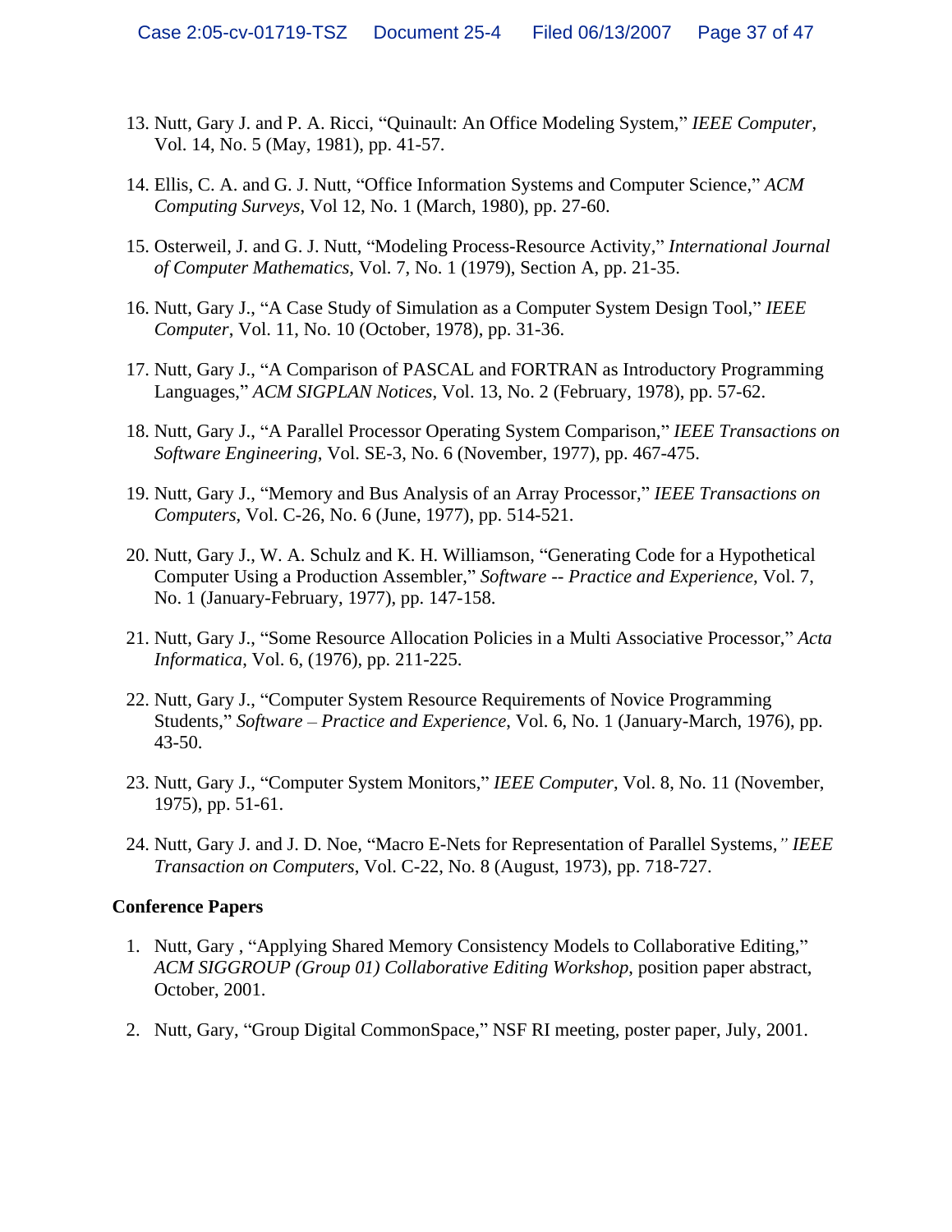- 3. Steinke, Robert C. and Gary J. Nutt, "A Lattice Based Framework for Distributed Shared Memory Consistency Models," IEEE International Conference on Distributed Computer *Systems*, poster paper, April, 2001.
- 4. Siewert, Sam and Gary Nutt, "Multi-Epoch Scheduling Within the Real-Time Execution Performance Agent Framework," 21<sup>*st IEEE Real-Time Systems Symposium* (RTSS 2000),</sup> work-in-Progress, November 2000.
- 5. Nutt, Gary J., "Windows NT in the OS Curriculum," 3<sup>rd</sup> Usenix Windows NT Symposium, poster paper, July, 1999.
- 6. Siewert, Sam, Gary Nutt, and Elaine Hansen, The Real-Time Execution Performance Agent: An Approach for Balancing Hard and Soft Real-Time Execution for Space Applications," International Symposium on Artificial Intelligence, Robotics, and *Automation in Space*, June, 1999.
- 7. Brandt, Scott, Gary Nutt, Toby Berk, and James Mankovich, "A Dynamic Quality of Service Middleware Agent for Mediating Application Resource Usage," 19th IEEE Real-*Time Systems Symposium (RTSS 98),* December 1998, Madrid, Spain.
- 8. Brandt, Scott, Gary Nutt, and Ken Klingenstein, "A Discrete and Dynamic Approach to Application/Operating System QoS Resource Management, *First Internet 2 Joint Applications/Engineering QoS Workshop (I2QoS 98),* May, 1998, Santa Clara, CA, pp. 22-25.
- 9. Brandt, Scott, Gary Nutt, Toby Berk, and Marty Humphrey, "Soft Real-Time Application Execution with Dynamic Quality of Service Assurance," Sixth IEEE International *Workshop on Quality of Service (IWQoS 98),* May 1998, Napa, CA, pp. 154-163.
- 10. Humphrey, Marty, Gary Nutt, Scott Brandt, and Toby Berk, "The DQM Architecture: Middleware for Application-centered QoS Resource Management*, 1997 IEEE Workshop on Middleware for Distributed Real-Time Systems and Services*, December 1997, San Francisco, CA, pp. 97-104.
- 11. Nutt, Gary, Toby Berk, Scott Brandt, Marty Humphrey, and Sam Siewert, "Resource Management for a Virtual Planning Room," 1997 International Workshop on Multimedia *Information Systems*, September, 1997, Como, Italy, pp. 129-134.
- 12. Siewert, Sam, Gary J. Nutt and Marty Humphrey, "Real-Time Parametrically Controlled In-Kernel Pipelines, Work-in-progress paper, *Third IEEE Real-time Technology and Applications Symposium*, June, 1997, Montreal, Canada.
- 13. Ellis, Clarence A. and Gary J. Nutt, "Multi-Dimensional Workflow," The Second World *Conference on International Design and Process Technolog*y, Society for Design and Process Science, Austin, Texas, December, 1996.
- 14. Siewert, Sam and Gary J. Nutt, "A Space System Testbed for Situated Agent Observability and Interaction," The 5th Intl. Conf. and Exposition on Engineering, Construction, and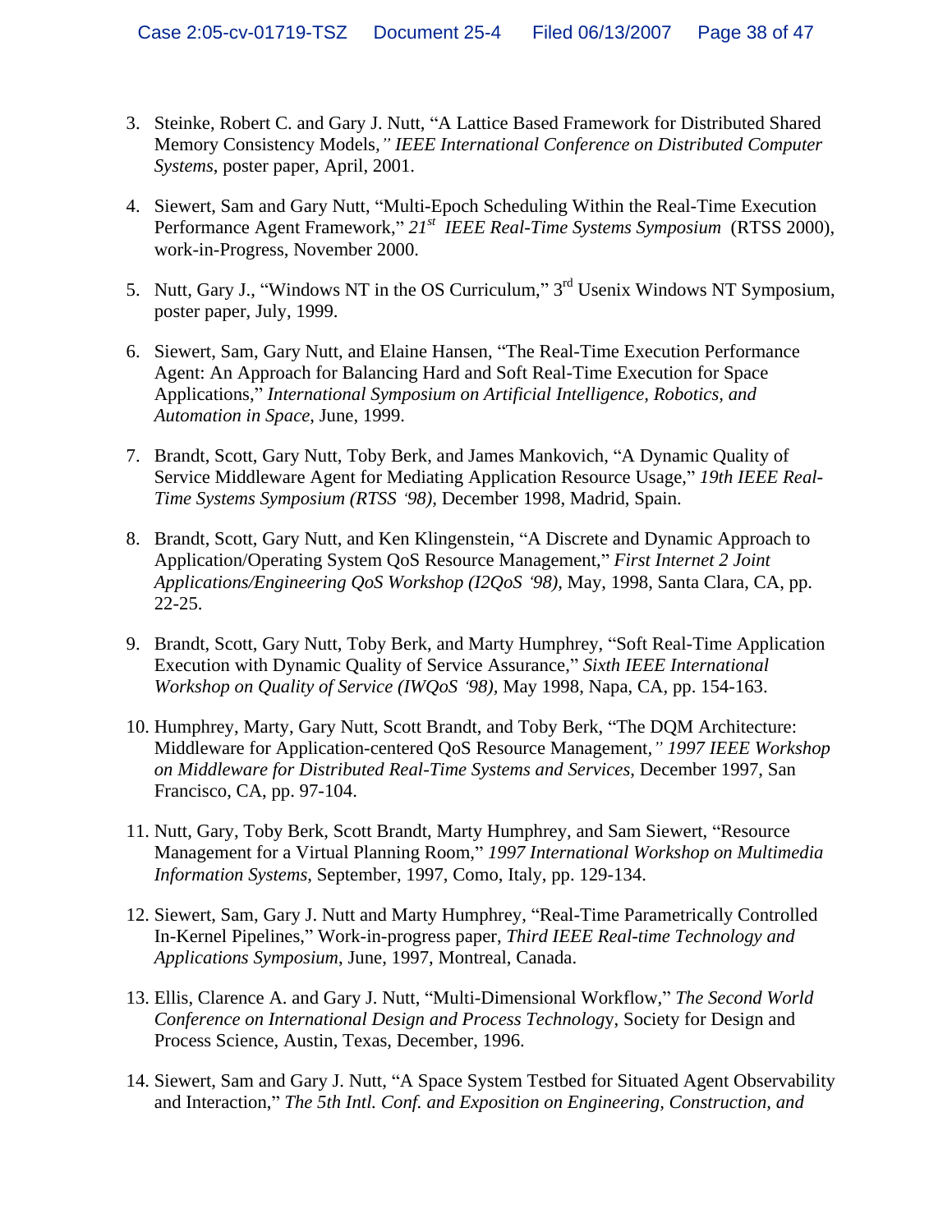*Operations in Space and The 2nd Conf. and Exposition/Demonstration on Robotics for Challenging Environments*, Aerospace Division of the American Society of Civil Engineers, Albuquerque, New Mexico, June 1996.

- 15. Ellis, Clarence A. and Gary J. Nutt, Workflow: The Process Spectrum, *NSF Workshop on Workflow and Process Automation in Information Systems: State-of-the-Art and Future Directions*, Athens, Georgia, pp. 140-145, May, 1996.
- 16. Blumenthal, Richard and Gary J. Nutt, "Supporting Unstructured Workflow Activities in the Bramble ICN System," Conference on Organizational Computing Systems, ACM, August, 1995, Milpitas, CA, pp. 130-137.
- 17. Nutt, Gary J., "Software Engineering Process Model A Case Study, " Conference on *Organizational Computing Systems*, ACM, August, 1995, Milpitas, CA, pp. 324-335.
- 18. Nutt, Gary J., Adam J. Griff, James E. Mankovich and Jeffrey D. McWhirter, "Extensible Parallel Program Performance Visualization," Proceedings of the Third International *Workshop on Modeling, Analysis, and Simulation of Computer and Telecommunication Systems (MASCOTS 95)*, January 18-20, 1995, Durham, NC, pp. 205-211.
- 19. McWhirter, Jeffrey D. and Gary J. Nutt, Escalante: An Environment for the Rapid Construction of Visual Language Applications," Proceedings of the 1994 IEEE Symposium *on Visual Languages*, October 4-7, 1994, St. Louis, MO, pp. 15-22.
- 20. Eckert, Zulah K. F. and Gary J. Nutt, "Parallel Program Trace Extrapolation," 1994 *International Conference on Parallel Programmin*g, St. Charles, Illinois, August 15-19, 1994, Volume II, pp. 103-107.
- 21. Nutt, Gary J., "A Parallel Program Tuning Environment," 1993 International Conference *on Parallel Programming*, St. Charles, Illinois, August 16-20, 1993.
- 22. Ellis, Clarence A. Ellis and Gary J. Nutt, "Modeling and Enactment of Workflow Systems," invited paper, 14th International Conference on Application and Theory of Petri *Nets*, Chicago, Illinois, June 21-25, 1993, pp. 1-16.
- 23. Eckert, Zulah K. F. and Gary J. Nutt, "On the Complexity of Trace Migration for Parallel Programs on Shared Memory Machines," abstract, 3rd ACM/ONR Workshop on Parallel *and Distributed Debugging*, May, 1993, pp. 187-189.
- 24. McWhirter, Jeffrey D. and Gary J. Nutt, "Generation of Visual Language Environments," short paper*, Interchi 9*3, Amsterdam, The Netherlands, April 25-29, 1993.
- 25. Grunwald, D., G. Nutt, A. Sloane, D. Wagner, and B. Zorn, "A Testbed for Studying Parallel Programs and Parallel Execution Architectures," *Proceedings of MASCOTS '93*, San Diego, CA, January, 1993, pp 95-106.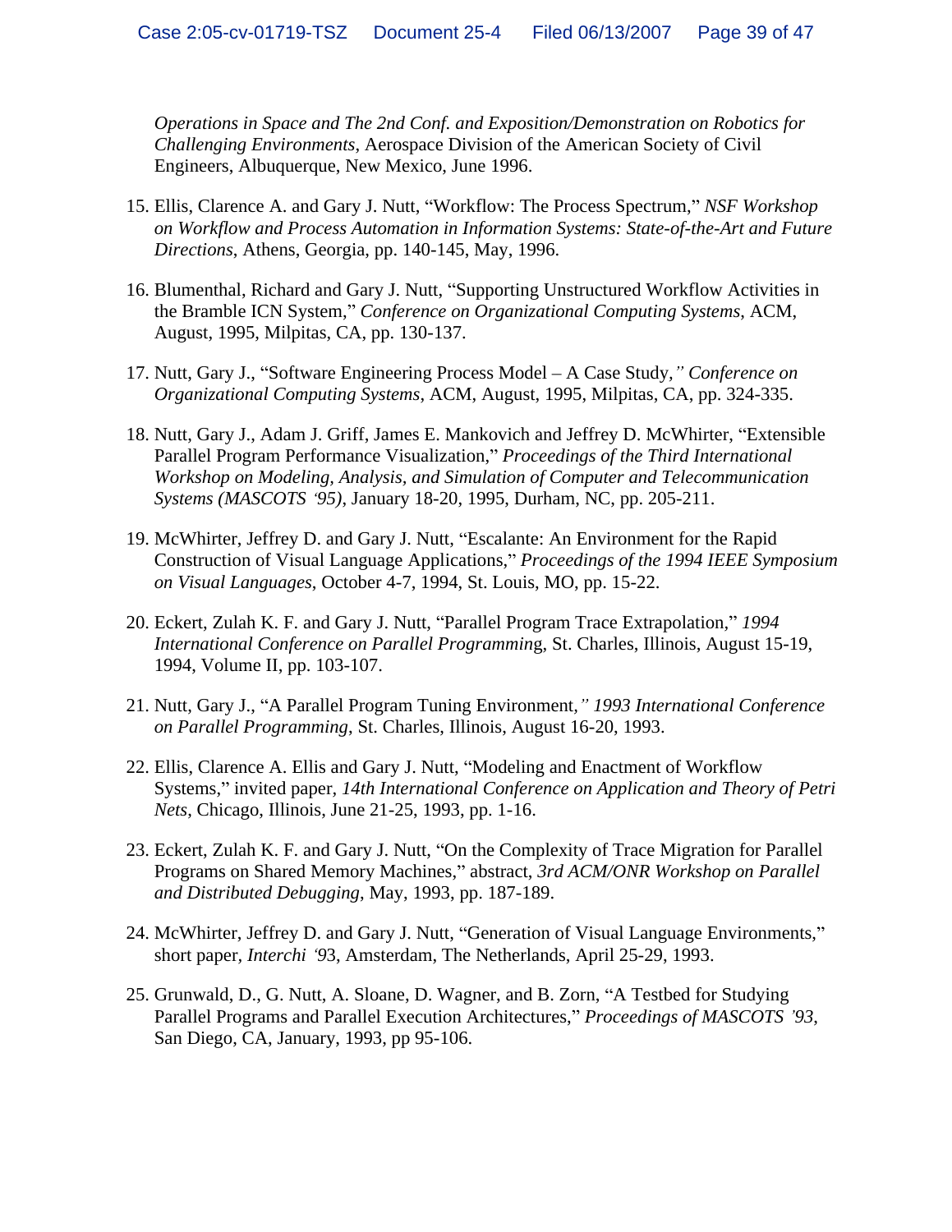- 26. Ellis, Clarence A. and Gary J. Nutt, The Modeling and Analysis of Coordination Systems," Workshop position paper, ACM 1992 Conference on Computer-Supported *Cooperative Work*, November, 1992, Toronto, Canada.
- 27. McWhirter, Jeffrey D. and Gary J. Nutt, "A Characterization Framework for Visual Languages, *Proceedings of the 1992 IEEE Workshop on Visual Languages*, September, 1992, Seattle, pp. 246-248.
- 28. Grunwald, Dirk, Gary Nutt, Anthony Sloane, David Wagner, William Waite, and Benjamin Zorn, "Execution Architecture Independent Program Tracing," poster session paper, *Supercomputing 92*, Los Alamos, NM, November, 1991.
- 29. Beguelin, Adam L. and Gary J. Nutt, "Examples in Phred," *Proceedings of the Fifth SIAM Conference on Parallel Processing for Scientific Computing*, Houston, Texas, March, 1991, pp. 602-608.
- 30. Demeure, I. M. and Gary J. Nutt, "The VISA Distributed Computation Modeling System," *Proceedings of the Fifth International Conference on Modeling Techniques and Tools for Computer Performance Evaluation*, Turin, Italy, February 13-15, 1991.
- 31. Nutt, Gary J., Distributed Simulation Design Alternatives, *Proceedings of the SCS Conference on Distributed Simulation*, San Diego, CA, January 17-19, 1990, pp. 51-55.
- 32. Demeure, I. M. Demeure, S. L. Smith, and Gary J. Nutt, "Modeling Parallel, Distributed Computations using ParaDiGM -- A Case Study: The Adaptive Global Optimization Algorithm, *Proceedings of the Fourth SIAM Conference on Parallel Processing for Scientific Computing*, ed. by J. Dongarra, P. Messina, D. C. Sorensen, and R. G. Voight, December, 1989, pp. 154-161.
- 33. Nutt, Gary J, A. Beguelin, I. Demeure, S. Elliott, J. McWhirter, and B. Sanders, "Olympus: An Interactive Simulation System," 1989 Winter Simulation Conference Proceedings, Washington, D.C., December 4-6, 1989, pp. 601-611.
- 34. Nutt, Gary J., "A Flexible, Distributed Simulation System," Tenth International *Conference on Application and Theory of Petri Nets*, Bonn, West Germany, June, 1989, pp. 210-226.
- 35. Nutt, Gary J., "Visual Programming Methodology for Parallel Computations," MCC-*University Research Symposium Proceedings*, Austin, Texas, July, 1987.
- 36. Nutt, Gary J., "Business User Interfaces for UNIX," Proceedings of Comunix '86, (June, 1986), London, pp. 107-114.
- 37. Nutt, Gary J., Information Flow Modeling for Office Automation*, International Symposium on Office Automation*, Stanford University, March, 1980.
- 38. Nutt, Gary J. and Clarence A. Ellis, "Personal Computers in the Office: An Example," The *Best of the Computer Faires*, Vol. V (March, 1980), pp. 101-107.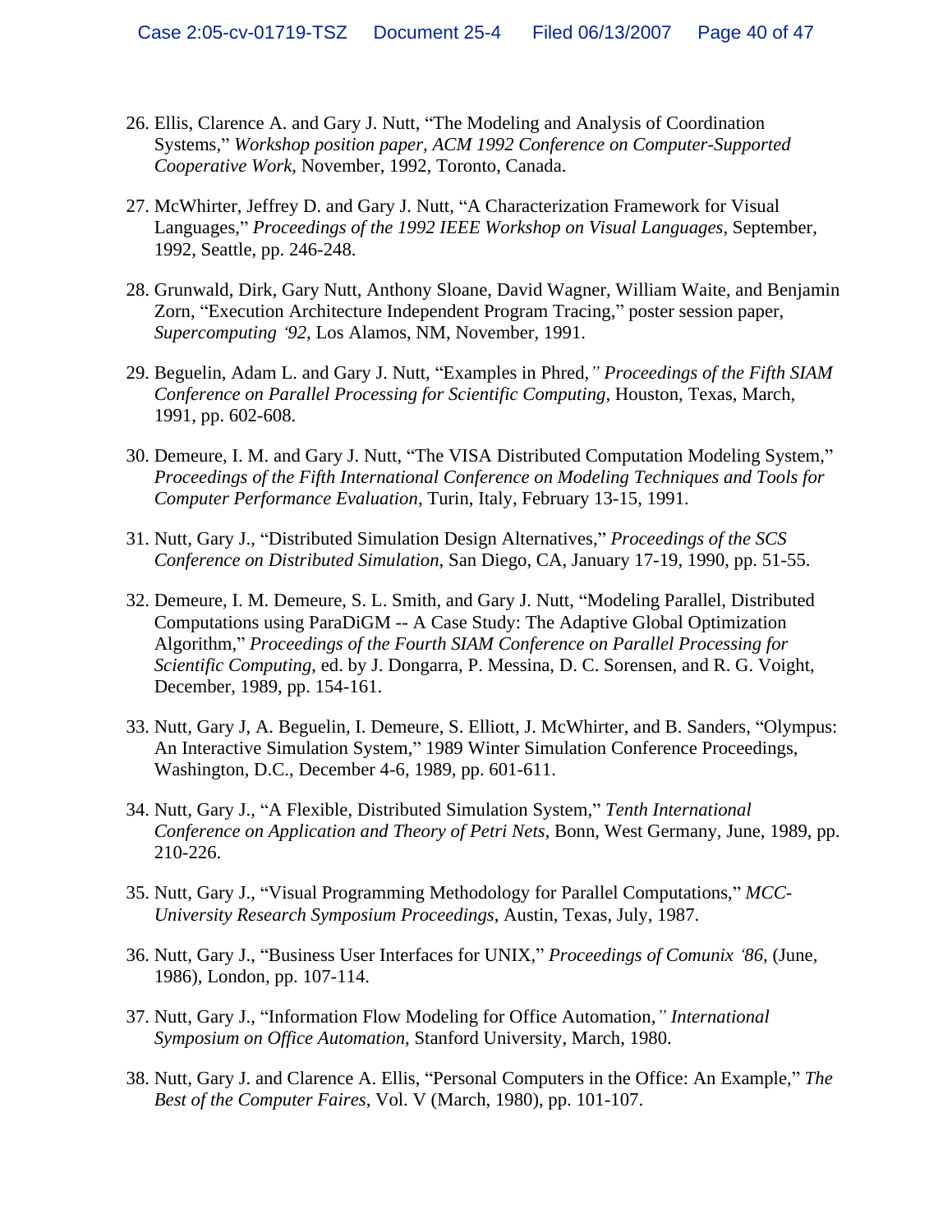- 39. Ellis, Clarence A. and Gary J. Nutt, "Backtalk: An Office Environment Simulator," ICC *79 Conference Record*, (June, 1979), pp. 22.3.1-22.3.5.
- 40. Nutt, Gary J., "Microprocessor Implementation of a Parallel Processor," Proceedings of the *Fourth Annual Computer Architecture Symposium*, (1977), pp. 147-152.
- 41. Nutt, Gary J., "A Parallel Processor for Evaluation Studies," AFIPS Proceedings of the *NCC*, Vol. 45 (1976), pp. 769-775.
- 42. Nutt, Gary J., "Some Uses of Simulation in System Design," Proceedings of the Third *Symposium on the Simulation of Computer Systems*, (1975), pp. 221-228.
- 43. Nutt, Gary J., "An Overview of a Multi Associative Processor System," Proceedings of the *1974 National ACM Conference*, pp. 101-104.
- 44. Nutt, Gary J., "The Simulation of Computer Systems in a University Environment," *Proceedings of the Second Symposium on the Simulation of Computer Systems*, (1974), pp. 25-29.
- 45. Nutt, Gary J., "The Computer System Representation Problem," *Proceedings of the First Symposium on the Simulation of Computer Systems*, (1973), pp. 145-149.
- 46. Nutt, Gary J., Evaluation Nets for Computer Systems Performance Analysis, *AFIPS Proceedings of the FJCC*, Vol. 41 (1972), pp. 279-285.
- 47. Nutt, Gary J. and Jerre D. Noe, "Validation of a Trace-Driven CDC 6400 Simulation," *AFIPS Proceedings of the SJCC*, Vol. 40 (1972), pp. 749-757.

#### **Technical Reports**

- 1. Lin, Wang-ting and Gary Nutt, "Building on the BACKSLASH Algorithm," University of Colorado Department of Computer Science Technical Report No. CU-CS-1022-06, December, 2006, 20 pages.
- 2. Nutt, Gary, "Revitalizing the Computer Science Curriculum," University of Colorado Department of Computer Science Technical Report No. CU-CS-1020-06, December, 2006, 18 pages.
- 3. Nutt, Gary, "A Note on Scaling Wireless Sensor Networks," University of Colorado Department of Computer Science Technical Report No. CU-CS-1001-05, December, 2006, 17 pages.
- 4. Deuster, Tammy, Peter Mattis, and Gary Nutt, "Electronic Digital Media System and Apparatus," provisional patent specification, May, 2000.
- 5. Nutt, Gary J., "Windows NT in the OS Curriculum," University of Colorado Department of Computer Science Technical Report No. CU-CS-880-99, February, 1999.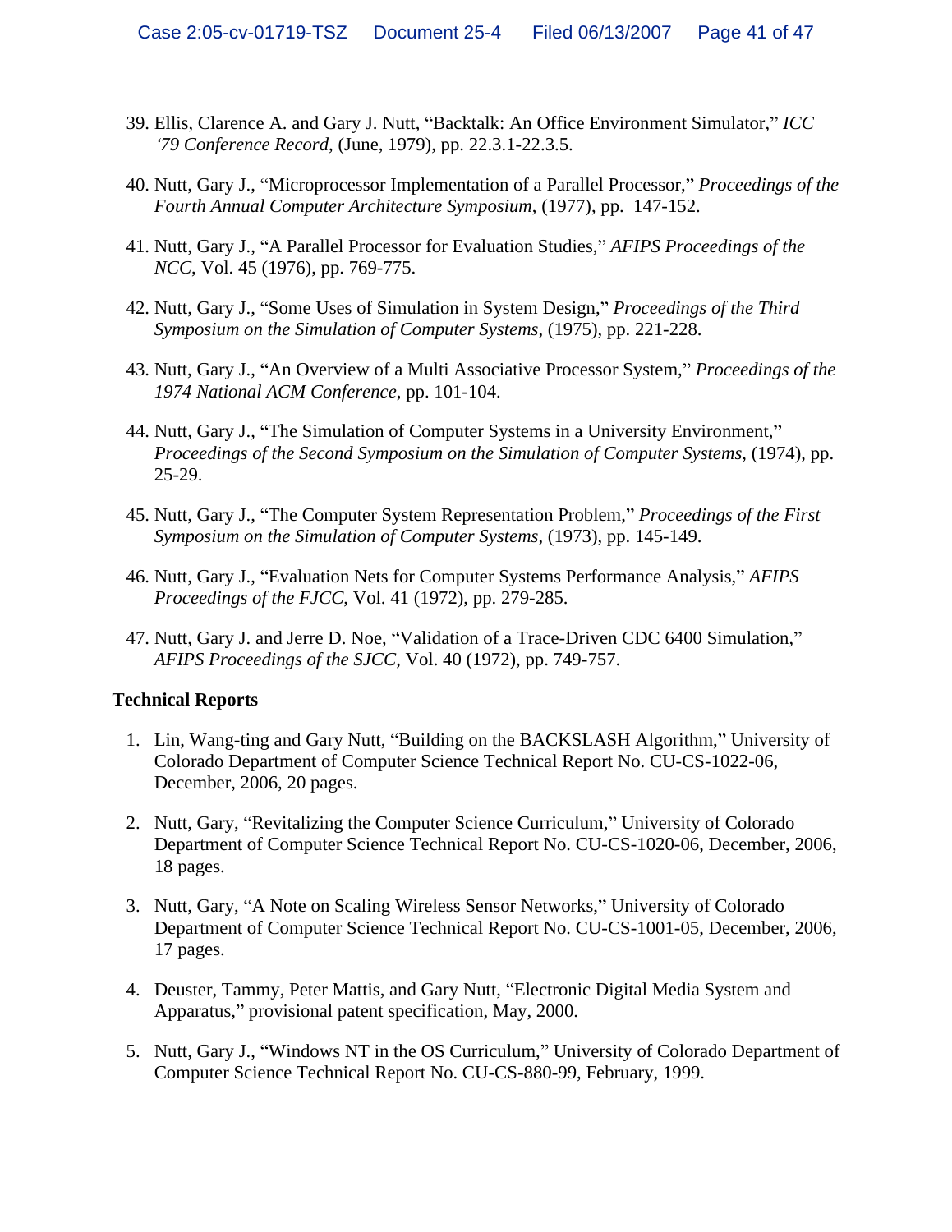- 6. Brandt, Scott and Gary Nutt, "Performance Metrics for Soft Real-Time Systems," University of Colorado Department of Computer Science Technical Report No. CU-CS- 876-98, December, 1998.
- 7. Nutt, Gary J., "Software for Small, Communicating Computers," University of Colorado Department of Computer Science Technical Report No. CU-CS-835-97, March, 1997.
- 8. Nutt, Gary J., Joe Antell, Scott Brandt, Chris Gantz, Adam Griff, and Jim Mankovich, System Support for a Virtual Planning Room, University of Colorado Department of Computer Science Technical Report No. CU-CS-800-95, December, 1995.
- 9. Nutt, Gary J., "Model-Based Virtual Environments for Collaboration," University of Colorado Department of Computer Science Technical Report No. CU-CS-799-95, December, 1995.
- 10. Nutt, Gary J., "Software Engineering Process Model Case Study." University of Colorado Department of Computer Science Technical Report No. CU-CS-760-94, July, 1994.
- 11. Eckert Zulah, K. F. and Gary J. Nutt, "Trace Change Points in Parallel Programs," University of Colorado Department of Computer Science Technical Report No. CU-CS- 730-94, July, 1994.
- 12. Eckert Zulah, K. F. and Gary J. Nutt, "Sequence Comparison for Parallel Executions," University of Colorado Department of Computer Science Technical Report No. CU-CS- 726-94, March, 1994.
- 13. McWhirter, Jeffrey D. and Gary J. Nutt "Experimenting with Visual Parallel Programming Laguages," University of Colorado Department of Computer Science, March, 1994.
- 14. Eckert Zulah, K. F. and Gary J. Nutt, "A Framework for Execution Order Distortion in Shared Memory Multiprocessor Event Traces," University of Colorado Department of Computer Science Technical Report No. CU-CS-708-94, January, 1994.
- 15. McWhirter, Jeffrey D. and Gary J. Nutt "Escalante: An Environment for the Rapid Construction of Visual Language Applications," University of Colorado Department of Computer Science Technical Report No. CU-CS-692-93, December, 1993.
- 16. McWhirter, Jeffrey D., Zulah K. F. Eckert, and Gary J. Nutt "Building Visual Language" Applications with Escalante," University of Colorado Department of Computer Science Technical Report No. CU-CS-655-93, September, 1993.
- 17. Nutt, Gary J., "A Parallel Program Tuning Environment," University of Colorado Department of Computer Science Technical Report No. CU-CS-664-92, August, 1993.
- 18. Nutt, Gary J. "Using Workflow in Contemporary IS Applications," University of Colorado Department of Computer Science Technical Report No. CU-CS-663-92, August, 1993.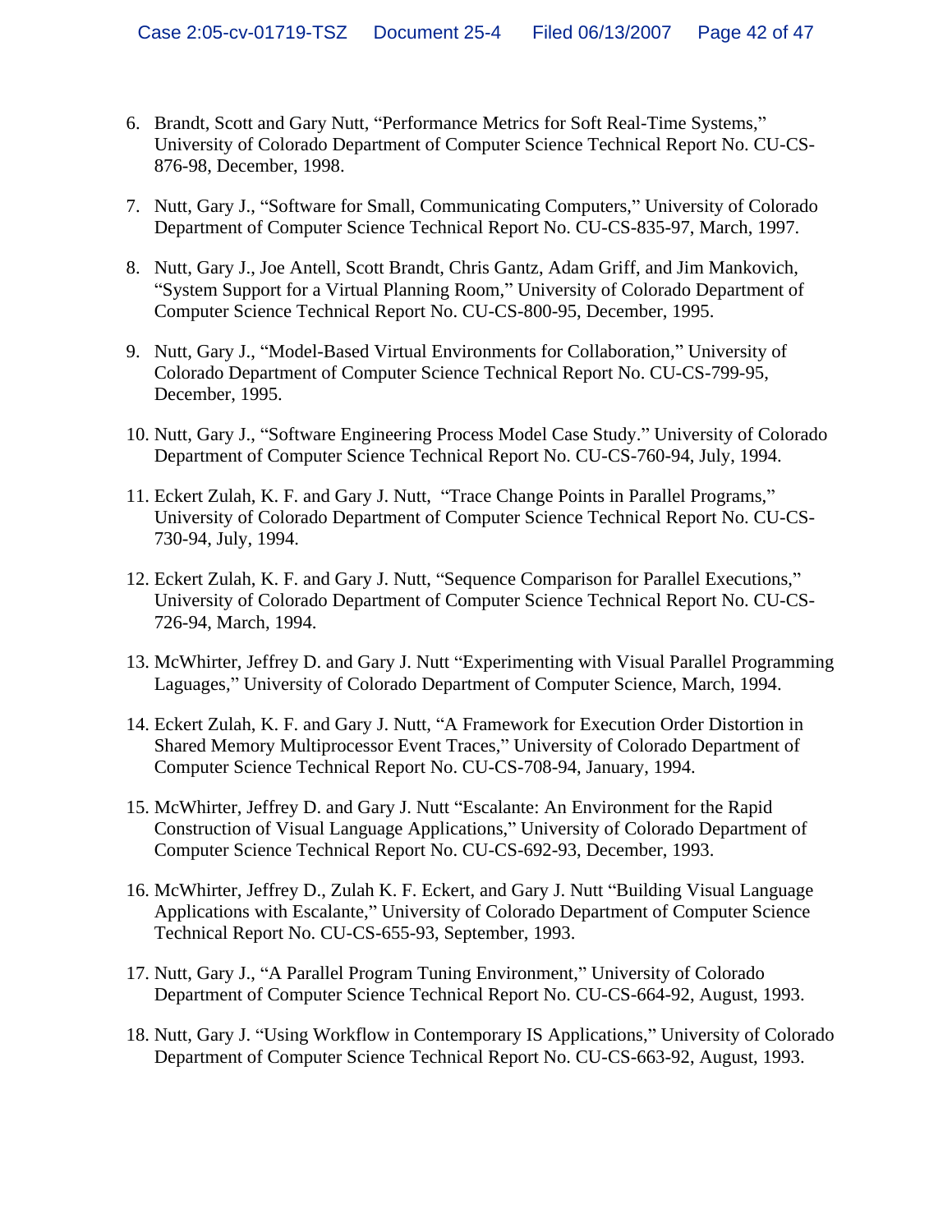- 19. Nutt, Gary J., "FlowPATH Principles of Operation," Bull Worldwide Information Systems, Imaging and Office Solutions, 7 rue Ampère, 91343 Massy Cedex, France, July, 1993.
- 20. Nutt, Gary J., Jacques Bicard-Mandel, Jean Faget, Beatrice Michel, and Marc Powell- Evans, "FlowPATH Planner Functional Requirements," Bull Worldwide Information Systems, Imaging and Office Solutions, 7 rue Ampère, 91343 Massy Cedex, France, June, 1993.
- 21. Nutt, Gary J., Jacques Bicard-Mandel, Jean Faget, Beatrice Michel, and Marc Powell- Evans, "FlowPATH Planner Requirements," Bull Worldwide Information Systems, Imaging and Office Solutions, 7 rue Ampère, 91343 Massy Cedex, France, June, 1993.
- 22. Nutt, Gary J., "Recommendation for Future Directions of FlowPATH," Bull Worldwide Information Systems, Imaging and Office Solutions, 7 rue Ampère, 91343 Massy Cedex, France, May, 1993.
- 23. Nutt, Gary J. and Clarence A. Ellis, "Adding Actors and Roles to the Basic ICN Model,"
- 24. Bull Worldwide Information Systems, Imaging and Office Solutions, 7 rue Ampère, 91343 Massy Cedex, France, May, 1993.
- 25. Nutt, Gary J., "Enhancing Mobile," Bull Worldwide Information Systems, Imaging and Office Solutions, 7 rue Ampère, 91343 Massy Cedex, France, March, 1993.
- 26. McWhirter, Jeffrey D. and Gary J. Nutt, "A Characterization Framework for Visual Languages," University of Colorado Department of Computer Science Technical Report No. CU-CS-586-92, March, 1992.
- 27. Nutt, Gary J., "Trace Driven Petri Net Simulation," University of Colorado Department of Computer Science Technical Report No. CU-CS-569-91, December, 1991.
- 28. Grunwald, Dirk, Gary Nutt, David Wagner, and Benjamin Zorn, "A Parallel Execution Evaluation Testbed," University of Colorado Department of Computer Science Technical Report No. CU-CS-560-91, November, 1991.
- 29. Grunwald, Dirk, Gary Nutt, Anthony Sloane, David Wagner, William Waite, and Benjamin Zorn, "Execution Architecture Independent Program Tracing," University of Colorado Department of Computer Science Technical Report No. CU-CS-525-91, April, 1991.
- 30. Nutt, Gary J., "Olympus Application Note: Capacity Planning with PN-Olympus," University of Colorado Department of Computer Science Technical Report No. CU-CS- 522-91, March, 1991.
- 31. Nutt, Gary J., "Collected Papers on Olympus," University of Colorado Department of Computer Science Technical Report No. CU-CS-518-91, February, 1991.
- 32. Nutt, Gary J., "The Case for Open Systems," University of Colorado Department of Computer Science Technical Report No. CU-CS-515-91, February, 1991.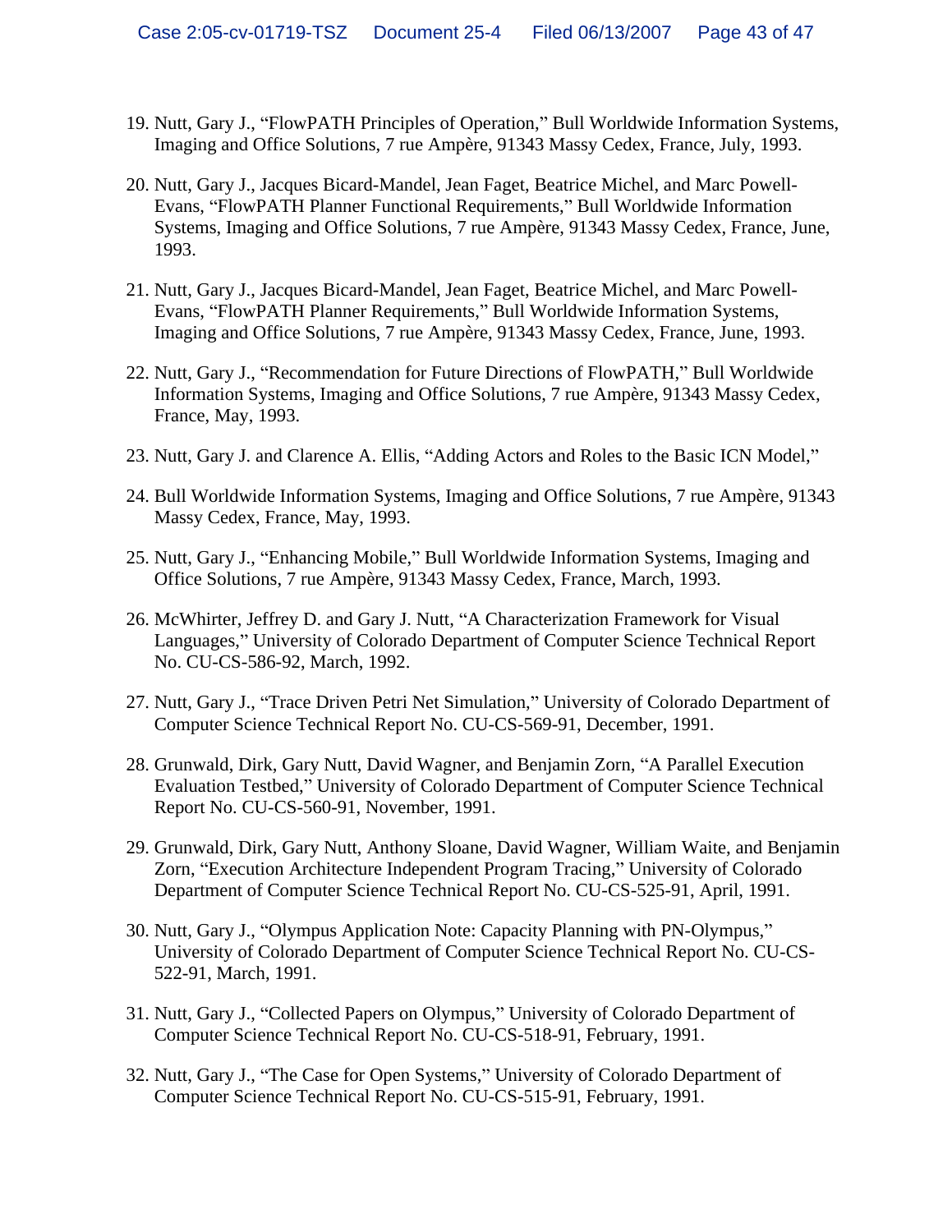- 33. Grunwald, Dirk, Gary Nutt, David Wagner, William Waite, and Benjamin Zorn,
- 34. "A Testbed for Improving the Performance of Parallel Programs and Systems," University of Colorado Department of Computer Science Technical Report No. CU-CS-512-91, January, 1991.
- 35. Beguelin, Adam L. and Gary J. Nutt, "Collected Papers on Phred," University of Colorado Department of Computer Science Technical Report No. CU-CS-511-91, January, 1991.
- 36. Demeure, Isabelle M. and Gary J. Nutt, "Collected Papers on VISA and ParaDiGM," University of Colorado Department of Computer Science Technical Report No. CU-CS- 488-90, August, 1990.
- 37. Nutt, Gary J., "Understanding the ImageLink Platform," Interactive Systems Corporation Technical Report No. ISM-K-06-89, December, 1989 (company confidential).
- 38. Demeure, Isabelle M. and Gary J. Nutt, "Modeling and Prototyping Parallel Distributed Computations," University of Colorado Department of Computer Science Technical Report No. CU-CS-450-89, October, 1989.
- 39. Nutt, Gary J., "Open Systems," Upside Technologies Technical Report No. 102-89, May, 1989.
- 40. Elliott, R. Stephen and Gary J. Nutt, "Remarks on the Cost of Using A Remote Procedure Call Facility, University of Colorado Department of Computer Science Technical Report No. CU-CS-426-89, February, 1989.
- 41. Demeure, Isabelle M., Sharon L. Smith, and Gary J. Nutt, "Modeling Parallel, Distributed Computations Using ParaDiGM -- A Case Study: The Adaptive Global Optimization Algorithm," University of Colorado Department of Computer Science Technical Report No. CU-CS-419-87, December, 1988.
- 42. Nutt, Gary J., "Olympus: An Extensible Modeling and Programming System," University of Colorado Department of Computer Science Technical Report No. CU-CS-412-87, October, 1988.
- 43. Nutt, Gary J., "A Formal Model for Interactive Simulation Systems," University of Colorado Department of Computer Science Technical Report No. CU-CS-410-87, September, 1988.
- 44. Nutt, Gary J., "Kodak Computational Platforms," Interactive Systems Corp. Technical Report No. ISM-K-04-88, July, 1988 (company confidential).
- 45. Nutt, Gary J., "Image Storage Technology," Interactive Systems Corp. Technical Report No. ISM-K-03-88, June, 1988 (company confidential).
- 46. Nutt, Gary J., "Technology Issues for Kodak Products in the 1990s," Interactive Systems Corp. Technical Report No. ISM-K-02-88, June, 1988 (company confidential).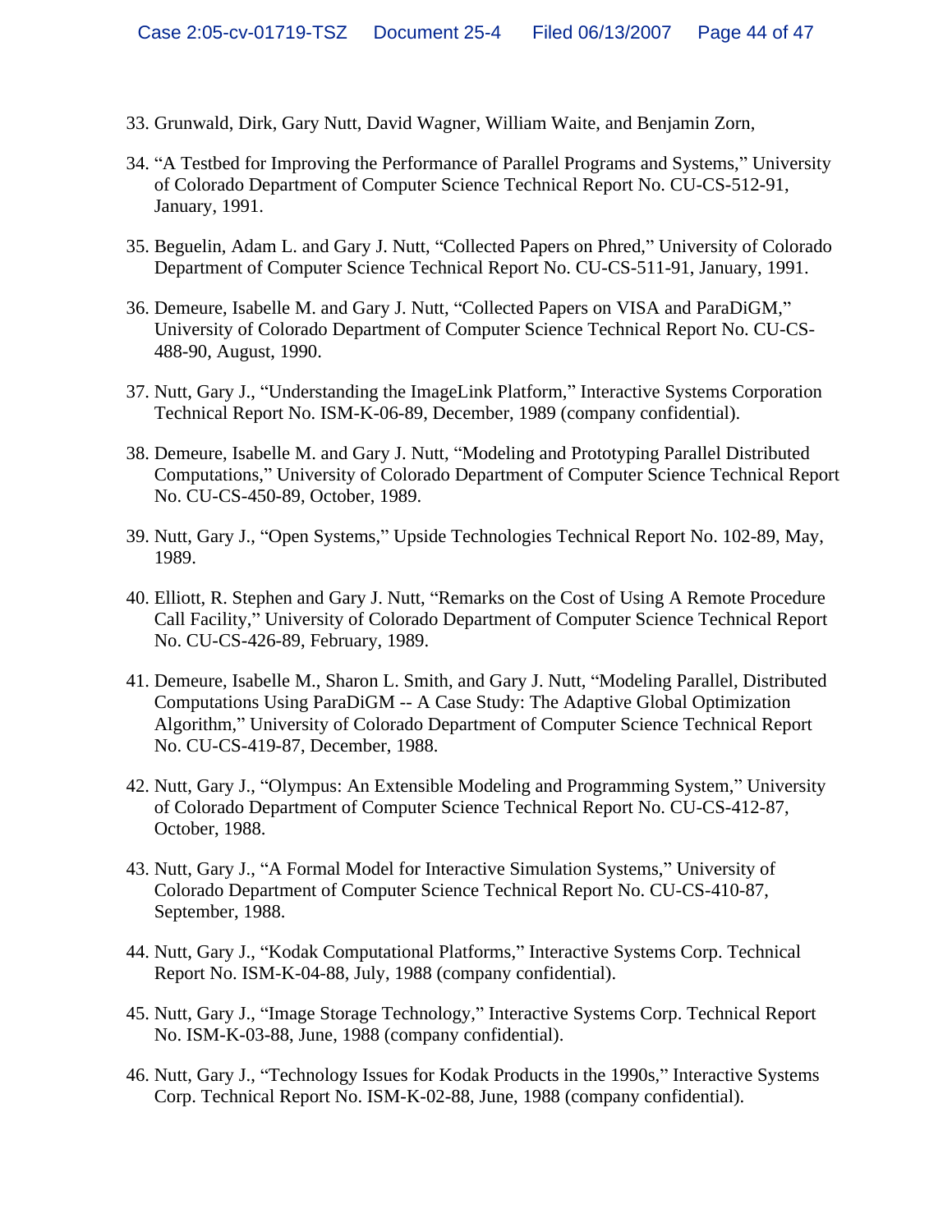- 47. Nutt, Gary J., "Compatible Products," Interactive Systems Corp. Technical Report No. ISM-K-01-88, June, 1988 (company confidential).
- 48. Nutt, Gary J., "Designing Distributed Systems," Upside Technologies Technical Report No. 101-88, May, 1988.
- 49. Nutt, Gary J., "BM/C<sup>3</sup> Architecture Model" Ford Aerospace & Communications report, January, 1988.
- 50. Nutt, Gary J., A. Beguelin, I. Demeure, S. Elliott, J. McWhirter, and B. Sanders, "Olympus User's Manual, Version 0.5," University of Colorado Department of Computer Science Technical Report No. CU-CS-382-87, December, 1987 (revised June, 1989).
- 51. Nutt, Gary J., "A Rapid Simulation Modeling System," September, 1987.
- 52. Demeure, Isabelle M. and Gary J. Nutt, "Modeling Parallel Program Architectures," University of Colorado, Department of Computer Science, September, 1987.
- 53. Demeure, Isabelle M. and Gary J. Nutt, "Modeling Distributed Computations," University of Colorado Department of Computer Science Technical Report No. CU-CS-371-87, July, 1987.
- 54. Nutt, Gary J., "Bilogic Precedence Graph Models," University of Colorado Department of Computer Science Technical Report No. CU-CS-363-87, May, 1987.
- 55. Nutt, Gary J, "Compound Documents and Windows," Interactive Systems Corporation, Applications Product Group, January, 1986.
- 56. Nutt, Gary J., "Notes on Local Area Networks," NBI Research Department Memo No. SE-11, January, 1982.
- 57. Nutt, Gary J., "A Network Architecture Recommendation," NBI Research Department Memo No. SE-5, July, 1981, (company confidential).
- 58. Nutt, Gary J. and Robert F. Rosin, "Business Communication Services for the 1980s", Bell Laboratories, Memo TM Nos. 81-43242-1 and 81-11353, February, 1981, (company confidential).
- 59. Nutt, Gary J. and Bruce W. Sanders, "An Experimental Internetwork Architecture," Bell Laboratories, Memo No. 43242-810220.01MF, February, 1981, (company confidential).
- 60. Nutt, Gary J., "Simulating Voice Loads on an Ethernet-like Network," Bell Laboratories, Memo No. 3243-800912.01MF, September, 1980, (company confidential).
- 61. Nutt, Gary J. and Clarence A. Ellis, "On the Equivalence of Office Models," Xerox PARC, SSL Publication No. SSL-79-8, 1979.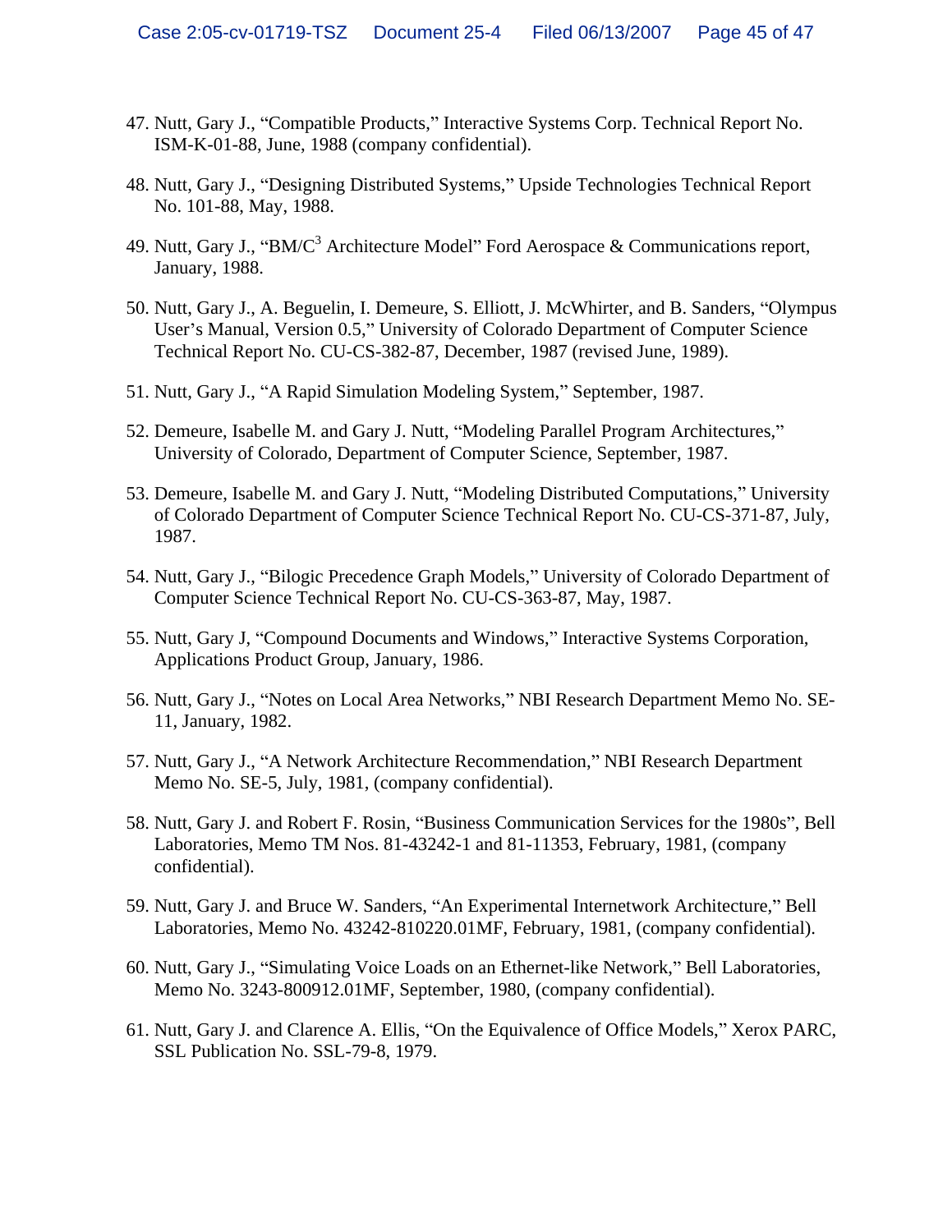- 62. Nutt, Gary J., "A Survey of Remote Monitoring," U. S. National Bureau of Standards, Special Publication No. 500-42, January, 1978.
- 63. Nutt, Gary J., B. W. Sanders and K. S. Smith, "Evaluation During Machine Design: A Case Study," University of Colorado, Department of Computer Science, Technical Report No. CU-CS-125-77, October, 1977.
- 64. Nutt, Gary J., "Integrating Architecture and Operating Systems," University of Colorado, Department of Computer Science, Technical Report No. CU-CS-104-77, March, 1977.
- 65. Nutt, Gary J., "Notes on a MAP Microprocessor Implementation," University of Colorado, Department of Computer Science, Technical Report No. CU-CS-102-77, January, 1977.
- 66. Nutt, Gary J., Measuring User Programs for a SIMD Processor, University of Colorado, Department of Computer Science, Technical Report No. CU-CS-089-76, April, 1976.
- 67. Nutt, Gary J., "The Architecture of a Multi Associative Processor," University of Colorado, Department of Computer Science, Technical Report No. CU-CS-070-75, June, 1974 (revised August, 1978).
- 68. Nutt, Gary J., "Sample Programs for a Hypothetical Computer," University of Colorado, Department of Computer Science, Technical Report No. CU-CS-058-74, October, 1974.
- 69. Nutt, Gary J., "Evaluation Net Simulation System Reference Manual," University of Colorado, Department of Computer Science, Technical Report No. CU-CS-042-74, April, 1974.
- 70. Nutt, Gary J. and Clarence A. Ellis, "Preliminary Thoughts on Degrees of Protection in Multiprocessor Systems," University of Colorado, Department of Computer Science, Technical Report No. CU-CS-036-74, January, 1974.
- 71. Nutt, Gary J., "Some Applications of Finite State Automata Theory to the Deadlock Problem," University of Colorado, Department of Computer Science, Technical Report No. CU-CS-017-73, April, 1973.
- 72. Nutt, Gary J., "Some Applications of Finite State Automata Theory to the Deadlock Problem," University of Colorado, Department of Computer Science, Technical Report No. CU-CS-017-73, April, 1973.
- 73. Noe, J. D., and Gary J. Nutt, "Multiprogramming and Multiprocessing System Descriptions," University of Washington, Computer Science Group, Technical Report No. 72-01-08, August, 1972.
- 74. Noe, J. D., and Gary J. Nutt, "Some Evaluation Net Macro Structures," University of Washington, Computer Science Group, Technical Report No. 72-01-07, August, 1972.
- 75. Nutt, Gary J., "SIM6000 Program Description and Use," University of Washington, Computer Science Group, Technical Report No. 71-07-05, July, 1971.